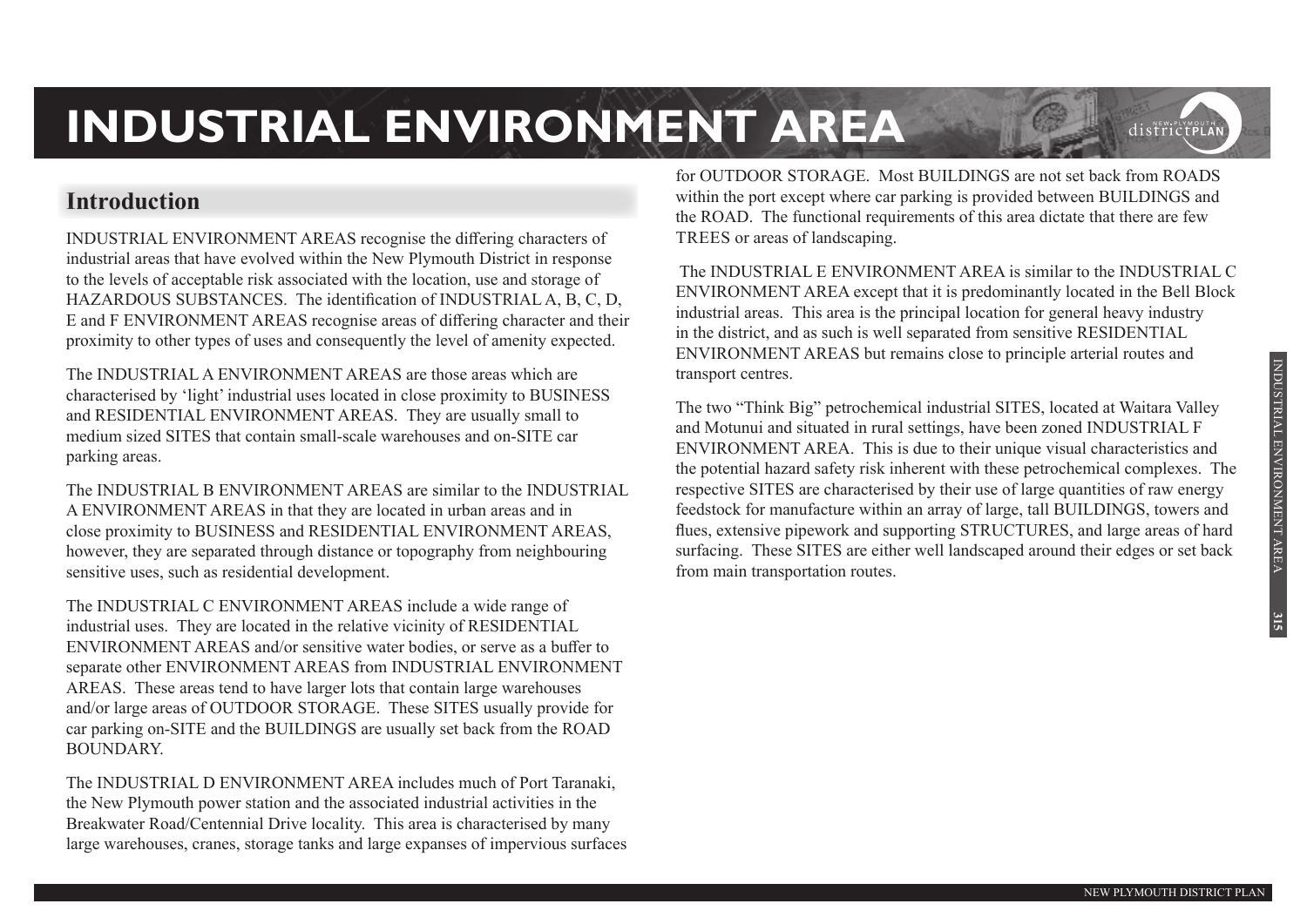## **Checklist to the INDUSTRIAL ENVIRONMENT AREA**

| Does your activity involve any of the following?                                                                                                                       |        |                       |
|------------------------------------------------------------------------------------------------------------------------------------------------------------------------|--------|-----------------------|
| No $\longrightarrow$ go to question 2                                                                                                                                  |        |                       |
| Yes                                                                                                                                                                    |        |                       |
|                                                                                                                                                                        |        |                       |
| Rules that apply to specific activities:                                                                                                                               |        | Refer to Rule         |
| ERECTION of STRUCTURES including:<br>$\bullet$                                                                                                                         |        |                       |
|                                                                                                                                                                        | $\Box$ | Ind1-3, $8-21$        |
|                                                                                                                                                                        | □      | Ind1-7, $23-26$       |
|                                                                                                                                                                        | ⊔      | Ind1-7,24-47          |
|                                                                                                                                                                        | □      | Ind $1-7$             |
| $\bullet$                                                                                                                                                              |        | Ind <sub>48</sub> -52 |
| $\bullet$                                                                                                                                                              |        | Ind53-64              |
| $\bullet$                                                                                                                                                              |        | Ind $65$              |
| $\bullet$                                                                                                                                                              |        | Ind66-67              |
| $\bullet$                                                                                                                                                              |        | Ind <sub>68</sub>     |
|                                                                                                                                                                        |        | Ind $69-76$           |
| $\bullet$                                                                                                                                                              |        | Ind92-100             |
| Note: When determining what the activity involves consider all aspects of the activity, e.g. NETWORK UTILITY operations may also involve BUILDINGS,<br>earthworks etc. |        |                       |

#### **2 Do you meet the following standards?**

| Rules that apply to all land uses:                                                                               | Refer to Rule |
|------------------------------------------------------------------------------------------------------------------|---------------|
|                                                                                                                  | Ind77-79      |
|                                                                                                                  | Ind80-83      |
| Requirement to provide VEHICLE ACCESS POINTS, on-SITE parking for MEDIUM SERVICE VEHICLES or larger, loading and | Ind84-89      |

Note: Where a rule in an OVERLAY and a rule in these sections are inconsistent, the rule in the OVERLAY applies.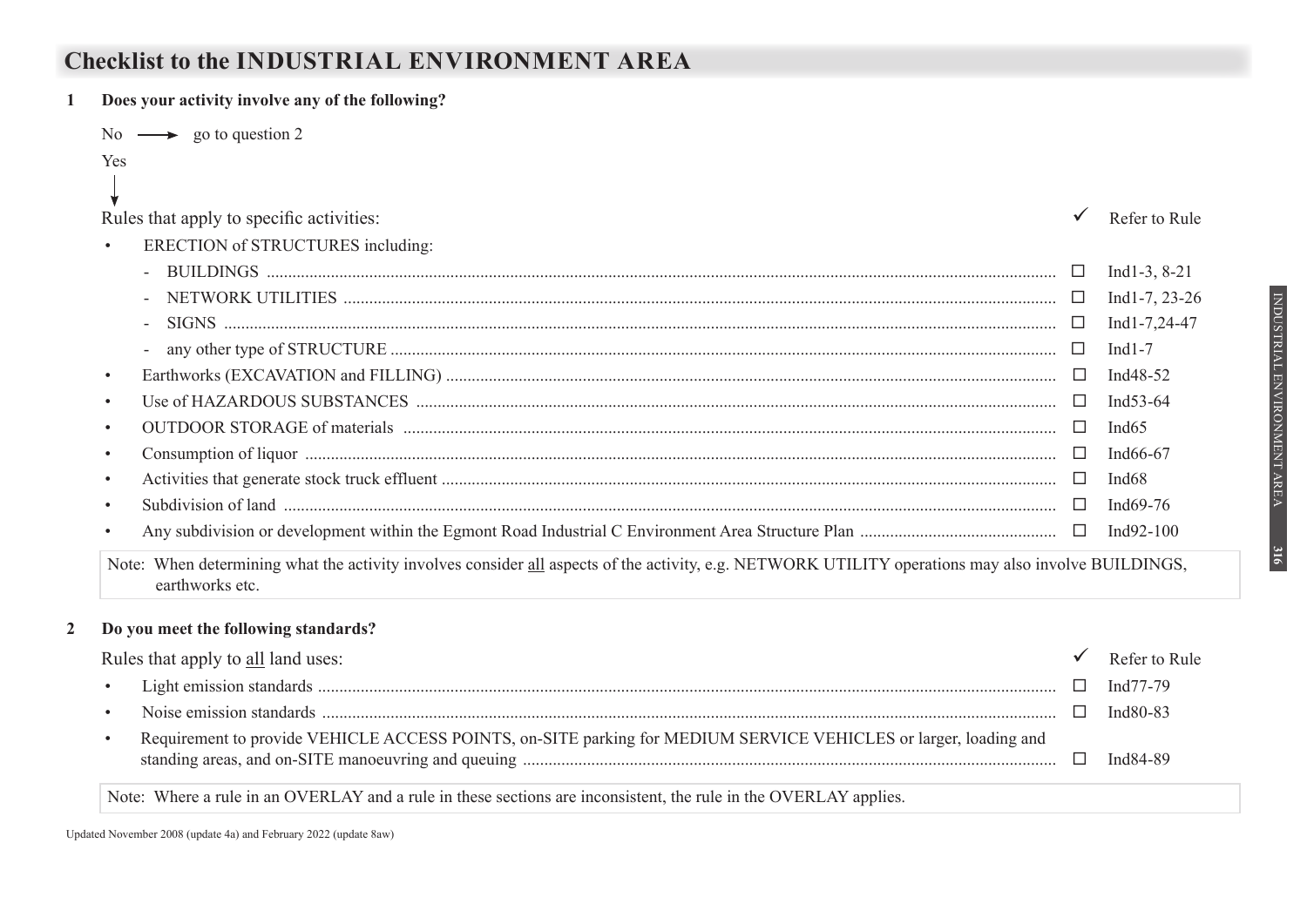## **Rules specific to activities**

| Rule             |                                                                                                                                              |                                                                                                              |                             | <b>Standards and Terms</b>                                  | Matters over which  | Assessment Criteria                                                                                                                                                                               |  |  |  |  |  |
|------------------|----------------------------------------------------------------------------------------------------------------------------------------------|--------------------------------------------------------------------------------------------------------------|-----------------------------|-------------------------------------------------------------|---------------------|---------------------------------------------------------------------------------------------------------------------------------------------------------------------------------------------------|--|--|--|--|--|
| No.              | Parameter                                                                                                                                    | <b>Conditions Permitted</b>                                                                                  | Controlled<br>Discretionary |                                                             | control is reserved | COUNCIL has restricted the exercise of its discretion to these<br>matters for land use consents                                                                                                   |  |  |  |  |  |
|                  | <b>STRUCTURES</b>                                                                                                                            |                                                                                                              |                             |                                                             |                     |                                                                                                                                                                                                   |  |  |  |  |  |
|                  | <b>STRUCTURES - rules applying to all STRUCTURES (including BUILDINGS)</b>                                                                   |                                                                                                              |                             |                                                             |                     |                                                                                                                                                                                                   |  |  |  |  |  |
|                  | <b>ERECTION of STRUCTURES</b>                                                                                                                |                                                                                                              |                             |                                                             |                     |                                                                                                                                                                                                   |  |  |  |  |  |
|                  | (excluding any<br><b>STRUCTURE</b> located<br>underground) within the<br>shaded area of the railway<br>level crossing sightline area<br>for: |                                                                                                              |                             |                                                             | n/a                 | 1) The potential hazard to ROAD and rail traffic safety and<br>efficiency due to a loss of visibility.                                                                                            |  |  |  |  |  |
| Ind1             | a controlled crossing<br>$\overline{a}$<br>(refer Diagrams 19.1)<br>and 19.2, Appendix 19)                                                   | n/a                                                                                                          | n/a                         | under all<br>circumstances                                  |                     |                                                                                                                                                                                                   |  |  |  |  |  |
|                  | an uncontrolled<br>crossing (refer<br>Diagrams 19.3 and<br>19.4, Appendix 19)                                                                |                                                                                                              |                             |                                                             |                     |                                                                                                                                                                                                   |  |  |  |  |  |
| Ind <sub>2</sub> | within the restart zone                                                                                                                      | n/a                                                                                                          | n/a                         | under all<br>circumstances                                  |                     |                                                                                                                                                                                                   |  |  |  |  |  |
| Ind <sub>3</sub> | not within the restart<br>zone                                                                                                               | maximum size of 0.3m in<br>diameter or width                                                                 | n/a                         | does not meet the<br>conditions for a<br>permitted activity |                     |                                                                                                                                                                                                   |  |  |  |  |  |
|                  | <b>STRUCTURES - rules applying to all STRUCTURES other than BUILDINGS</b>                                                                    |                                                                                                              |                             |                                                             |                     |                                                                                                                                                                                                   |  |  |  |  |  |
|                  | <b>ERECTION of STRUCTURES other than BUILDINGS</b>                                                                                           |                                                                                                              |                             |                                                             |                     |                                                                                                                                                                                                   |  |  |  |  |  |
|                  | maximum HEIGHT<br>(excluding BUILDINGS<br>and TEMPORARY<br>STRUCTURES)                                                                       |                                                                                                              |                             |                                                             |                     | The extent to which the increased HEIGHT of the<br>STRUCTURE will:<br>adversely affect the character and visual amenity of the<br>area;                                                           |  |  |  |  |  |
| Ind <sub>4</sub> | <b>INDUSTRIAL A and B</b><br>ENVIRONMENT AREAS                                                                                               | whichever is the greater of:<br>a) $15m$ ; or<br>b) 10m divided by the<br>AVERAGE WIDTH of<br>the STRUCTURE; | n/a                         | does not meet the<br>conditions for a<br>permitted activity | n/a                 | visually dominate the area;<br>adversely affect OUTSTANDING or REGIONALLY<br>SIGNIFICANT LANDSCAPES;<br>intrude into and/or block an URBAN VIEWSHAFT (see<br>section 3 of the planning maps); and |  |  |  |  |  |

INDUSTRIAL ENVIRONMENT AREA

INDUSTRIAL ENVIRONMENT AREA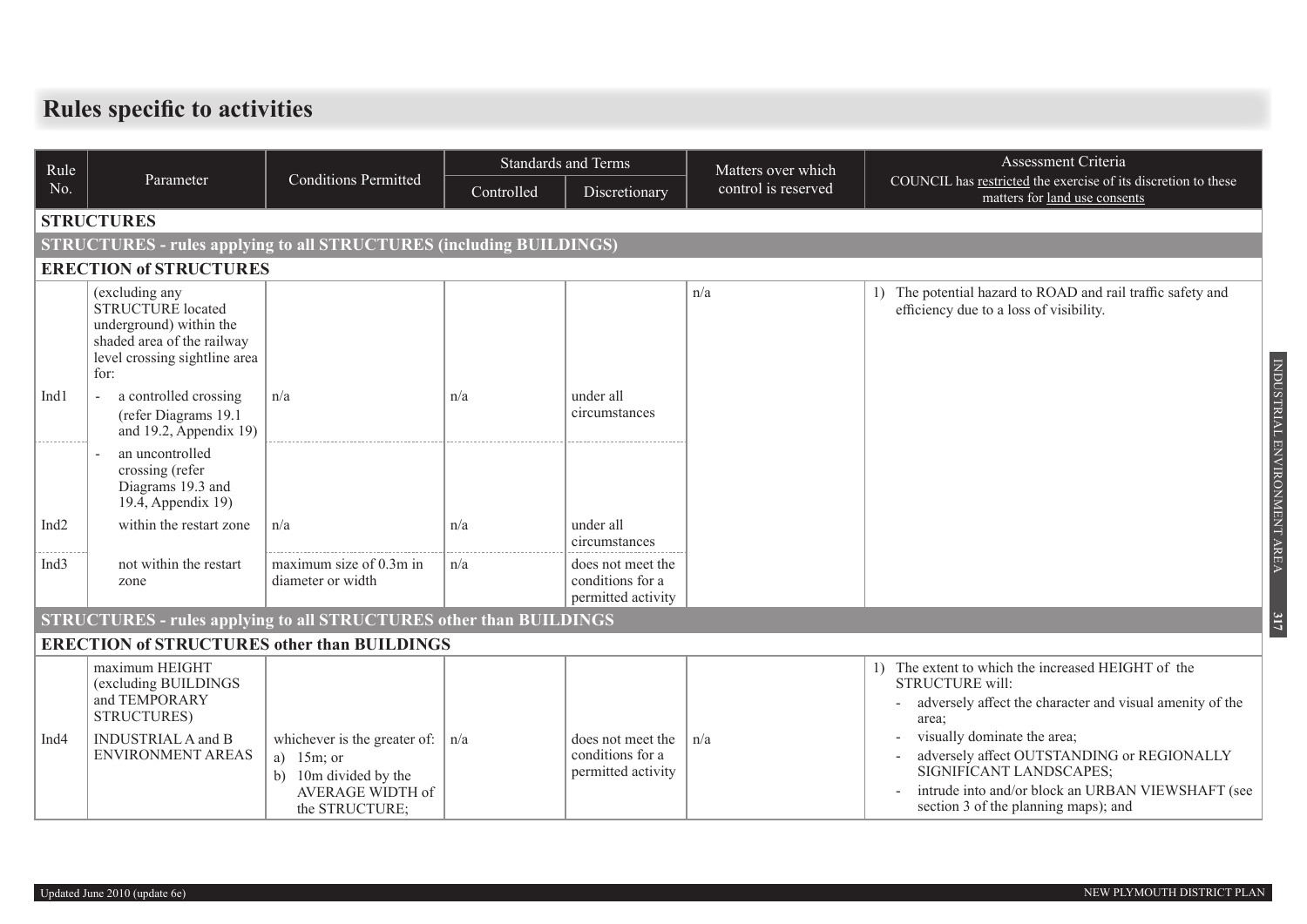| Rule             |                           |                                                                                                                                                                                                                                                                                                                                                                                                                                                                                                                                                                                                                                                                              | <b>Standards and Terms</b> |                                        | <b>Matters over which</b> | <b>Assessment Criteria</b>                                                                                                                                                                                                                                                                                                                                                                                                                                                                                                                                                                                                                                                                                                                                                                                                                                                                                                                                                                                                                                                                                                                                                                                  |
|------------------|---------------------------|------------------------------------------------------------------------------------------------------------------------------------------------------------------------------------------------------------------------------------------------------------------------------------------------------------------------------------------------------------------------------------------------------------------------------------------------------------------------------------------------------------------------------------------------------------------------------------------------------------------------------------------------------------------------------|----------------------------|----------------------------------------|---------------------------|-------------------------------------------------------------------------------------------------------------------------------------------------------------------------------------------------------------------------------------------------------------------------------------------------------------------------------------------------------------------------------------------------------------------------------------------------------------------------------------------------------------------------------------------------------------------------------------------------------------------------------------------------------------------------------------------------------------------------------------------------------------------------------------------------------------------------------------------------------------------------------------------------------------------------------------------------------------------------------------------------------------------------------------------------------------------------------------------------------------------------------------------------------------------------------------------------------------|
| No.              | <b>Parameter</b>          | <b>Conditions Permitted</b>                                                                                                                                                                                                                                                                                                                                                                                                                                                                                                                                                                                                                                                  | <b>Controlled</b>          | <b>Discretionary</b>                   | control is reserved       | COUNCIL has restricted the exercise of its discretion to these<br>matters for land use consents                                                                                                                                                                                                                                                                                                                                                                                                                                                                                                                                                                                                                                                                                                                                                                                                                                                                                                                                                                                                                                                                                                             |
| Ind <sub>5</sub> | <b>INDUSTRIAL C and E</b> | In addition, any attachment<br>to a STRUCTURE may<br>exceed the permitted<br>HEIGHT of the<br>STRUCTURE providedthat<br>the sum of the attachment's<br>three dimensions does not<br>exceed 5.5m (height plus<br>width, plus depth);<br>And provided that,<br>in all instances, the<br>STRUCTURE does not<br>penetrate AIRPORT<br>FLIGHT PATH SURFACE<br>1 (refer to Appendix 11,<br>Diagrams 11.1 and 11.2 of<br>Volume II and section 3 of<br>Volume III).<br>For the purpose of this rule,<br>permitted HEIGHT means<br>allowed by part a) or b)<br>of this rule, existing use<br>rights, resource consent, or<br>by an approved outline plan<br>for a designation.<br>20m | n/a                        | does not meet the                      |                           | adversely affect the natural character of the coastal<br>environment or PRIORITY WATERBODIES.<br>2) Whether topography, planting, set backs or alternative<br>design will mitigate the adverse effects of extra HEIGHT.<br>3) Where the SITE is located in AIRPORT FLIGHT PATH<br>SURFACE 1 (APFPS1 - refer to section 3 of the planning<br>maps), the extent to which the additional HEIGHT of the<br>proposed STRUCTURE will adversely affect the safe<br>and efficient movement of aircraft in the vicinity of New<br>Plymouth Airport.<br>4) Any adverse visual effects on the New Plymouth entrance<br>corridors.<br>INDUSTRIAL ENVIRONMENT AREA<br>5) Whether the STRUCTURE is necessary for the operation of<br>an EMERGENCY SERVICE and what alternative locations<br>are available.<br>6) Where the use of a SITE is for RENEWABLE<br>ELECTRICITY GENERATION ACTIVITIES, the<br>alternative locations and methods that have been considered<br>to avoid, remedy or mitigate any adverse effects,<br>recognising:<br>the practical constraints associated with RENEWABLE<br>ELECTRICITY GENERATION ACTIVITIES; and<br>the environmental benefits of RENEWABLE<br>ELECTRICITY GENERATION ACTIVITIES. |
|                  | <b>ENVIRONMENT AREAS</b>  | In addition, any attachment<br>to a STRUCTURE<br>may exceed the<br>permitted HEIGHT<br>of the STRUCTURE<br>provided that the sum of<br>the attachment's three<br>dimensions does not exceed<br>5.5m (HEIGHT plus width,<br>plus depth);<br>And provided that the<br>STRUCTURE does not<br>penetrate AIRPORT<br>FLIGHT PATH SURFACE<br>1 (refer to Appendix 11,<br>Diagrams 11.1 and 11.2 of<br>Volume II and section 3 of<br>Volume III).                                                                                                                                                                                                                                    |                            | conditions for a<br>permitted activity |                           | 318                                                                                                                                                                                                                                                                                                                                                                                                                                                                                                                                                                                                                                                                                                                                                                                                                                                                                                                                                                                                                                                                                                                                                                                                         |

Updated July 2014 (update 8w)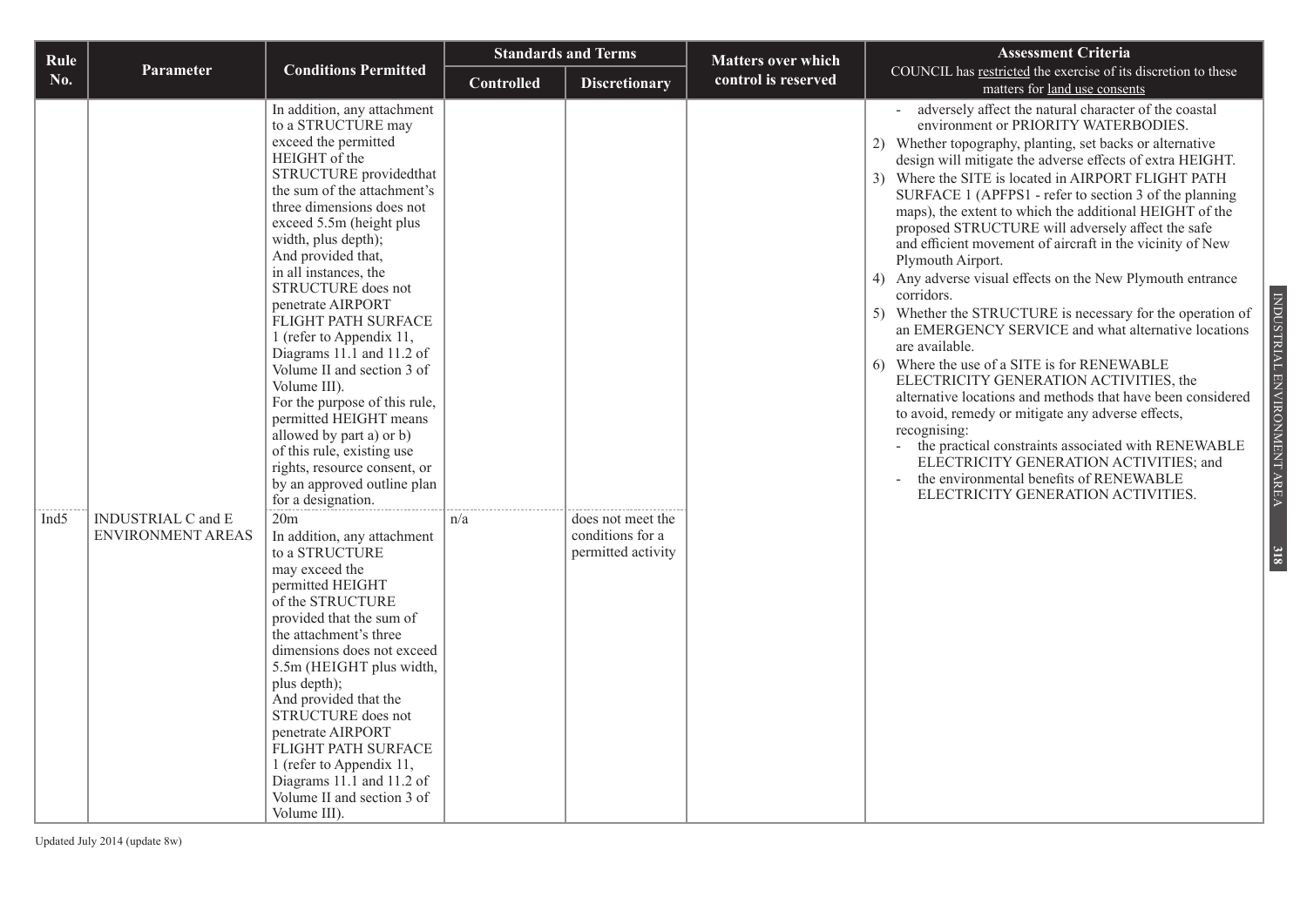| Rule             |                                                              |                                                                                                                                                                                                                                                                                                                                                                                           |                   | <b>Standards and Terms</b>                                  | <b>Matters over which</b> | <b>Assessment Criteria</b>                                                                                                                                                                                                                                                                                                                                                                                                                                                                                                                                                         |
|------------------|--------------------------------------------------------------|-------------------------------------------------------------------------------------------------------------------------------------------------------------------------------------------------------------------------------------------------------------------------------------------------------------------------------------------------------------------------------------------|-------------------|-------------------------------------------------------------|---------------------------|------------------------------------------------------------------------------------------------------------------------------------------------------------------------------------------------------------------------------------------------------------------------------------------------------------------------------------------------------------------------------------------------------------------------------------------------------------------------------------------------------------------------------------------------------------------------------------|
| <b>No.</b>       | Parameter                                                    | <b>Conditions Permitted</b>                                                                                                                                                                                                                                                                                                                                                               | <b>Controlled</b> | <b>Discretionary</b>                                        | control is reserved       | COUNCIL has restricted the exercise of its discretion to these<br>matters for land use consents                                                                                                                                                                                                                                                                                                                                                                                                                                                                                    |
|                  |                                                              | For the purpose of this<br>rule, permitted HEIGHT<br>means allowed by this<br>rule, existing use rights,<br>resource consent, or by an<br>approved outline plan for a<br>designation.                                                                                                                                                                                                     |                   |                                                             |                           |                                                                                                                                                                                                                                                                                                                                                                                                                                                                                                                                                                                    |
| Ind <sub>6</sub> | <b>INDUSTRIAL D</b><br><b>ENVIRONMENT AREAS</b>              | Including any attachment<br>does not penetrate<br>AIRPORT FLIGHT PATH<br>SURFACE 1 (refer to<br>Appendix 11, Diagrams<br>11.1 and 11.2 of Volume II<br>and section 3 of Volume III)                                                                                                                                                                                                       | n/a               | does not meet the<br>conditions for a<br>permitted activity |                           |                                                                                                                                                                                                                                                                                                                                                                                                                                                                                                                                                                                    |
| Ind7             | <b>INDUSTRIAL F</b><br>ENVIRONMENT AREAS                     | no STRUCTURE shall<br>project beyond the<br>envelope shown in Diagram<br>3.5 in Appendix 3                                                                                                                                                                                                                                                                                                | n/a               | does not meet the<br>conditions for a<br>permitted activity |                           | INDUSTRIAL ENVIRONMENT AREA                                                                                                                                                                                                                                                                                                                                                                                                                                                                                                                                                        |
|                  |                                                              | Note: For the port area, STRUCTURES greater than 20m in HEIGHT should be checked with New Plymouth airport to ensure that Civil Aviation requirements are met.                                                                                                                                                                                                                            |                   |                                                             |                           |                                                                                                                                                                                                                                                                                                                                                                                                                                                                                                                                                                                    |
|                  | <b>STRUCTURES - BUILDINGS</b>                                |                                                                                                                                                                                                                                                                                                                                                                                           |                   |                                                             |                           |                                                                                                                                                                                                                                                                                                                                                                                                                                                                                                                                                                                    |
|                  | <b>ERECTION of BUILDINGS</b>                                 |                                                                                                                                                                                                                                                                                                                                                                                           |                   |                                                             |                           |                                                                                                                                                                                                                                                                                                                                                                                                                                                                                                                                                                                    |
|                  | maximum HEIGHT<br>(excluding TEMPORARY<br><b>BUILDINGS</b> ) |                                                                                                                                                                                                                                                                                                                                                                                           |                   |                                                             | n/a                       | 1) The extent to which the extra HEIGHT of the proposed<br><b>BUILDING</b> will:<br>adversely affect the character and visual amenity of the                                                                                                                                                                                                                                                                                                                                                                                                                                       |
| Ind <sub>8</sub> | within INDUSTRIAL A<br>and B ENVIRONMENT<br><b>AREAS</b>     | 8m<br>In addition, a single roof<br>tower may exceed the<br>permitted HEIGHT of a<br>BUILDING by up to 5m<br>provided that the roof tower<br>is not greater than 0.6m in<br>horizontal dimension nor<br>higher above GROUND<br>LEVEL than the horizontal<br>distance between the tower<br>and the nearest dwelling<br>in a RESIDENTIAL,<br>OPEN SPACE or RURAL<br><b>ENVIRONMENT AREA</b> | n/a               | greater than 8m                                             |                           | surrounding area;<br>have an overbearing effect on SITES within the<br>319<br>RESIDENTIAL ENVIRONMENT AREA;<br>adversely affect OUTSTANDING and REGIONALLY<br>SIGNIFICANT LANDSCAPES;<br>intrude into and/or block an URBAN VIEWSHAFT (see<br>section 3 of the planning maps);<br>be visually intrusive from the ROAD; and<br>adversely affect the natural character of the coastal<br>environment or PRIORITY WATERBODIES.<br>2) The extent to which SITE layout, separation distances,<br>topography, planting or set backs can mitigate the adverse<br>effects of extra HEIGHT. |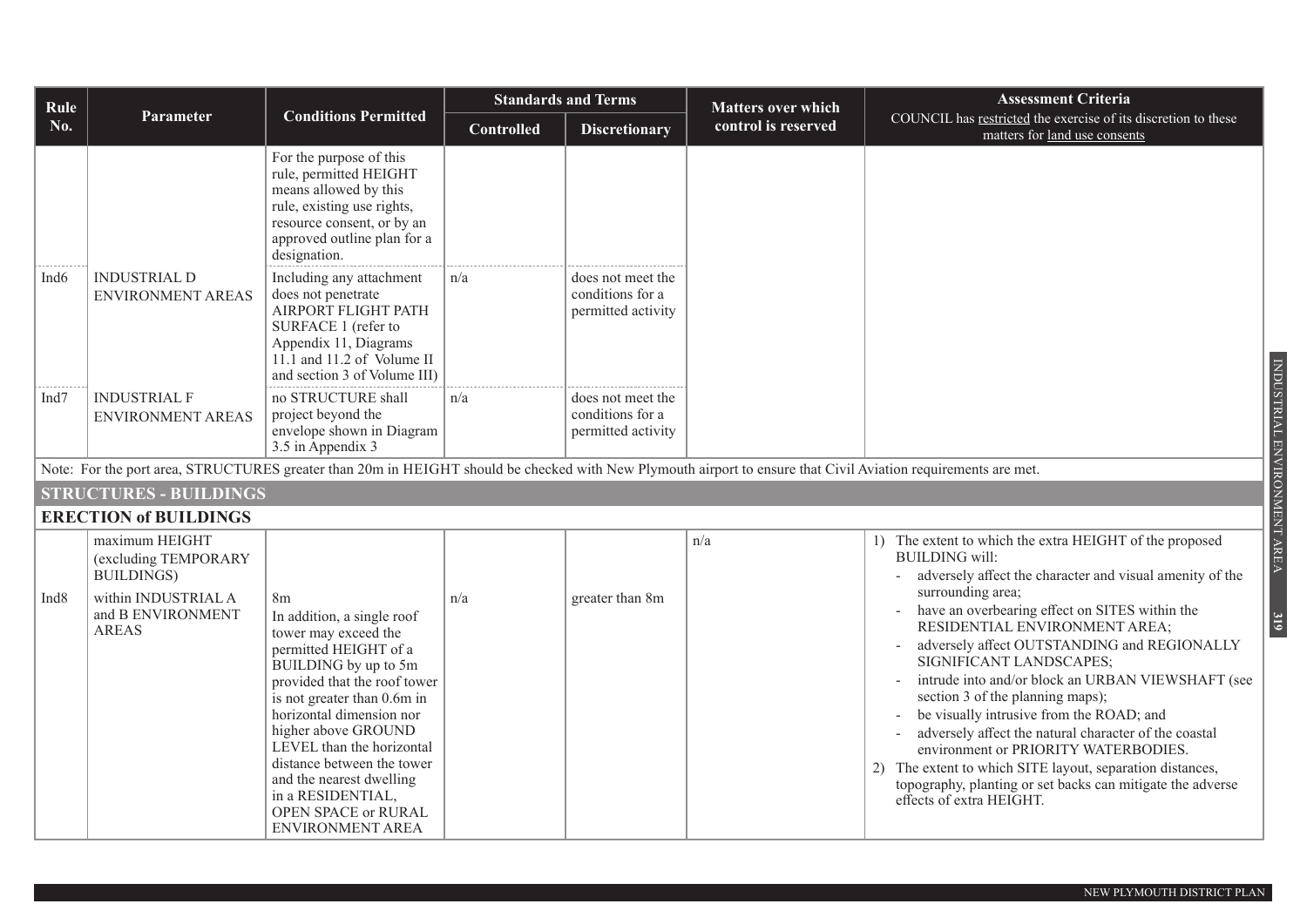| Rule  |                                                          |                                                                                                                                                                                                                                                                                                                                                                                                                                                                                                                                                                                                                      |                   | <b>Standards and Terms</b><br><b>Matters over which</b>     |                     | <b>Assessment Criteria</b>                                                                                                                                                                                                                                                                                                                                                                                                                                                                                                       |
|-------|----------------------------------------------------------|----------------------------------------------------------------------------------------------------------------------------------------------------------------------------------------------------------------------------------------------------------------------------------------------------------------------------------------------------------------------------------------------------------------------------------------------------------------------------------------------------------------------------------------------------------------------------------------------------------------------|-------------------|-------------------------------------------------------------|---------------------|----------------------------------------------------------------------------------------------------------------------------------------------------------------------------------------------------------------------------------------------------------------------------------------------------------------------------------------------------------------------------------------------------------------------------------------------------------------------------------------------------------------------------------|
| No.   | <b>Parameter</b>                                         | <b>Conditions Permitted</b>                                                                                                                                                                                                                                                                                                                                                                                                                                                                                                                                                                                          | <b>Controlled</b> | <b>Discretionary</b>                                        | control is reserved | COUNCIL has restricted the exercise of its discretion to these<br>matters for land use consents                                                                                                                                                                                                                                                                                                                                                                                                                                  |
| Ind9  | within INDUSTRIAL C<br>and E ENVIRONMENT<br><b>AREAS</b> | And, in addition, any<br>attachment to a BUILDING<br>or roof tower may exceed<br>the permitted HEIGHT<br>provided that the sum of<br>the attachment's three<br>dimensions does not exceed<br>5.5m (HEIGHT plus width,<br>plus depth).<br>10 <sub>m</sub><br>In addition, a single roof                                                                                                                                                                                                                                                                                                                               | n/a               | greater than 10m                                            |                     | 3) Where the SITE is located in AIRPORT FLIGHT PATH<br>SURFACE 1 (APFPS1 - refer to section 3 of the planning<br>maps), the extent to which the additional HEIGHT of<br>the proposed BUILDING will adversely affect the safe<br>and efficient movement of aircraft in the vicinity of New<br>Plymouth Airport.<br>4) Any adverse visual effects on the New Plymouth entrance<br>corridors.<br>5) Whether the BUILDING is necessary for the operation of an<br>EMERGENCY SERVICE and what alternative locations are<br>available. |
|       |                                                          | tower may exceed the<br>permitted HEIGHT of a<br>BUILDING by up to 5m<br>provided that the roof tower<br>is not greater than $0.6m$ in<br>horizontal dimension nor<br>higher above GROUND<br>LEVEL than the horizontal<br>distance between the tower<br>and the nearest dwelling<br>in a RESIDENTIAL,<br><b>OPEN SPACE or RURAL</b><br>ENVIRONMENT AREA.<br>And, in addition, any<br>attachment to a BUILDING<br>or roof tower may exceed<br>the permitted HEIGHT<br>of the BUILDING<br>provided that the sum of<br>the attachment's three<br>dimensions does not exceed<br>5.5m (HEIGHT plus width,<br>plus depth). |                   |                                                             |                     | 6) Where the use of a SITE is for RENEWABLE<br>INDUSTRIAL ENVIRONMENT AREA<br>ELECTRICITY GENERATION ACTIVITIES, the<br>alternative locations and methods that have been considered<br>to avoid, remedy or mitigate any adverse effects,<br>recognising:<br>the practical constraints associated with RENEWABLE<br>ELECTRICITY GENERATION ACTIVITIES; and<br>the environmental benefits of RENEWABLE<br>ELECTRICITY GENERATION ACTIVITIES.<br>320                                                                                |
|       | within INDUSTRIAL D<br>ENVIRONMENT AREAS                 |                                                                                                                                                                                                                                                                                                                                                                                                                                                                                                                                                                                                                      |                   |                                                             |                     |                                                                                                                                                                                                                                                                                                                                                                                                                                                                                                                                  |
| Ind10 | port-west<br>(refer Diagram 16.1)                        | Including any attachment<br>does not penetrate<br>AIRPORT FLIGHT PATH<br>SURFACE 1 (refer to<br>Appendix 11, Diagrams<br>11.1 and 11.2 of Volume II<br>and section 3 of Volume III)                                                                                                                                                                                                                                                                                                                                                                                                                                  | n/a               | does not meet the<br>conditions for a<br>permitted activity |                     |                                                                                                                                                                                                                                                                                                                                                                                                                                                                                                                                  |

Updated July 2014 (update 8w)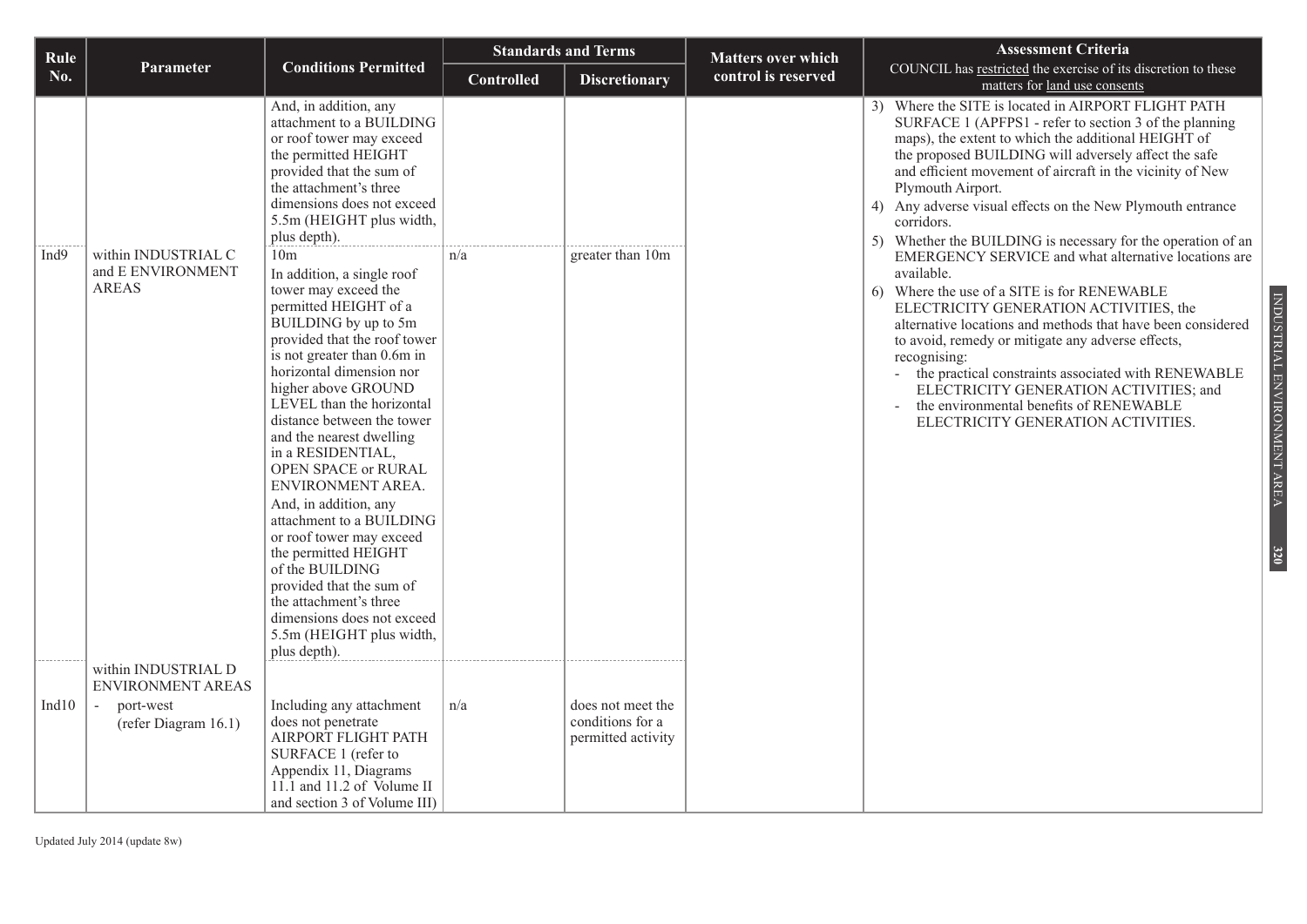| Rule     |                                                                                                                                         |                                                                                                                                                                                                                                                                                                                                                                                                                         | <b>Standards and Terms</b> |                                                             | <b>Matters over which</b>                                         | <b>Assessment Criteria</b>                                                                                                                                                                                                                                                                                                                                                                                                                                                                                                                                                                                                                                             |  |  |
|----------|-----------------------------------------------------------------------------------------------------------------------------------------|-------------------------------------------------------------------------------------------------------------------------------------------------------------------------------------------------------------------------------------------------------------------------------------------------------------------------------------------------------------------------------------------------------------------------|----------------------------|-------------------------------------------------------------|-------------------------------------------------------------------|------------------------------------------------------------------------------------------------------------------------------------------------------------------------------------------------------------------------------------------------------------------------------------------------------------------------------------------------------------------------------------------------------------------------------------------------------------------------------------------------------------------------------------------------------------------------------------------------------------------------------------------------------------------------|--|--|
| No.      | <b>Parameter</b>                                                                                                                        | <b>Conditions Permitted</b>                                                                                                                                                                                                                                                                                                                                                                                             | <b>Controlled</b>          | <b>Discretionary</b>                                        | control is reserved                                               | COUNCIL has restricted the exercise of its discretion to these<br>matters for land use consents                                                                                                                                                                                                                                                                                                                                                                                                                                                                                                                                                                        |  |  |
| Ind11    | all other areas                                                                                                                         | whichever is the lesser:<br>15m plus a single roof<br>tower up to 0.6m in<br>horizontal dimension and<br>up to 5m tall, plus any<br>attachment to a BUILDING<br>or roof tower that does not<br>exceed 5.5m in the sum<br>of its three dimensions<br>(HEIGHT plus width plus<br>depth)<br><sub>or</sub><br>3m plus the distance to<br>the closest adjoining<br><b>RESIDENTIAL</b><br><b>ENVIRONMENT AREA</b><br>boundary | n/a                        | does not meet the<br>conditions for a<br>permitted activity |                                                                   | 1) Where the use of a SITE is for RENEWABLE<br>ELECTRICITY GENERATION ACTIVITIES, the<br>alternative locations and methods that have been considered<br>to avoid, remedy or mitigate any adverse effects,<br>recognising:<br>the practical constraints associated with RENEWABLE<br>ELECTRICITY GENERATION ACTIVITIES; and<br>the environmental benefits of RENEWABLE<br>ELECTRICITY GENERATION ACTIVITIES.<br>INDUSTRIAL ENVIRONMENT AREA                                                                                                                                                                                                                             |  |  |
| Ind12    | within INDUSTRIAL F<br><b>ENVIRONMENT AREAS</b>                                                                                         | no BUILDING shall project $ n/a $<br>beyond the BUILDING<br>envelope shown in Diagram<br>3.5 in Appendix 3                                                                                                                                                                                                                                                                                                              |                            | does not meet the<br>conditions for a<br>permitted activity |                                                                   |                                                                                                                                                                                                                                                                                                                                                                                                                                                                                                                                                                                                                                                                        |  |  |
|          |                                                                                                                                         | Note: For the port area, BUILDINGS greater than 20m in height should be checked with New Plymouth airport to ensure that Civil Aviation requirements are met.                                                                                                                                                                                                                                                           |                            |                                                             |                                                                   |                                                                                                                                                                                                                                                                                                                                                                                                                                                                                                                                                                                                                                                                        |  |  |
| Ind13    | minimum setback<br>(excluding TEMPORARY<br>BUILDINGS) from the<br><b>ROAD BOUNDARY</b><br><b>INDUSTRIAL A or B</b><br>ENVIRONMENT AREAS | 4.5m                                                                                                                                                                                                                                                                                                                                                                                                                    | 3.5m                       | less than $3.5m$                                            | 1) The location and design<br>of the BUILDING.<br>2) Landscaping. | 1) Whether the reduced setback will adversely affect:<br>the streetscape of the area;<br>streetscape or visual amenity of any adjacent<br>RESIDENTIAL or RURAL ENVIRONMENT AREA;<br>the privacy and outlook of adjoining SITES; and<br>the visibility for traffic leaving the SITE.                                                                                                                                                                                                                                                                                                                                                                                    |  |  |
| Ind $14$ | INDUSTRIAL C, D or E<br>ENVIRONMENT AREAS                                                                                               | 3m                                                                                                                                                                                                                                                                                                                                                                                                                      | n/a                        | less than 3m                                                |                                                                   | 321<br>2) Any adverse visual effects on the New Plymouth entrance<br>corridors.                                                                                                                                                                                                                                                                                                                                                                                                                                                                                                                                                                                        |  |  |
| Ind $15$ | <b>INDUSTRIAL F</b><br><b>ENVIRONMENT AREAS</b>                                                                                         | 10 <sub>m</sub>                                                                                                                                                                                                                                                                                                                                                                                                         | n/a                        | less than 10m                                               |                                                                   | 3) The extent to which the reduction in the setback is necessary<br>due to the shape or natural and physical features of the SITE.<br>4) The ability of existing topography or vegetation to mitigate<br>any adverse visual effects on the streetscape.<br>5) The ability to mitigate adverse effects of the reduced setback<br>on adjoining SITES and the streetscape through screening,<br>planting and alternative design.<br>Whether the protection and reuse of a Category A heritage<br>6)<br>BUILDING or item mitigates the adverse effects of the<br>reduced setback.<br>7) Where the use of a SITE is for RENEWABLE<br>ELECTRICITY GENERATION ACTIVITIES, the |  |  |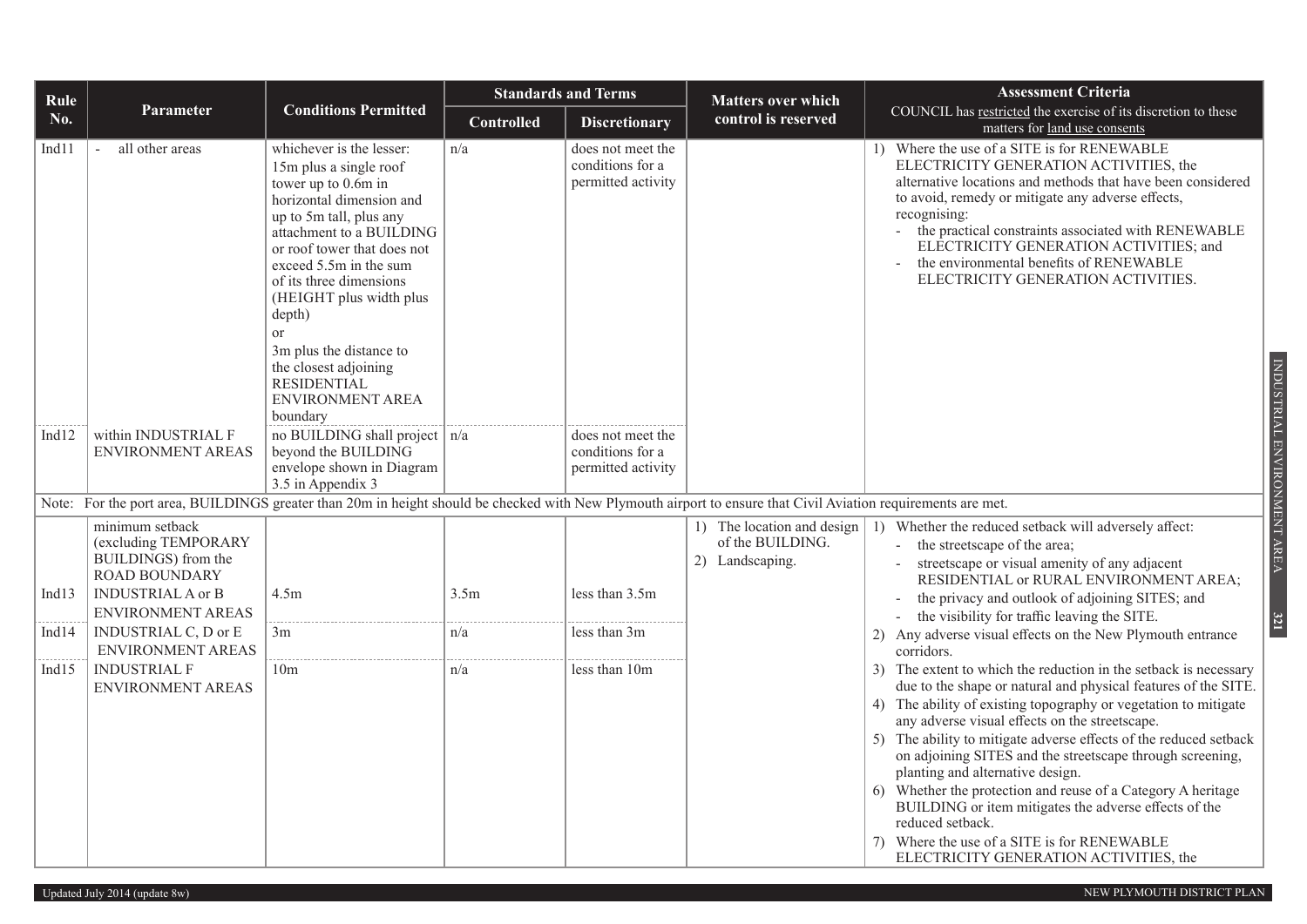| Rule     |                                                                                                                                                                                                         |                             | <b>Standards and Terms</b> |                      | <b>Matters over which</b> | <b>Assessment Criteria</b>                                                                                                                                                                                                                                                                                                                                                                                                                                                                                                                                                                                                                                                                                                                                                    |
|----------|---------------------------------------------------------------------------------------------------------------------------------------------------------------------------------------------------------|-----------------------------|----------------------------|----------------------|---------------------------|-------------------------------------------------------------------------------------------------------------------------------------------------------------------------------------------------------------------------------------------------------------------------------------------------------------------------------------------------------------------------------------------------------------------------------------------------------------------------------------------------------------------------------------------------------------------------------------------------------------------------------------------------------------------------------------------------------------------------------------------------------------------------------|
| No.      | Parameter                                                                                                                                                                                               | <b>Conditions Permitted</b> | <b>Controlled</b>          | <b>Discretionary</b> | control is reserved       | COUNCIL has restricted the exercise of its discretion to these<br>matters for land use consents                                                                                                                                                                                                                                                                                                                                                                                                                                                                                                                                                                                                                                                                               |
|          |                                                                                                                                                                                                         |                             |                            |                      |                           | alternative locations and methods that have been considered<br>to avoid, remedy or mitigate any adverse effects,<br>recognising:<br>- the practical constraints associated with RENEWABLE<br>ELECTRICITY GENERATION ACTIVITIES; and<br>the environmental benefits of RENEWABLE<br>ELECTRICITY GENERATION ACTIVITIES.                                                                                                                                                                                                                                                                                                                                                                                                                                                          |
| Ind $16$ | minimum setback<br>(excluding TEMPORARY<br><b>BUILDINGS</b> ) from SIDE<br><b>BOUNDARIES</b><br>INDUSTRIAL A, B, C, D<br>and E<br><b>ENVIRONMENT AREAS</b><br>where adjoining a<br>RESIDENTIAL or RURAL | 5m                          | n/a                        | less than 5m         | n/a                       | 1) The adverse effects of non-compliance on the outlook and<br>privacy of adjoining SITES in RESIDENTIAL and RURAL<br>ENVIRONMENT AREAS.<br>The extent to which the reduction in the setback is necessary<br>2)<br>due to the shape or natural and physical features of the SITE.<br>The HEIGHT, bulk and location of windows of the non-<br>3)<br>complying portion of the BUILDING and how it may affect<br>the adjacent SITE.<br>The ability to mitigate adverse effects of the non-complying<br>4)<br>portion of the BUILDING on adjoining SITES through                                                                                                                                                                                                                  |
| Ind $17$ | <b>ENVIRONMENT AREA</b><br><b>INDUSTRIAL F</b><br>ENVIRONMENT AREAS                                                                                                                                     | 50 <sub>m</sub>             | n/a                        | less than 50m        |                           | BUILDING design, including location of windows and<br>HEIGHT, screening and planting.<br>5) The extent to which the existing topography or vegetation<br>will mitigate the adverse effects on the adjoining SITE.<br>Whether the protection and reuse of a Category A heritage<br>6)<br>BUILDING or item mitigates the adverse effects of reduced<br>setbacks.<br>7) Where the use of a SITE is for RENEWABLE<br>ELECTRICITY GENERATION ACTIVITIES, the<br>alternative locations and methods that have been considered<br>to avoid, remedy or mitigate any adverse effects,<br>recognising:<br>the practical constraints associated with RENEWABLE<br>ELECTRICITY GENERATION ACTIVITIES; and<br>the environmental benefits of RENEWABLE<br>ELECTRICITY GENERATION ACTIVITIES. |
| Ind18    | minimum setback between<br>the closest part of any<br>HABITABLE BUILDING<br>and the centre line of a high<br>voltage transmission LINE<br>(66kv or greater)                                             | 22m                         | n/a                        | less than 22m        | n/a                       | The extra level of electric magnetic field (EMF) exposure<br>residents in the HABITABLE BUILDING encounter due<br>to a reduced separation distance (refer to International<br>Commission on Non-Ionizing Radiation Protection<br>Guidelines).<br>The ease of operational access to the LINES by staff and<br>2)<br>contractors responsible to the NETWORK UTILITY<br>operator to allow for upgrades and maintenance.<br>3) The integrity of the electrical supply provided by the LINE.                                                                                                                                                                                                                                                                                       |

INDUSTRIAL ENVIRONMENT AREA

**322**

Updated July 2014 (update 8w)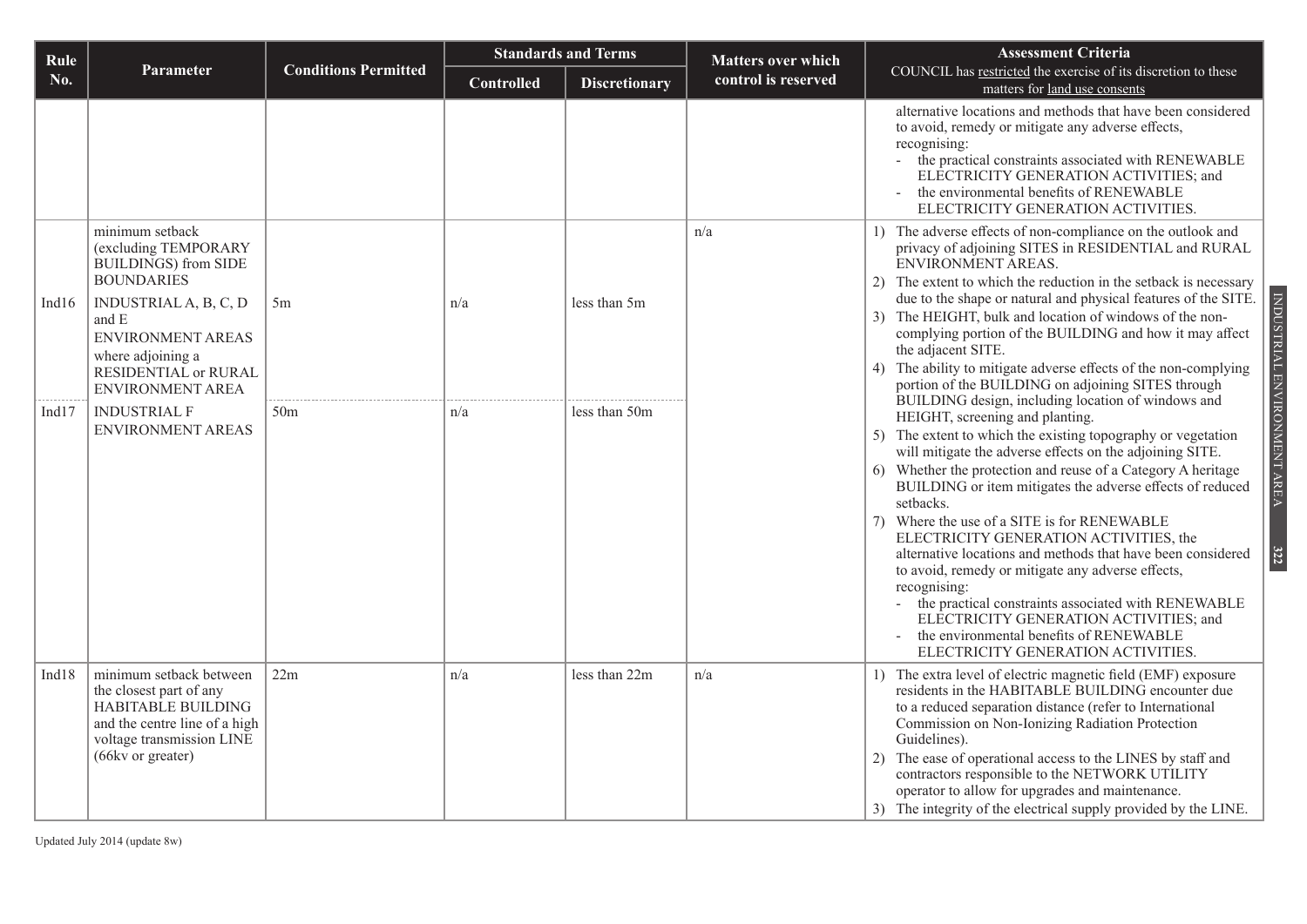| Rule     |                                                                                                                                                                                                                                          |                                                                                                                                                                                                                                                                                                                                                                                                                                                                                                                                                                |                   | <b>Standards and Terms</b><br><b>Matters over which</b>     |                     | <b>Assessment Criteria</b>                                                                                                                                                                                                                                                                                                                                                                                                                                                                                                                                                                                                                                                                                                                                                                                                                                                               |  |  |
|----------|------------------------------------------------------------------------------------------------------------------------------------------------------------------------------------------------------------------------------------------|----------------------------------------------------------------------------------------------------------------------------------------------------------------------------------------------------------------------------------------------------------------------------------------------------------------------------------------------------------------------------------------------------------------------------------------------------------------------------------------------------------------------------------------------------------------|-------------------|-------------------------------------------------------------|---------------------|------------------------------------------------------------------------------------------------------------------------------------------------------------------------------------------------------------------------------------------------------------------------------------------------------------------------------------------------------------------------------------------------------------------------------------------------------------------------------------------------------------------------------------------------------------------------------------------------------------------------------------------------------------------------------------------------------------------------------------------------------------------------------------------------------------------------------------------------------------------------------------------|--|--|
| No.      | <b>Parameter</b>                                                                                                                                                                                                                         | <b>Conditions Permitted</b>                                                                                                                                                                                                                                                                                                                                                                                                                                                                                                                                    | <b>Controlled</b> | <b>Discretionary</b>                                        | control is reserved | COUNCIL has restricted the exercise of its discretion to these<br>matters for land use consents                                                                                                                                                                                                                                                                                                                                                                                                                                                                                                                                                                                                                                                                                                                                                                                          |  |  |
| Ind19    | landscaping of ROAD<br><b>BOUNDARIES</b> for SITES<br>within the INDUSTRIAL<br>$A, B, C, D$ and $E$<br><b>ENVIRONMENT AREAS</b><br>(excluding TEMPORARY<br><b>BUILDINGS</b> )                                                            | 1) One TREE per six<br>full metres of ROAD<br><b>BOUNDARY</b> shall be<br>planted and maintained.<br>2) The TREE(S) shall be<br>located on the SITE<br>anywhere within<br>5m of the ROAD<br>BOUNDARY.<br>3) The TREE(S) shall<br>be a minimum of<br>1.5m in HEIGHT at<br>installation.<br>4) Where existing TREES<br>on the SITE meet<br>the above minimum<br>size standard and<br>their visibility<br>from the ROAD is<br>not obstructed by<br><b>BUILDINGS</b> or solid<br>fences, these may<br>be used as part of or<br>all of the required<br>landscaping. |                   | does not meet the<br>conditions for a<br>permitted activity | n/a                 | 1) The adverse effects of reduced, alternative or no planting on<br>the streetscape of the area.<br>Any adverse visual effects on the New Plymouth entrance<br>corridors.<br>3) Alternative methods used to soften the appearance of the<br>BUILDING from the ROAD and enhance the streetscape.<br>The extent to which existing topography, planting and SITE<br>4)<br>design can mitigate the adverse visual effects resulting from<br>reduced, alternative or no planting.<br>Where the use of a SITE is for RENEWABLE<br>ELECTRICITY GENERATION ACTIVITIES, the<br>alternative locations and methods that have been considered<br>to avoid, remedy or mitigate any adverse effects,<br>recognising:<br>the practical constraints associated with RENEWABLE<br>ELECTRICITY GENERATION ACTIVITIES; and<br>the environmental benefits of RENEWABLE<br>ELECTRICITY GENERATION ACTIVITIES. |  |  |
| Ind $20$ | landscaping of SIDE<br><b>BOUNDARIES for SITES</b><br>within the INDUSTRIAL<br>$A, B, C, D$ or $E$<br>ENVIRONMENT AREAS<br>which adjoin a SITE<br>within a RESIDENTIAL<br>ENVIRONMENT AREA<br>(excluding TEMPORARY<br><b>BUILDINGS</b> ) | shall be screened by either:<br>1) a solid fence or wall of<br>a minimum HEIGHT<br>of $1.8m$ , or<br>2) landscaping or<br>TREES of a minimum<br>HEIGHT of 1m at<br>installation which will<br>achieve a continuous<br>screen of a minimum of<br>1.8m in HEIGHT and<br>3m in width within five<br>years; or<br>3) a combination of both<br>located between the<br><b>BUILDING</b> and those                                                                                                                                                                     | n/a               | does not meet the<br>conditions for a<br>permitted activity | n/a                 | 1) The adverse effects of reduced, alternative or no screening<br>on the outlook and amenity of adjoining SITES in<br>RESIDENTIAL ENVIRONMENT AREAS.<br>The scale of the BUILDING and its distance from the<br>(2)<br>boundary with the RESIDENTIAL ENVIRONMENT<br>AREA.<br>The ability of existing vegetation and topography on the<br>3)<br>SITE or adjoining SITES to mitigate any adverse visual<br>effects of reduced, alternative or no screening on the<br>adjoining SITES in the RESIDENTIAL ENVIRONMENT<br>AREA.<br>The ability to mitigate any adverse visual effects of reduced,<br>4)<br>alternative no screening through the use of alternative<br>methods.<br>The design, layout and use of the SITE which may<br>5)<br>compensate for reduced, alternative or no screening.                                                                                               |  |  |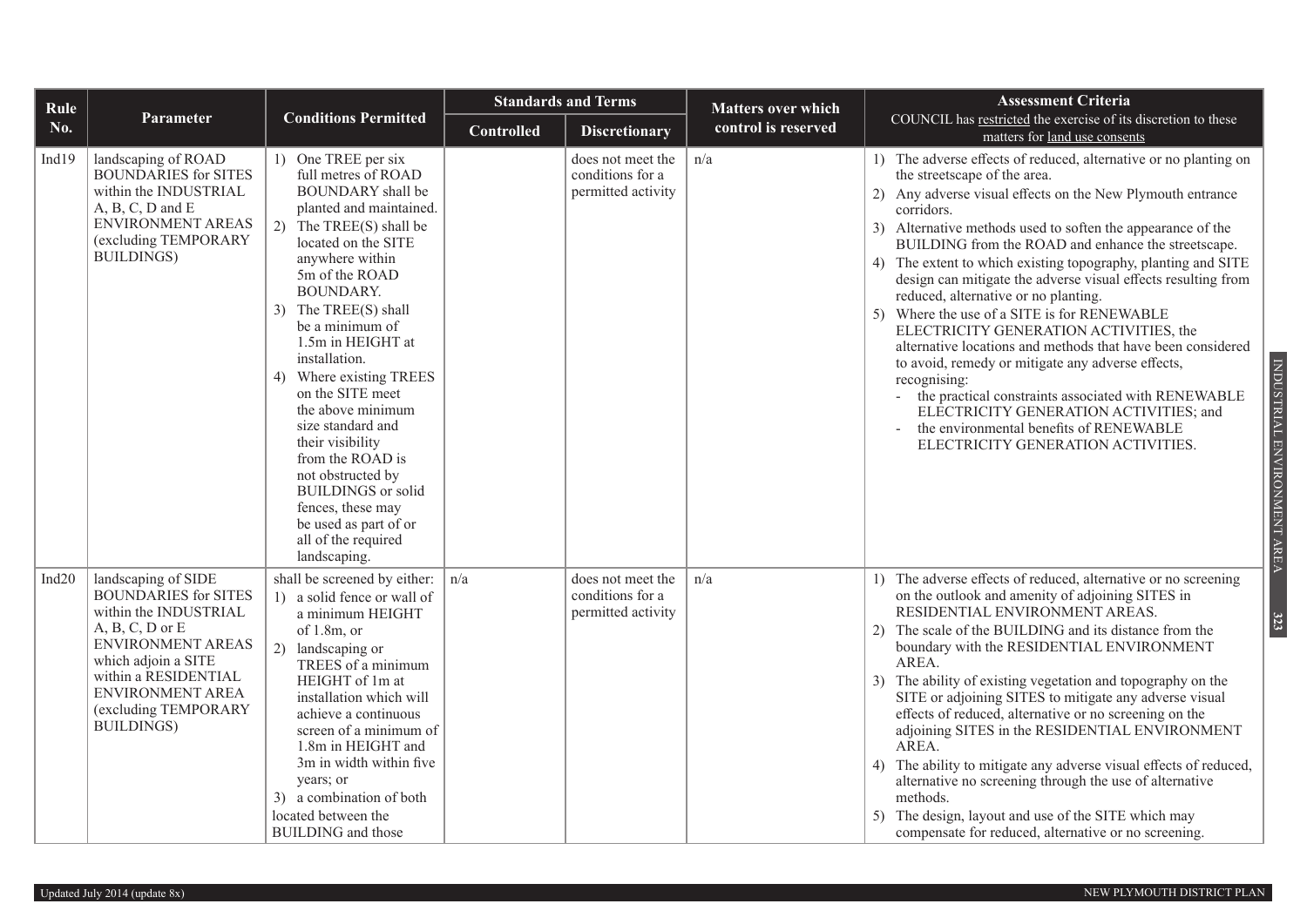| Rule              |                                                                                                                     |                                                                                                                                                                                                                                                                                                                      |                   | <b>Standards and Terms</b>                                  | <b>Matters over which</b> | <b>Assessment Criteria</b>                                                                                                                                                                                                                                                                                                                                                                                                                                                                                                                                                                                                                                                                                                                                                                                                                                                                                                                          |
|-------------------|---------------------------------------------------------------------------------------------------------------------|----------------------------------------------------------------------------------------------------------------------------------------------------------------------------------------------------------------------------------------------------------------------------------------------------------------------|-------------------|-------------------------------------------------------------|---------------------------|-----------------------------------------------------------------------------------------------------------------------------------------------------------------------------------------------------------------------------------------------------------------------------------------------------------------------------------------------------------------------------------------------------------------------------------------------------------------------------------------------------------------------------------------------------------------------------------------------------------------------------------------------------------------------------------------------------------------------------------------------------------------------------------------------------------------------------------------------------------------------------------------------------------------------------------------------------|
| No.               | Parameter                                                                                                           | <b>Conditions Permitted</b>                                                                                                                                                                                                                                                                                          | <b>Controlled</b> | <b>Discretionary</b>                                        | control is reserved       | COUNCIL has restricted the exercise of its discretion to these<br>matters for land use consents                                                                                                                                                                                                                                                                                                                                                                                                                                                                                                                                                                                                                                                                                                                                                                                                                                                     |
|                   |                                                                                                                     | boundaries which adjoin<br>the RESIDENTIAL<br>ENVIRONMENT AREA                                                                                                                                                                                                                                                       |                   |                                                             |                           | 6) Where the use of a SITE is for RENEWABLE<br>ELECTRICITY GENERATION ACTIVITIES, the<br>alternative locations and methods that have been considered<br>to avoid, remedy or mitigate any adverse effects,<br>recognising:<br>the practical constraints associated with RENEWABLE<br>$\blacksquare$<br>ELECTRICITY GENERATION ACTIVITIES; and<br>the environmental benefits of RENEWABLE<br>ELECTRICITY GENERATION ACTIVITIES.                                                                                                                                                                                                                                                                                                                                                                                                                                                                                                                       |
|                   |                                                                                                                     | Note: A recommended list of species for specific locations within the district is available from the COUNCIL.                                                                                                                                                                                                        |                   |                                                             |                           |                                                                                                                                                                                                                                                                                                                                                                                                                                                                                                                                                                                                                                                                                                                                                                                                                                                                                                                                                     |
| Ind21             | requirement for financial<br>contributions for<br><b>DWELLING HOUSES</b>                                            | meets the requirements<br>specified in Appendix 5                                                                                                                                                                                                                                                                    | n/a               | does not meet the<br>conditions for a<br>permitted activity | n/a                       | 1) Ability to provide services to an acceptable standard by<br>alternative means.<br>2) Any proposed measures to avoid, remedy or mitigate                                                                                                                                                                                                                                                                                                                                                                                                                                                                                                                                                                                                                                                                                                                                                                                                          |
|                   |                                                                                                                     |                                                                                                                                                                                                                                                                                                                      |                   |                                                             |                           | adverse effects, including any environmental compensation<br>proposed.<br>3) The extent to which a financial contribution may be met by<br>offsets (see Appendix 5).                                                                                                                                                                                                                                                                                                                                                                                                                                                                                                                                                                                                                                                                                                                                                                                |
|                   |                                                                                                                     | <b>ERECTION or use of BUILDINGS for NOISE SENSITIVE ACTIVITIES</b>                                                                                                                                                                                                                                                   |                   |                                                             |                           |                                                                                                                                                                                                                                                                                                                                                                                                                                                                                                                                                                                                                                                                                                                                                                                                                                                                                                                                                     |
| Ind <sub>22</sub> | requirement for sound<br>attenuation of any<br><b>BUILDING</b> (excluding<br><b>TEMPORARY</b><br><b>BUILDINGS</b> ) | shall be designed and<br>constructed in accordance<br>with an acoustic design<br>certificate from an acoustic<br>engineer so that the level<br>of noise received within<br>a NOISE SENSITIVE<br>ROOM, excluding noise<br>from construction work,<br>does not exceed 40 dBA<br>L10 between 10pm and<br>7am on any day | n/a               | does not meet the<br>conditions for a<br>permitted activity | n/a                       | 1) The necessity for soundproofing any NOISE SENSITIVE<br>ROOM having regard to the design, construction and room<br>layout of the proposed BUILDING or BUILDINGS.<br>2) The extent to which other features on the SITE, including<br>natural topography or proposed ground contouring,<br>vegetation and other STRUCTURES, will mitigate the<br>effects of noise on any NOISE SENSITIVE ROOM.<br>3) The primary purpose of a BUILDING and the anticipated<br>frequency of use of any of its NOISE SENSITIVE ROOM.<br>4) Where the use of a SITE is for RENEWABLE<br>ELECTRICITY GENERATION ACTIVITIES, the<br>alternative locations and methods that have been considered<br>to avoid, remedy or mitigate any adverse effects,<br>recognising:<br>the practical constraints associated with RENEWABLE<br>$\blacksquare$<br>ELECTRICITY GENERATION ACTIVITIES; and<br>the environmental benefits of RENEWABLE<br>ELECTRICITY GENERATION ACTIVITIES. |
|                   |                                                                                                                     | need to utilise other methods to meet the ventilation requirements of the Building Act 2004 and relevant codes thereunder.                                                                                                                                                                                           |                   |                                                             |                           | Note: To achieve compliance with rule Ind22 while at the same time ensuring adequate ventilation, NOISE SENSITIVE ROOMS with doors and windows or other openings opening to the outdoors may                                                                                                                                                                                                                                                                                                                                                                                                                                                                                                                                                                                                                                                                                                                                                        |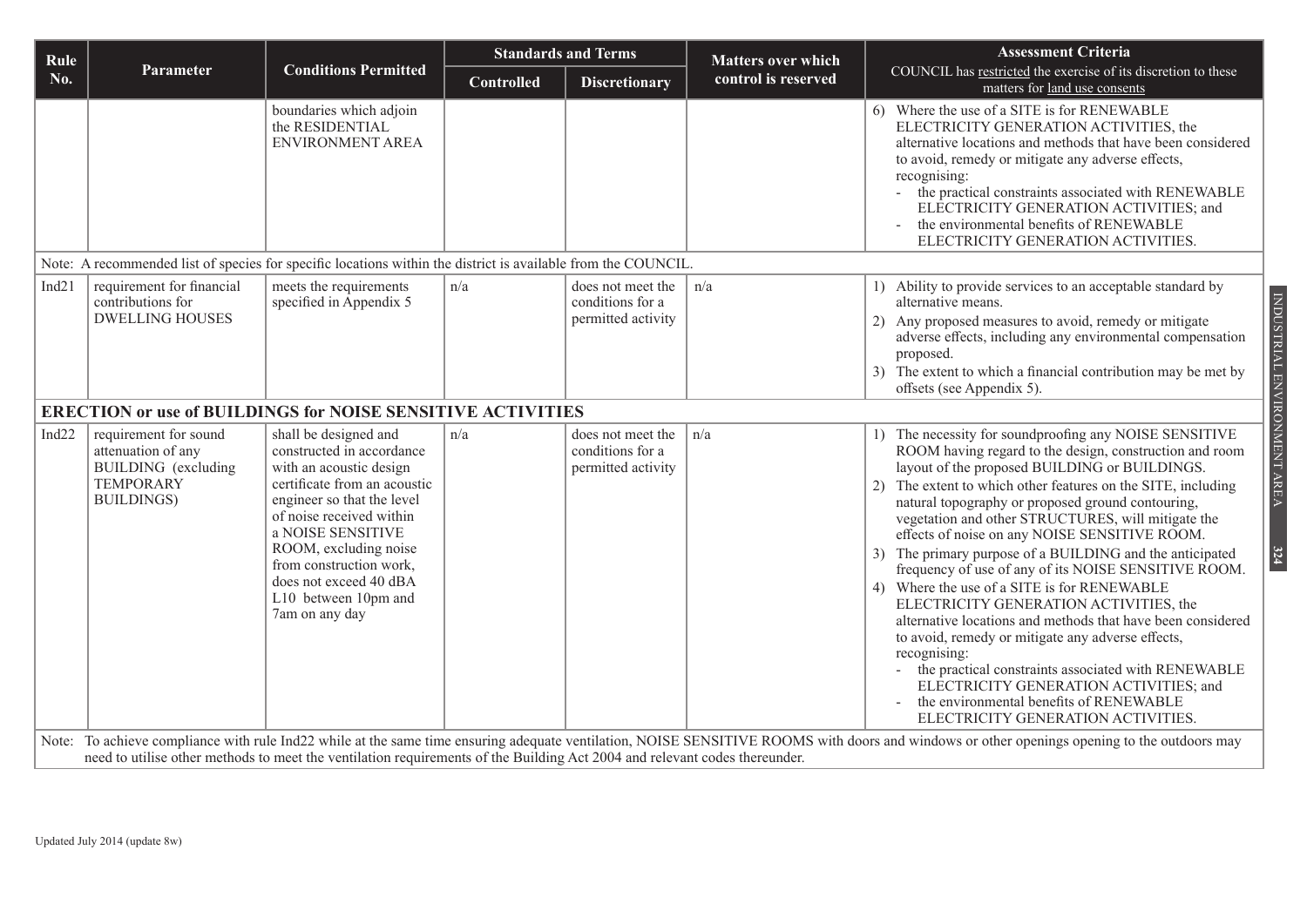| Rule     |                                                                                                                |                                                                                                                                                                     | <b>Standards and Terms</b><br><b>Matters over which</b> | <b>Assessment Criteria</b> |                     |                                                                                                                                                                                                                                                                                                                                                                                                                     |  |  |  |  |
|----------|----------------------------------------------------------------------------------------------------------------|---------------------------------------------------------------------------------------------------------------------------------------------------------------------|---------------------------------------------------------|----------------------------|---------------------|---------------------------------------------------------------------------------------------------------------------------------------------------------------------------------------------------------------------------------------------------------------------------------------------------------------------------------------------------------------------------------------------------------------------|--|--|--|--|
| No.      | <b>Parameter</b>                                                                                               | <b>Conditions Permitted</b>                                                                                                                                         | <b>Controlled</b>                                       | <b>Discretionary</b>       | control is reserved | COUNCIL has restricted the exercise of its discretion to these<br>matters for land use consents                                                                                                                                                                                                                                                                                                                     |  |  |  |  |
|          | <b>STRUCTURES - NETWORK UTILITIES</b>                                                                          |                                                                                                                                                                     |                                                         |                            |                     |                                                                                                                                                                                                                                                                                                                                                                                                                     |  |  |  |  |
|          | Installation and operation of transformers, LINES and necessary associated equipment for conveying electricity |                                                                                                                                                                     |                                                         |                            |                     |                                                                                                                                                                                                                                                                                                                                                                                                                     |  |  |  |  |
| Ind $23$ | maximum electric field<br>strength measured in areas<br>reasonably accessible to the<br>public                 | $5 \text{ kV/m}$<br>(root-mean-square)                                                                                                                              | n/a                                                     | n/a                        | n/a                 | n/a                                                                                                                                                                                                                                                                                                                                                                                                                 |  |  |  |  |
| Ind $24$ | maximum magnetic flux<br>density measured in areas<br>reasonably accessible to the<br>public                   | 100 microtesla<br>(root-mean-square)                                                                                                                                | n/a                                                     | n/a                        | n/a                 | n/a                                                                                                                                                                                                                                                                                                                                                                                                                 |  |  |  |  |
|          |                                                                                                                | <b>Installation and operation of COMMUNICATION FACILITIES</b>                                                                                                       |                                                         |                            |                     |                                                                                                                                                                                                                                                                                                                                                                                                                     |  |  |  |  |
| Ind $25$ | maximum field strength                                                                                         | shall not exceed the<br>levels specified within<br>NZS2772.1:1999 and<br>NZS2772.1:1999A1,<br>measured in accordance<br>with NZS6609:2:1990 and<br>NZS6609.2:1990AA | n/a                                                     | n/a                        | n/a                 | 1) Where the use of a SITE is for RENEWABLE<br>ELECTRICITY GENERATION ACTIVITIES, the<br>alternative locations and methods that have been considered<br>to avoid, remedy or mitigate any adverse effects,<br>recognising:<br>the practical constraints associated with RENEWABLE<br>ELECTRICITY GENERATION ACTIVITIES; and<br>the environmental benefits of RENEWABLE<br>ELECTRICITY GENERATION ACTIVITIES.         |  |  |  |  |
|          | fields, to which the NES-TF does not apply.                                                                    |                                                                                                                                                                     |                                                         |                            |                     | Note: The Resource Management (National Environmental Standards for Telecommunication Facilities) Regulations 2008 (NES-TF) apply to the planning and operation, by a network operator (as defined<br>in those regulations), of a telecommunication facility that generates radio frequency fields. Rule [Res22, Rur36, Bus26, Ind25 or OS22 as appropriate] applies to those parties that generate radio frequency |  |  |  |  |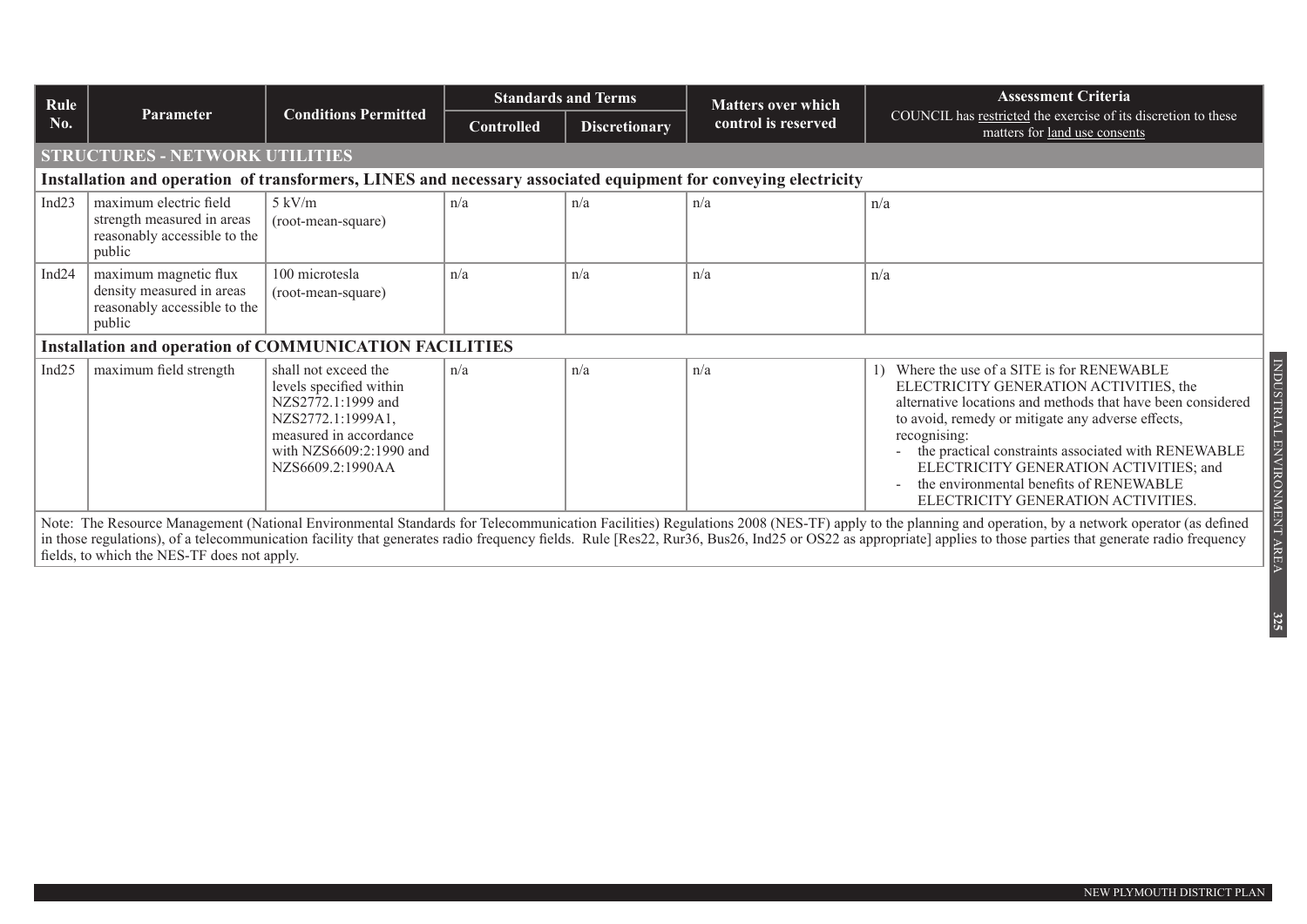| Rule              |                                                                                                                                                                                                                                          | <b>Standards and Terms</b>                                                                                                                                                                                                                                                                                                                                                                                                                       |                   |                                                             | <b>Matters over which</b> | <b>Assessment Criteria</b>                                                                                                                                                                                                                                                                                                                                                                                                                                                                                                                                                                                                                                                                                                                                                                                                                                                                                                                                |
|-------------------|------------------------------------------------------------------------------------------------------------------------------------------------------------------------------------------------------------------------------------------|--------------------------------------------------------------------------------------------------------------------------------------------------------------------------------------------------------------------------------------------------------------------------------------------------------------------------------------------------------------------------------------------------------------------------------------------------|-------------------|-------------------------------------------------------------|---------------------------|-----------------------------------------------------------------------------------------------------------------------------------------------------------------------------------------------------------------------------------------------------------------------------------------------------------------------------------------------------------------------------------------------------------------------------------------------------------------------------------------------------------------------------------------------------------------------------------------------------------------------------------------------------------------------------------------------------------------------------------------------------------------------------------------------------------------------------------------------------------------------------------------------------------------------------------------------------------|
| No.               | <b>Parameter</b>                                                                                                                                                                                                                         | <b>Conditions Permitted</b>                                                                                                                                                                                                                                                                                                                                                                                                                      | <b>Controlled</b> | <b>Discretionary</b>                                        | control is reserved       | COUNCIL has restricted the exercise of its discretion to these<br>matters for land use consents                                                                                                                                                                                                                                                                                                                                                                                                                                                                                                                                                                                                                                                                                                                                                                                                                                                           |
|                   | <b>ERECTION of SUBSTATIONS AND SWITCHING STATIONS</b> (see also the rules for BUILDINGS where applicable)                                                                                                                                |                                                                                                                                                                                                                                                                                                                                                                                                                                                  |                   |                                                             |                           |                                                                                                                                                                                                                                                                                                                                                                                                                                                                                                                                                                                                                                                                                                                                                                                                                                                                                                                                                           |
| Ind <sub>26</sub> | requirement to provide<br>landscaping where<br>a SUBSTATION or<br><b>SWITCHING STATION</b><br>is greater than $10m^2$<br>in area and greater<br>than 3m in HEIGHT,<br>where visible from an<br>adjoining RESIDENTIAL<br>ENVIRONMENT AREA | shall be screened by:<br>1) a solid fence or wall<br>with a minimum<br>HEIGHT of 1.8m; or<br>2) landscaping or<br>TREES of a minimum<br>HEIGHT of 1m at<br>installation, which will<br>achieve a continuous<br>screen of a minimum of<br>1.8m in HEIGHT and<br>1.5m in width within<br>five years; or<br>3) a combination of both<br>located along those<br>boundaries of the<br>SITE which adjoin<br>the RESIDENTIAL<br><b>ENVIRONMENT AREA</b> | n/a               | does not meet the<br>conditions for a<br>permitted activity | n/a                       | 1) The adverse effects resulting from reduced or no screening<br>on the outlook and visual amenity of adjoining SITES.<br>2) Any adverse visual effects on the New Plymouth entrance<br>corridors.<br>3) The ability to mitigate any adverse visual effects resulting<br>from reduced or no screening on adjoining SITES through<br>alternative means.<br>4) The ability of the topography and existing vegetation of the<br>locality to mitigate any adverse visual aspects resulting from<br>reduced or no screening on adjoining SITES.<br>5) Where the use of a SITE is for RENEWABLE<br>ELECTRICITY GENERATION ACTIVITIES, the<br>alternative locations and methods that have been considered<br>to avoid, remedy or mitigate any adverse effects,<br>recognising:<br>the practical constraints associated with RENEWABLE<br>ELECTRICITY GENERATION ACTIVITIES; and<br>the environmental benefits of RENEWABLE<br>ELECTRICITY GENERATION ACTIVITIES. |
|                   | Note: A recommended list of species for specific locations within the district is available from the COUNCIL.                                                                                                                            |                                                                                                                                                                                                                                                                                                                                                                                                                                                  |                   |                                                             |                           |                                                                                                                                                                                                                                                                                                                                                                                                                                                                                                                                                                                                                                                                                                                                                                                                                                                                                                                                                           |
|                   | <b>STRUCTURES - SIGNS</b>                                                                                                                                                                                                                |                                                                                                                                                                                                                                                                                                                                                                                                                                                  |                   |                                                             |                           |                                                                                                                                                                                                                                                                                                                                                                                                                                                                                                                                                                                                                                                                                                                                                                                                                                                                                                                                                           |
|                   | <b>ERECTION of OFFICIAL SIGNS</b>                                                                                                                                                                                                        |                                                                                                                                                                                                                                                                                                                                                                                                                                                  |                   |                                                             |                           |                                                                                                                                                                                                                                                                                                                                                                                                                                                                                                                                                                                                                                                                                                                                                                                                                                                                                                                                                           |
| Ind $27$          |                                                                                                                                                                                                                                          | under all circumstances                                                                                                                                                                                                                                                                                                                                                                                                                          | n/a               | n/a                                                         | n/a                       | n/a                                                                                                                                                                                                                                                                                                                                                                                                                                                                                                                                                                                                                                                                                                                                                                                                                                                                                                                                                       |
|                   | ERECTION of ADVERTISING SIGNS, where clearly visible from any ROAD (note: these rules apply to all ADVERTISING SIGNS)                                                                                                                    |                                                                                                                                                                                                                                                                                                                                                                                                                                                  |                   |                                                             |                           |                                                                                                                                                                                                                                                                                                                                                                                                                                                                                                                                                                                                                                                                                                                                                                                                                                                                                                                                                           |
| Ind28             | location of SIGNS intended<br>to attract the attention of<br>motorists on a SITE visible<br>from a ROAD where the<br>posted speed limit is greater<br>than or equal to 70km/h                                                            | shall be located:<br>1) not less than $(0.6 \times$ the<br>posted speed limit)<br>metres from any other<br><b>ADVERTISING SIGN;</b><br>and<br>2) so that the<br><b>ADVERTISING SIGN</b><br>presents an unrestricted<br>view for not less than<br>180m                                                                                                                                                                                            | n/a               | does not meet the<br>conditions for a<br>permitted activity | n/a                       | 1) Distraction or confusion to motorists in their observance<br>of traffic conditions, directions, controls and OFFICIAL<br>SIGNS due to a reduction in SIGN separation or visibility<br>distances of the proposed ADVERTISING SIGN, taking into<br>account the classification of the ROAD (by reference to the<br>ROADING HIERARCHY), the speed environment and the<br>average daily traffic volumes.<br>2) The topography of the locality and the contour of the<br>ROAD.<br>3) The proximity of other ADVERTISING SIGNS.                                                                                                                                                                                                                                                                                                                                                                                                                               |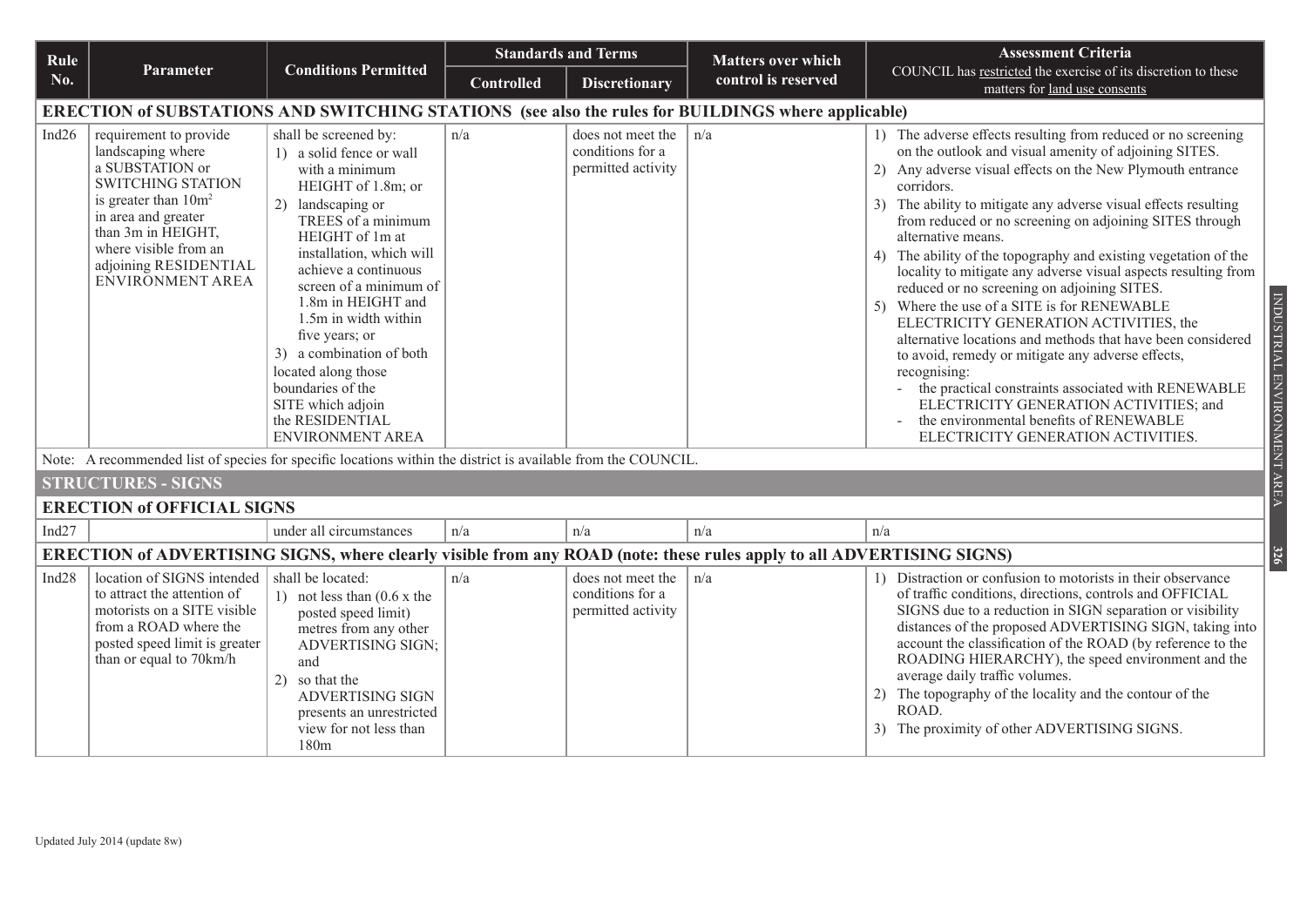| Rule              |                                                                                                                                                             | <b>Standards and Terms</b><br><b>Matters over which</b>                                                                                 |                   |                                                             | <b>Assessment Criteria</b> |                                                                                                                                                                                                                                                                                                                                                                                                                                                                                                                                                                                                                                         |
|-------------------|-------------------------------------------------------------------------------------------------------------------------------------------------------------|-----------------------------------------------------------------------------------------------------------------------------------------|-------------------|-------------------------------------------------------------|----------------------------|-----------------------------------------------------------------------------------------------------------------------------------------------------------------------------------------------------------------------------------------------------------------------------------------------------------------------------------------------------------------------------------------------------------------------------------------------------------------------------------------------------------------------------------------------------------------------------------------------------------------------------------------|
| No.               | <b>Parameter</b>                                                                                                                                            | <b>Conditions Permitted</b>                                                                                                             | <b>Controlled</b> | <b>Discretionary</b>                                        | control is reserved        | COUNCIL has restricted the exercise of its discretion to these<br>matters for land use consents                                                                                                                                                                                                                                                                                                                                                                                                                                                                                                                                         |
| Ind <sub>29</sub> | general appearance of<br><b>SIGN</b>                                                                                                                        | shall not emulate the form,<br>colours, shape or message<br>of any OFFICIAL SIGN or<br>signal                                           | n/a               | n/a                                                         | n/a                        | n/a                                                                                                                                                                                                                                                                                                                                                                                                                                                                                                                                                                                                                                     |
| Ind $30$          | illumination                                                                                                                                                | shall not be internally or<br>externally illuminated by<br>means of flashing blinking<br>or moving lights                               | n/a               | does not meet the<br>conditions for a<br>permitted activity | n/a                        | 1) The frequency, intensity and duration of the intermittent or<br>flashing light source and illumination.<br>The proximity of the ADVERTISING SIGN to other<br>2)<br>properties and the likely effects on amenity values,<br>particularly at night-time.<br>3) Distraction or confusion to motorists in their observance<br>of traffic conditions, directions, controls and OFFICIAL<br>SIGNS due to inappropriate illumination of the proposed<br>ADVERTISING SIGN, taking into account the<br>classification of the ROAD (by reference to the ROADING<br>HIERARCHY), the speed environment and the average daily<br>traffic volumes. |
|                   | minimum lettering size<br>where clearly visible from<br>a ROAD and intended<br>to attract the attention of<br>motorists where the posted<br>speed limit is: |                                                                                                                                         |                   |                                                             | n/a                        | INDUSTRIAL ENVIRONMENT AREA<br>Distraction or confusion to motorists in their observance<br>of traffic conditions, directions, controls and OFFICIAL<br>SIGNS due to a reduction in lettering size of the<br>proposed ADVERTISING SIGN, taking into account the<br>classification of the ROAD (by reference to the ROADING<br>HIERARCHY), the speed environment and the average daily                                                                                                                                                                                                                                                   |
| Ind31             | less than 70km/h                                                                                                                                            | 120mm                                                                                                                                   | n/a               | less than 120mm                                             |                            | traffic volumes.                                                                                                                                                                                                                                                                                                                                                                                                                                                                                                                                                                                                                        |
| Ind32             | 70 km/h or greater                                                                                                                                          | $160$ mm                                                                                                                                | n/a               | less than 160mm                                             |                            |                                                                                                                                                                                                                                                                                                                                                                                                                                                                                                                                                                                                                                         |
| Ind $33$          | movement of SIGN where<br>it is clearly visible from<br>any STATE HIGHWAY or<br><b>ARTERIAL ROAD</b>                                                        | shall not involve the<br>mechanised movement of<br>any of its parts                                                                     | n/a               | does not meet the<br>conditions for a<br>permitted activity | n/a                        | Distraction or confusion to motorists in their observance<br>of traffic conditions, directions, controls and OFFICIAL<br>327<br>SIGNS due to movement of the proposed ADVERTISING<br>SIGN, taking into account the classification of the ROAD<br>(by reference to the ROADING HIERARCHY), the speed<br>environment and the average daily traffic volumes.                                                                                                                                                                                                                                                                               |
| Ind <sub>34</sub> | removal of a<br><b>TEMPORARY SIGN</b>                                                                                                                       | shall be removed within<br>seven days after the SIGN<br>has either completed its<br>purpose or the event being<br>advertised has passed | n/a               | does not meet the<br>conditions for a<br>permitted activity | n/a                        | 1) Any adverse effects on the visual amenity of the locality<br>and whether the proposed ADVERTISING SIGN would be<br>obtrusively visible having regard to the intended duration of<br>the display.<br>2) Distraction or confusion to motorists in their observance of<br>traffic conditions, directions, controls and OFFICIAL SIGNS<br>due to the extended ERECTION of the ADVERTISING<br>SIGN, taking into account the classification of the ROAD<br>(by reference to the ROADING HIERARCHY), the speed<br>environment and the average daily traffic volumes.                                                                        |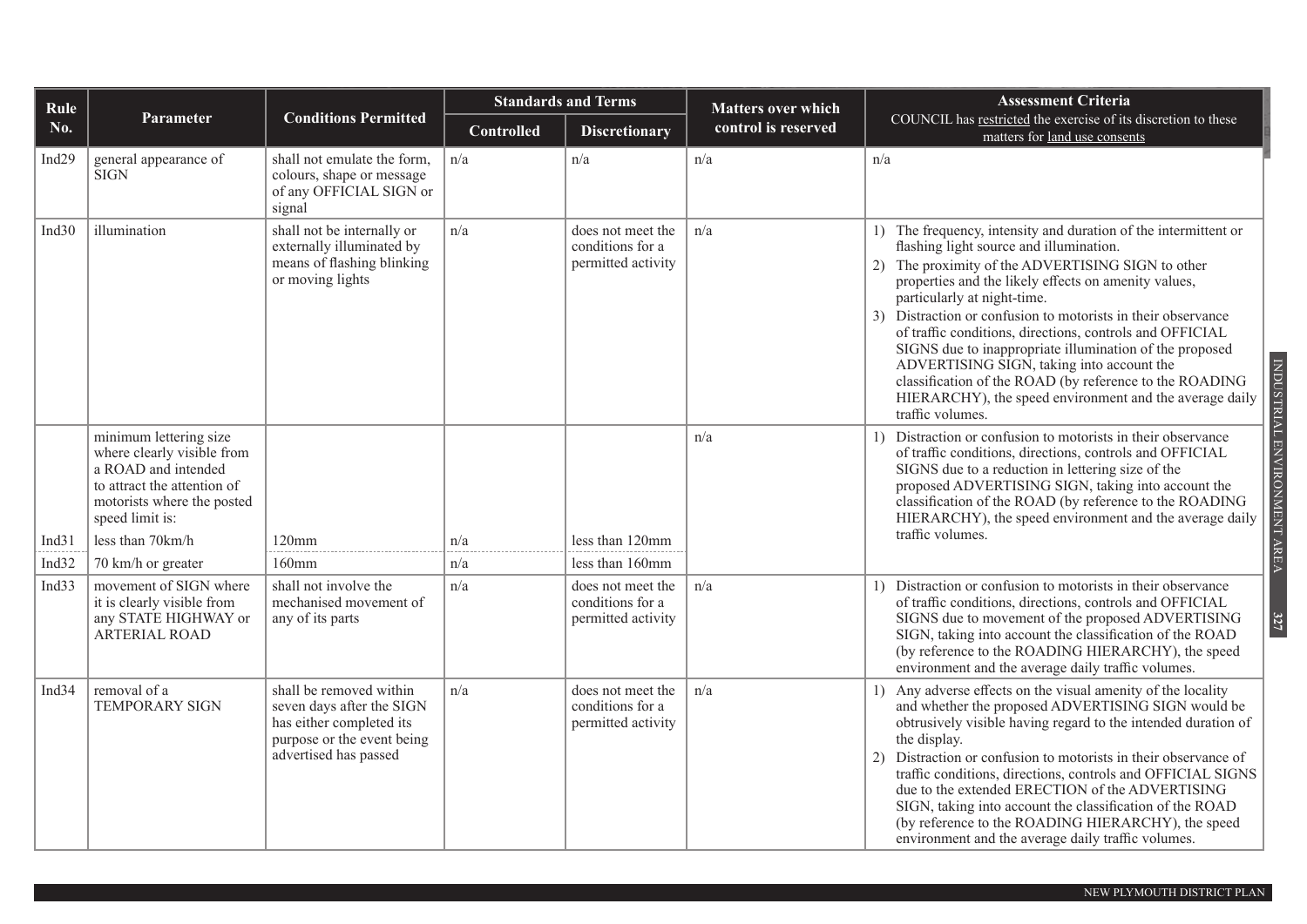| Rule              |                                                                                                                                                                     | <b>Standards and Terms</b>                                                      |                   |                                                             | <b>Matters over which</b> | <b>Assessment Criteria</b>                                                                                                                                                                                                                                                                                                                                                                                                                                                          |  |  |  |  |
|-------------------|---------------------------------------------------------------------------------------------------------------------------------------------------------------------|---------------------------------------------------------------------------------|-------------------|-------------------------------------------------------------|---------------------------|-------------------------------------------------------------------------------------------------------------------------------------------------------------------------------------------------------------------------------------------------------------------------------------------------------------------------------------------------------------------------------------------------------------------------------------------------------------------------------------|--|--|--|--|
| No.               | Parameter                                                                                                                                                           | <b>Conditions Permitted</b>                                                     | <b>Controlled</b> | <b>Discretionary</b>                                        | control is reserved       | COUNCIL has restricted the exercise of its discretion to these<br>matters for land use consents                                                                                                                                                                                                                                                                                                                                                                                     |  |  |  |  |
|                   | FREESTANDING SIGNS and ADVERTISING SIGNS attached to or painted on a BUILDING and/or other STRUCTURE (see also rules that apply to all<br><b>ADVERTISING SIGNS)</b> |                                                                                 |                   |                                                             |                           |                                                                                                                                                                                                                                                                                                                                                                                                                                                                                     |  |  |  |  |
| Ind <sub>35</sub> | location of<br><b>FREESTANDING SIGNS</b><br>intended to attract the<br>attention of motorists<br>within a COUNCIL or<br>STATE HIGHWAY ROAD<br>reserve               | n/a                                                                             | n/a               | under all<br>circumstances                                  | n/a                       | 1) Distraction or confusion to motorists in their observance<br>of traffic conditions, directions, controls and OFFICIAL<br>SIGNS due to the ADVERTISING SIGN being within the<br>ROAD reserve, taking into account the classification of the<br>ROAD (by reference to the ROADING HIERARCHY), the<br>speed environment and the average daily traffic volumes.<br>2) The topography of the locality and the contour of the<br>ROAD.<br>3) The proximity of other ADVERTISING SIGNS. |  |  |  |  |
|                   | maximum SIGN DISPLAY<br><b>AREA</b>                                                                                                                                 |                                                                                 |                   |                                                             | n/a                       | 1) The area of the proposed SIGN in relation to the<br>architectural characteristics of the BUILDING(s) on-SITE.                                                                                                                                                                                                                                                                                                                                                                    |  |  |  |  |
| Ind $36$          | <b>TEMPORARY SIGNS</b>                                                                                                                                              | 3m <sup>2</sup> SIGN FACE, up to<br>6m <sup>2</sup> per ROAD<br><b>BOUNDARY</b> | n/a               | does not meet the<br>conditions for a<br>permitted activity |                           | INDUSTRIAL ENVIRONMENT AREA<br>2) The adverse effects of the additional area on the architectural<br>characteristics and visual amenity of BUILDINGS and/or<br>SITES in the immediate vicinity, taking into account the                                                                                                                                                                                                                                                             |  |  |  |  |
| Ind $37$          | <b>PERMANENT</b><br><b>FREESTANDING</b><br><b>SIGNS</b>                                                                                                             | 15m <sup>2</sup> per SITE                                                       | n/a               | greater than 15m <sup>2</sup>                               |                           | number and sizes of any other outdoor ADVERTISING<br>SIGN and the need to avoid the cumulative effect of visual<br>intrusion or clutter.<br>3) Whether any support STRUCTURE is likely to be visually                                                                                                                                                                                                                                                                               |  |  |  |  |
|                   |                                                                                                                                                                     |                                                                                 |                   |                                                             |                           | obtrusive in relation to the architectural features of the<br>BUILDING to which it is attached, or in the context of the<br>street scene.                                                                                                                                                                                                                                                                                                                                           |  |  |  |  |
|                   |                                                                                                                                                                     |                                                                                 |                   |                                                             |                           | 4) Whether any alternative forms of support would be less<br>likely to be visually obtrusive.                                                                                                                                                                                                                                                                                                                                                                                       |  |  |  |  |
|                   |                                                                                                                                                                     |                                                                                 |                   |                                                             |                           | 5) The length of time the SIGN will be on the SITE<br>328<br>(TEMPORARY SIGNS only).                                                                                                                                                                                                                                                                                                                                                                                                |  |  |  |  |
|                   |                                                                                                                                                                     |                                                                                 |                   |                                                             |                           | 6) Any adverse visual effects on the New Plymouth entrance<br>corridors.                                                                                                                                                                                                                                                                                                                                                                                                            |  |  |  |  |
|                   | maximum HEIGHT<br>FREESTANDING SIGNS                                                                                                                                |                                                                                 |                   |                                                             | n/a                       | 1) The HEIGHT of the proposed SIGN in relation to the<br>architectural characteristics of the BUILDING(s) on-SITE.                                                                                                                                                                                                                                                                                                                                                                  |  |  |  |  |
|                   | within:                                                                                                                                                             |                                                                                 |                   |                                                             |                           | 2) The adverse effects of the additional HEIGHT on the<br>architectural characteristics and visual amenity of                                                                                                                                                                                                                                                                                                                                                                       |  |  |  |  |
| Ind $38$          | <b>INDUSTRIAL</b><br>$A, B, C, D$ and $E$<br><b>ENVIRONMENT</b><br><b>AREAS</b>                                                                                     | 9 <sub>m</sub>                                                                  | n/a               | greater than 9m                                             |                           | BUILDINGS and/or SITES in the immediate vicinity, taking<br>into account the number and sizes of any other outdoor<br>ADVERTISING SIGN and the need to avoid the cumulative<br>effect of visual intrusion or clutter.                                                                                                                                                                                                                                                               |  |  |  |  |
| Ind <sub>39</sub> | <b>INDUSTRIAL F</b><br><b>ENVIRONMENT</b><br><b>AREAS</b>                                                                                                           | 5m                                                                              | n/a               | greater than 5m                                             |                           | 3) Whether any support STRUCTURE is likely to be visually<br>obtrusive in relation to the architectural features of the<br>BUILDING to which it is attached, or in the context of the<br>street scene.                                                                                                                                                                                                                                                                              |  |  |  |  |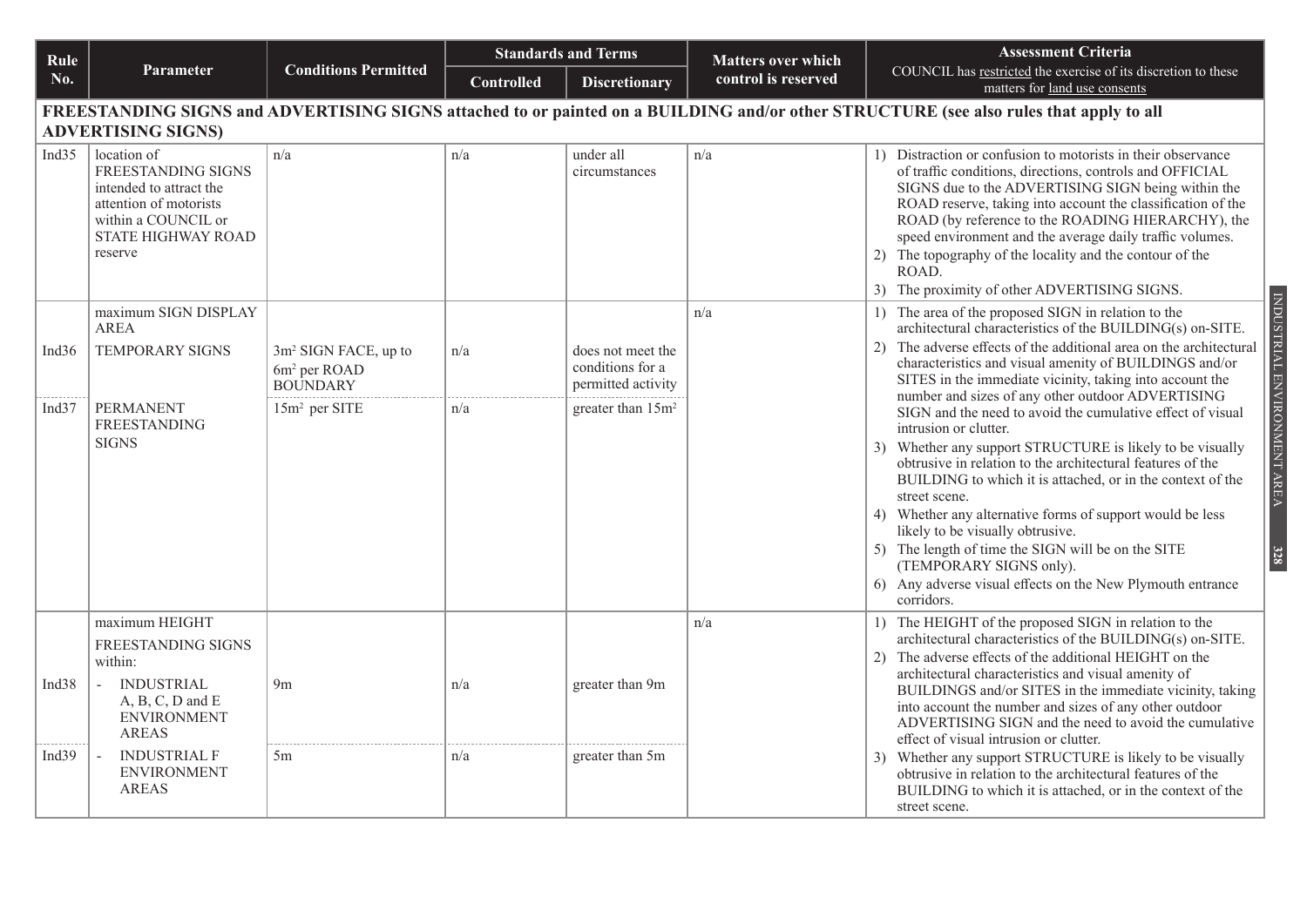| Rule     |                                                                        |                                                                                                                                                                                                                                                                                                                                                                    |                   | <b>Standards and Terms</b>                                  | <b>Matters over which</b> | <b>Assessment Criteria</b>                                                                                                                                                                                                                                                                                                                                                                                                                                                                                                                                                                                                                                                                    |
|----------|------------------------------------------------------------------------|--------------------------------------------------------------------------------------------------------------------------------------------------------------------------------------------------------------------------------------------------------------------------------------------------------------------------------------------------------------------|-------------------|-------------------------------------------------------------|---------------------------|-----------------------------------------------------------------------------------------------------------------------------------------------------------------------------------------------------------------------------------------------------------------------------------------------------------------------------------------------------------------------------------------------------------------------------------------------------------------------------------------------------------------------------------------------------------------------------------------------------------------------------------------------------------------------------------------------|
| No.      | Parameter                                                              | <b>Conditions Permitted</b>                                                                                                                                                                                                                                                                                                                                        | <b>Controlled</b> | <b>Discretionary</b>                                        | control is reserved       | COUNCIL has restricted the exercise of its discretion to these<br>matters for land use consents                                                                                                                                                                                                                                                                                                                                                                                                                                                                                                                                                                                               |
| Ind $40$ | SIGNS that are attached to<br>or painted on a BUILDING<br>or STRUCTURE | shall not project above, at<br>the point of attachment,<br>any part of the roof of a<br>BUILDING or the highest<br>point of a STRUCTURE<br>provided that where a SIGN<br>is attached to a BUILDING<br>or STRUCTURE with<br>differing roof HEIGHTS<br>it shall not project<br>above the highest point<br>of the BUILDING or<br>STRUCTURE to which it<br>is attached | n/a               | does not meet the<br>conditions for a<br>permitted activity |                           | 4) Whether any alternative forms of support would be less<br>likely to be visually obtrusive.<br>5) The impact of the HEIGHT of the ADVERTISING SIGN on<br>the visual amenity of the BUILDING(S) facade and skyline.<br>6) The length of time the SIGN will be on the SITE<br>(TEMPORARY SIGNS only).<br>7) Any adverse visual effects on the New Plymouth entrance<br>corridors.                                                                                                                                                                                                                                                                                                             |
| Ind41    | projection of SIGN over a<br><b>ROAD BOUNDARY</b>                      | n/a                                                                                                                                                                                                                                                                                                                                                                | n/a               | under all<br>circumstances                                  | n/a                       | 1) The nature of land use below or adjacent to the proposed<br>ADVERTISING SIGN and in particular, the intensity of<br>pedestrian activity in the vicinity.<br>2) The location of the ADVERTISING SIGN in relation to the<br>ROAD CARRIAGEWAY and any adverse effects from the<br>additional projection of the SIGN on the safety of pedestrian<br>and vehicular traffic.<br>3) The length of time the ADVERTISING SIGN will be on the<br>SITE (TEMPORARY SIGNS only).                                                                                                                                                                                                                        |
|          |                                                                        | FOOTPATH SIGNS (see also rules that apply to all ADVERTISING SIGNS)                                                                                                                                                                                                                                                                                                |                   |                                                             |                           |                                                                                                                                                                                                                                                                                                                                                                                                                                                                                                                                                                                                                                                                                               |
| Ind $42$ | location                                                               | shall be located in that<br>area of the ROAD reserve<br>directly adjoining the SITE<br>and shall not obstruct or<br>impede traffic or pedestrian<br>movement                                                                                                                                                                                                       | n/a               | does not meet the<br>conditions for a<br>permitted activity | n/a                       | 1) Distraction or confusion to motorists in their observance<br>of traffic conditions, directions, controls and OFFICIAL<br>SIGNS due to the FOOTPATH SIGN being located<br>inappropriately within the ROAD reserve, taking into<br>account the classification of the ROAD (by reference to the<br>ROADING HIERARCHY), the speed environment and the<br>average daily traffic volumes and pedestrian count.<br>The necessity of the FOOTPATH SIGN to be located in a<br>2)<br>position that may impede or adversely affect the safety of<br>pedestrians or VEHICLES.<br>Whether any measures can be used to mitigate any adverse<br>3)<br>effects on pedestrian and vehicular traffic safety. |

INDUSTRIAL ENVIRONMENT AREA INDUSTRIAL ENVIRONMENT AREA **329**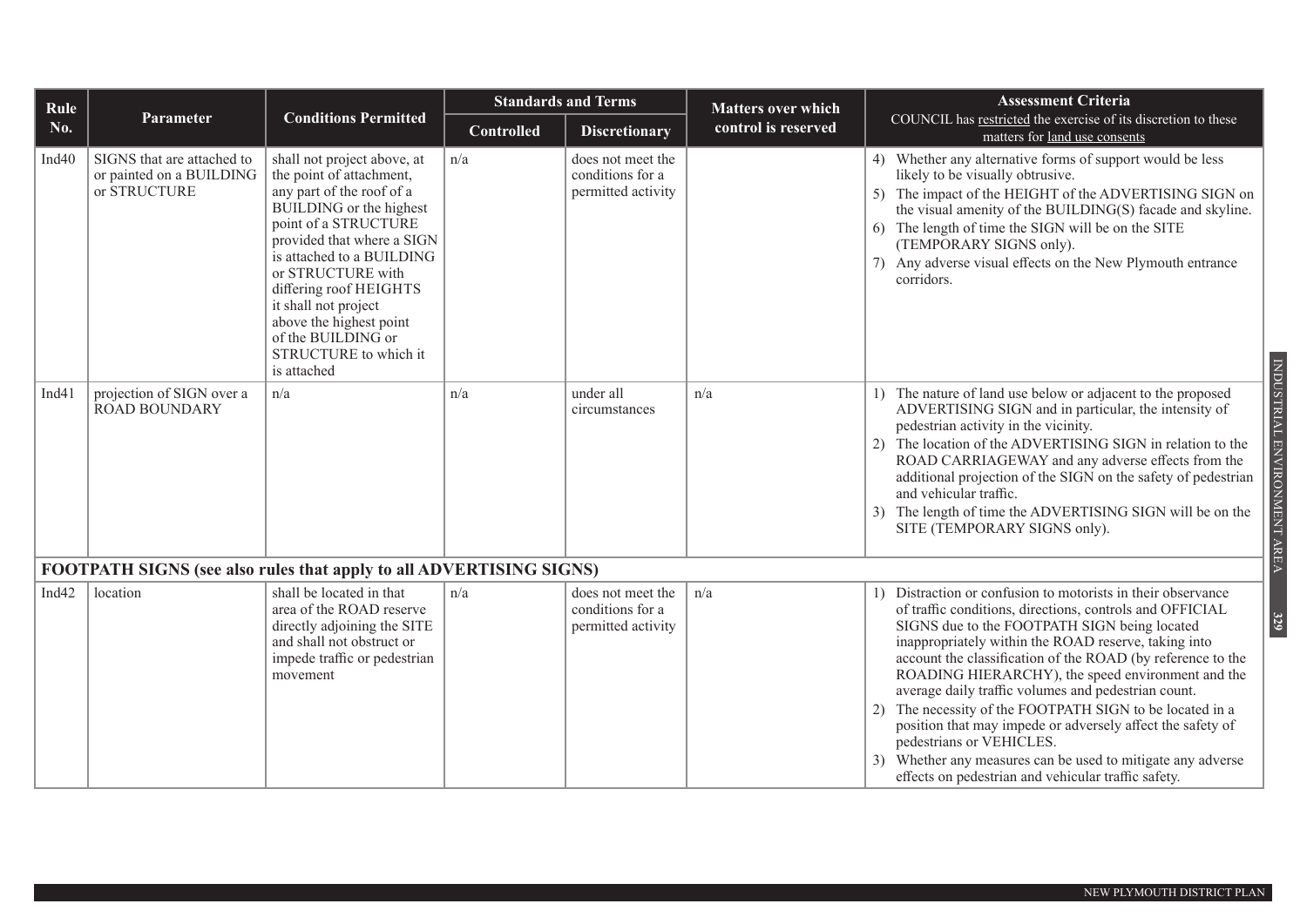| Rule              |                                                                                                                           |                             |                   | <b>Standards and Terms</b> | <b>Matters over which</b> | <b>Assessment Criteria</b>                                                                                                                                                                                                                                                                                                                                                                                                                           |  |
|-------------------|---------------------------------------------------------------------------------------------------------------------------|-----------------------------|-------------------|----------------------------|---------------------------|------------------------------------------------------------------------------------------------------------------------------------------------------------------------------------------------------------------------------------------------------------------------------------------------------------------------------------------------------------------------------------------------------------------------------------------------------|--|
| No.               | Parameter                                                                                                                 | <b>Conditions Permitted</b> | <b>Controlled</b> | <b>Discretionary</b>       | control is reserved       | COUNCIL has restricted the exercise of its discretion to these<br>matters for land use consents                                                                                                                                                                                                                                                                                                                                                      |  |
| Ind <sub>43</sub> | $maximum$ number per SITE $\vert$ one                                                                                     |                             | n/a               | more than one              | n/a                       | 1) The proximity of dwellings and the visual intrusion of the<br>additional FOOTPATH SIGN(s) on other SITES adjacent to<br>the proposed SIGN, taking into account the character of the<br>area.<br>2) The potential for conflict or hazard with either vehicular or<br>pedestrian movement.                                                                                                                                                          |  |
|                   | <b>HEIGHT</b>                                                                                                             |                             |                   |                            | n/a                       | 1) The HEIGHT relative to the area of the proposed                                                                                                                                                                                                                                                                                                                                                                                                   |  |
| Ind <sub>44</sub> | minimum                                                                                                                   | $600$ mm                    | n/a               | less than 600mm            |                           | FOOTPATH SIGN.<br>2) Any effect the HEIGHT of the FOOTPATH SIGN has on the                                                                                                                                                                                                                                                                                                                                                                           |  |
| Ind $45$          | maximum                                                                                                                   | 900mm                       | n/a               | greater than               |                           | safety of pedestrian or vehicular traffic.                                                                                                                                                                                                                                                                                                                                                                                                           |  |
|                   |                                                                                                                           |                             |                   | 900mm                      |                           | 3) Distraction or confusion to motorists in their observance<br>INDUSTRIAL ENVIRONMENT AREA<br>of traffic conditions, directions, controls and OFFICIAL<br>SIGNS due to a reduced or increased width of the proposed<br>FOOTPATH SIGN, taking into account the classification of<br>the ROAD (by reference to the ROADING HIERARCHY),<br>the speed environment and the average daily traffic volumes<br>and pedestrian count.                        |  |
|                   | width                                                                                                                     |                             |                   |                            | n/a                       | 1) The width relative to the area of the proposed FOOTPATH                                                                                                                                                                                                                                                                                                                                                                                           |  |
| Ind $46$          | minimum                                                                                                                   | $400$ mm                    | n/a               | less than 400mm            |                           | SIGN.<br>2) Any effect the width of the FOOTPATH SIGN has on the                                                                                                                                                                                                                                                                                                                                                                                     |  |
| Ind $47$          | maximum                                                                                                                   | $600$ mm                    | n/a               | greater than<br>$600$ mm   |                           | safety of pedestrian or vehicular traffic.<br>3) Distraction or confusion to motorists in their observance of<br>traffic conditions, directions, controls and OFFICIAL SIGNS<br>due to a reduced or increased HEIGHT of the proposed<br>FOOTPATH SIGN, taking into account the classification of<br>the ROAD (by reference to the ROADING HIERARCHY),<br>330<br>the speed environment and the average daily traffic volumes<br>and pedestrian count. |  |
|                   | <b>EARTHWORKS</b>                                                                                                         |                             |                   |                            |                           |                                                                                                                                                                                                                                                                                                                                                                                                                                                      |  |
|                   | <b>EXCAVATION and FILLING</b>                                                                                             |                             |                   |                            |                           |                                                                                                                                                                                                                                                                                                                                                                                                                                                      |  |
|                   | restrictions based on slope<br>of land                                                                                    |                             |                   |                            |                           |                                                                                                                                                                                                                                                                                                                                                                                                                                                      |  |
| Ind $48$          | as part of an approved<br><b>BUILDING</b> consent under<br>the Building Act 2004 or<br>an approved subdivision<br>consent | under all circumstances     | n/a               | n/a                        | n/a                       | n/a                                                                                                                                                                                                                                                                                                                                                                                                                                                  |  |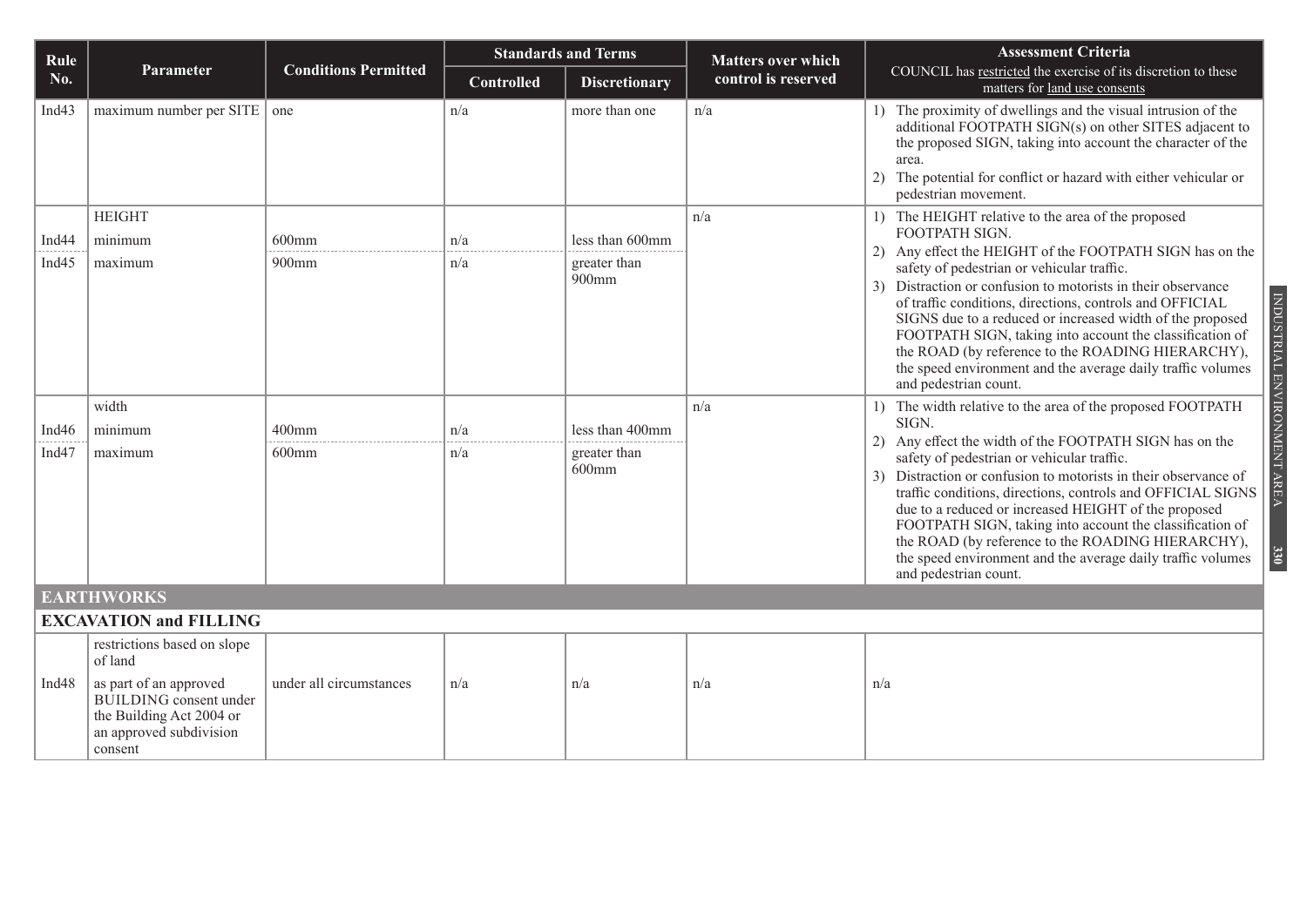| Rule              |                                                                                       |                                                                                                                                                                                                                                                                                                                                                                                                                                                                                                                                                                                                                                                                                                                                                     | <b>Standards and Terms</b>                                                                                                                                       |                                                                                                                      | <b>Matters over which</b>                                                                                                                                                                             | <b>Assessment Criteria</b>                                                                                                                                                                                                                                                                                                                                                                                                                                                                                                                                                                                                                                                                                                                                                                                                                                                                                                                                                                                                                                                                                                                                                                                                                                                                                                                                                 |
|-------------------|---------------------------------------------------------------------------------------|-----------------------------------------------------------------------------------------------------------------------------------------------------------------------------------------------------------------------------------------------------------------------------------------------------------------------------------------------------------------------------------------------------------------------------------------------------------------------------------------------------------------------------------------------------------------------------------------------------------------------------------------------------------------------------------------------------------------------------------------------------|------------------------------------------------------------------------------------------------------------------------------------------------------------------|----------------------------------------------------------------------------------------------------------------------|-------------------------------------------------------------------------------------------------------------------------------------------------------------------------------------------------------|----------------------------------------------------------------------------------------------------------------------------------------------------------------------------------------------------------------------------------------------------------------------------------------------------------------------------------------------------------------------------------------------------------------------------------------------------------------------------------------------------------------------------------------------------------------------------------------------------------------------------------------------------------------------------------------------------------------------------------------------------------------------------------------------------------------------------------------------------------------------------------------------------------------------------------------------------------------------------------------------------------------------------------------------------------------------------------------------------------------------------------------------------------------------------------------------------------------------------------------------------------------------------------------------------------------------------------------------------------------------------|
| No.               | Parameter                                                                             | <b>Conditions Permitted</b>                                                                                                                                                                                                                                                                                                                                                                                                                                                                                                                                                                                                                                                                                                                         | <b>Controlled</b>                                                                                                                                                | <b>Discretionary</b>                                                                                                 | control is reserved                                                                                                                                                                                   | COUNCIL has restricted the exercise of its discretion to these<br>matters for land use consents                                                                                                                                                                                                                                                                                                                                                                                                                                                                                                                                                                                                                                                                                                                                                                                                                                                                                                                                                                                                                                                                                                                                                                                                                                                                            |
| Ind <sub>49</sub> | all other EXCAVATION<br>and FILLING<br>on a slope                                     | on an AVERAGE SLOPE<br>of up to 22 degrees or<br>on an AVERAGE SLOPE<br>greater than 22 degrees<br>where:<br>1) the HEIGHT of<br>FILL or depth of<br><b>EXCAVATION</b> is no<br>greater than 1.5m in the<br>vertical; or<br>2) the HEIGHT of the<br>slope on which<br><b>EXCAVATION</b> or<br>FILLING is being<br>undertaken is no<br>greater than 3m in the<br>vertical; or<br>3) the slope created by<br>the EXCAVATION or<br>FILLING is no greater<br>than:<br>(a) 3m in HEIGHT in<br>the vertical; or<br>$(b)$ 22 degrees.<br>Where a slope is benched,<br>no bench shall be greater<br>than 3m in HEIGHT and<br>the benching shall not result<br>in an AVERAGE SLOPE<br>that is steeper than existed<br>prior to the EXCAVATION<br>or FILLING. | on an AVERAGE<br>SLOPE greater<br>than 22 degrees<br>but no greater<br>than 40 degrees<br>where the criteria<br>listed in the<br>permitted column<br>are not met | on an AVERAGE<br>SLOPE greater<br>than 40 degrees<br>where the criteria<br>in the permitted<br>column are not<br>met | 1) Drainage of water from<br>the SITE to prevent<br>slope instability.<br>2) Clearance of<br>vegetation.<br>3) Location, depth and<br>quantity of earthworks.<br>4) Amount of impervious<br>surfaces. | 1) Physical attributes of the slope, including:<br>slope angle, HEIGHT, and shape (convex or concave);<br>soil composition (grain size, potential for liquefaction or<br>compression);<br>drainage (potential for saturation);<br>$\overline{\phantom{a}}$<br>shear strength; and<br>climatic factors which may affect slope stability (such as<br>$\overline{a}$<br>heavy rainfall).<br>2) Any potential effects of the EXCAVATION or FILLING on<br>the stability or slope overland flow on the property or on any<br>adjacent properties.<br>3) Any increase in risk to human safety.<br>4) Any increase in the likelihood or magnitude of a natural<br>hazard event.<br>Any engineering, design or SITE measures proposed<br>5)<br>to reduce slope instability (e.g. retention of vegetation,<br>provision for ground reinforcement, sub and surface water<br>control).<br>6) Proposed mitigation measures such as revegetation, slope<br>restoration, etc.<br>Where the use of a SITE is for RENEWABLE<br>ELECTRICITY GENERATION ACTIVITIES, the<br>alternative locations and methods that have been considered<br>to avoid, remedy or mitigate any adverse effects,<br>recognising:<br>the practical constraints associated with RENEWABLE<br>ELECTRICITY GENERATION ACTIVITIES; and<br>the environmental benefits of RENEWABLE<br>ELECTRICITY GENERATION ACTIVITIES. |
| Ind $50$          | all other EXCAVATION<br>and FILLING<br>relative to a slope<br>greater than 40 degrees | 1) not closer than H to<br>the:<br>(i) base of the slope<br>(EXCAVATION<br>only)<br>(ii) top of the slope<br>(FILLING only);<br><b>or</b>                                                                                                                                                                                                                                                                                                                                                                                                                                                                                                                                                                                                           | n/a                                                                                                                                                              | does not meet the<br>conditions for a<br>permitted activity                                                          | 1) Drainage of water from<br>the SITE to prevent<br>slope instability.<br>2) Clearance of<br>vegetation.<br>3) Location, depth and<br>quantity of earthworks.                                         | Physical attributes of the slope, including:<br>1)<br>slope angle, HEIGHT, and shape (convex or concave);<br>soil composition (grain size, potential for liquefaction or<br>$\bar{a}$<br>compression);<br>drainage (potential for saturation);<br>$\overline{\phantom{a}}$<br>shear strength; and<br>climatic factors which may affect slope stability (such as<br>heavy rainfall).                                                                                                                                                                                                                                                                                                                                                                                                                                                                                                                                                                                                                                                                                                                                                                                                                                                                                                                                                                                        |

INDUSTRIAL ENVIRONMENT AREA INDUSTRIAL ENVIRONMENT AREA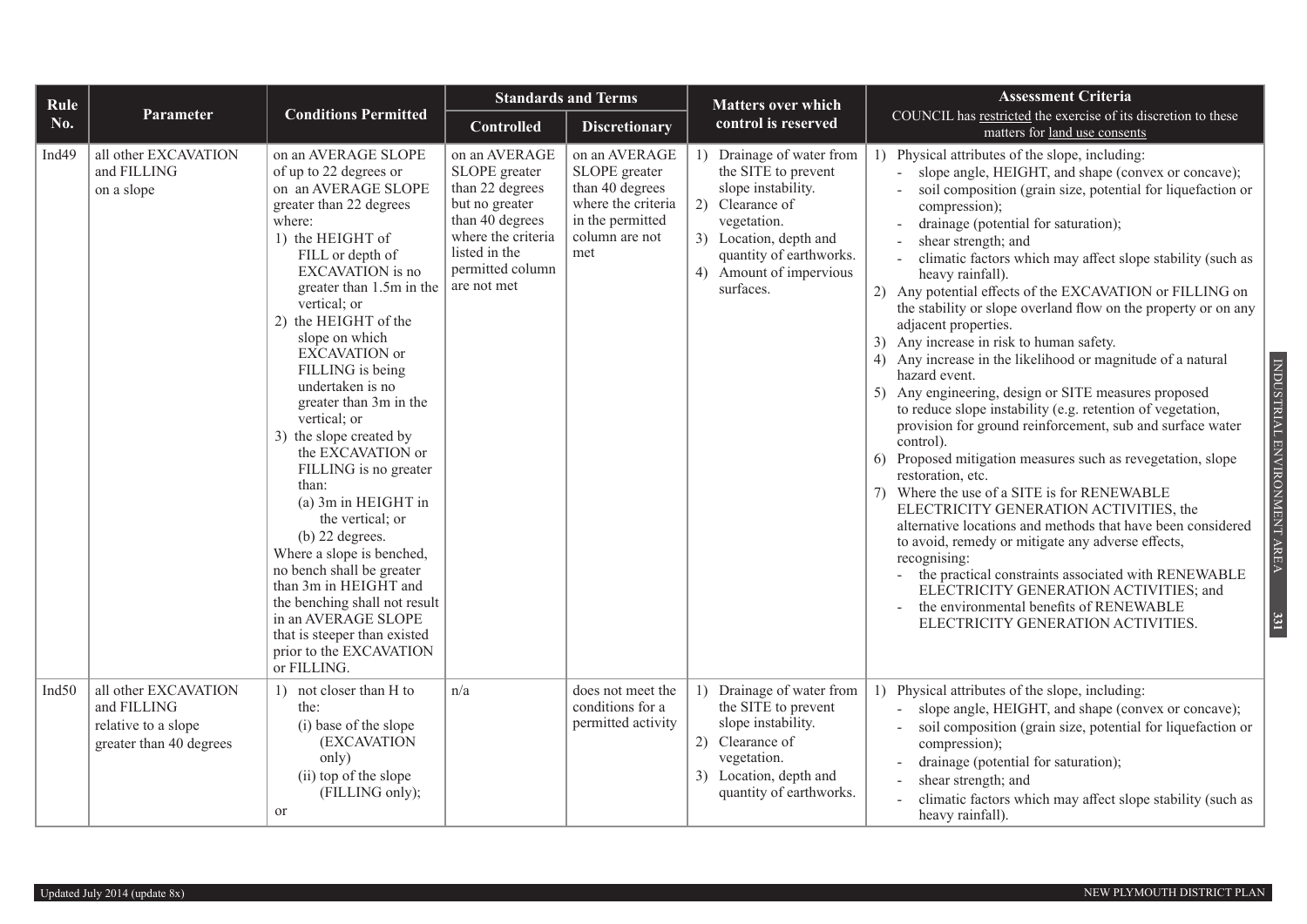| Rule  |                                                                                                                                                                        |                                                                                                                                                                                                                                                                                                | <b>Standards and Terms</b> |                                                             | <b>Matters over which</b>                                                                                                        | <b>Assessment Criteria</b>                                                                                                                                                                                                                                                                                                                                                                                                                                                                                                                                                                                                                                                                                                                                                                                                                                                                                                                                                                                            |
|-------|------------------------------------------------------------------------------------------------------------------------------------------------------------------------|------------------------------------------------------------------------------------------------------------------------------------------------------------------------------------------------------------------------------------------------------------------------------------------------|----------------------------|-------------------------------------------------------------|----------------------------------------------------------------------------------------------------------------------------------|-----------------------------------------------------------------------------------------------------------------------------------------------------------------------------------------------------------------------------------------------------------------------------------------------------------------------------------------------------------------------------------------------------------------------------------------------------------------------------------------------------------------------------------------------------------------------------------------------------------------------------------------------------------------------------------------------------------------------------------------------------------------------------------------------------------------------------------------------------------------------------------------------------------------------------------------------------------------------------------------------------------------------|
| No.   | Parameter                                                                                                                                                              | <b>Conditions Permitted</b>                                                                                                                                                                                                                                                                    | <b>Controlled</b>          | <b>Discretionary</b>                                        | control is reserved                                                                                                              | COUNCIL has restricted the exercise of its discretion to these<br>matters for land use consents                                                                                                                                                                                                                                                                                                                                                                                                                                                                                                                                                                                                                                                                                                                                                                                                                                                                                                                       |
|       |                                                                                                                                                                        | 2) where the depth of the<br><b>EXCAVATION</b> or<br>FILLING plus H is not<br>greater than 3m.<br>(where H is the HEIGHT of<br>the slope - refer to Diagram<br>10.3 in Appendix 10)                                                                                                            |                            |                                                             | 4) Location, depth and<br>quantity of earthworks.<br>5) Amount of impervious<br>surfaces.<br>6) Location of<br><b>BUILDINGS.</b> | 2) Any potential effects of the EXCAVATION or FILLING on<br>the stability or slope overland flow on the property or on any<br>adjacent properties.<br>3) Any increase in risk to human safety.<br>4) Any increase in the likelihood or magnitude of a natural<br>hazard event.<br>Any engineering, design or SITE measures proposed<br>5)<br>to reduce slope instability (e.g. retention of vegetation,<br>provision for ground reinforcement, sub and surface water<br>control).<br>6) Proposed mitigation measures such as revegetation, slope<br>restoration, etc.<br>Where the use of a SITE is for RENEWABLE<br>7)<br>ELECTRICITY GENERATION ACTIVITIES, the<br>alternative locations and methods that have been considered<br>to avoid, remedy or mitigate any adverse effects,<br>recognising:<br>- the practical constraints associated with RENEWABLE<br>ELECTRICITY GENERATION ACTIVITIES; and<br>the environmental benefits of RENEWABLE<br>$\overline{\phantom{a}}$<br>ELECTRICITY GENERATION ACTIVITIES. |
| Ind51 | reinstatement of earthworks<br>for any EXCAVATION or<br>FILL of greater than:<br>1) $2000m^3$ in any 1ha<br>area; or<br>2) 1ha area exposed; in<br>any 12 month period | all bare earth shall, as soon<br>as is practicable, but not<br>later than six months from<br>the date of disturbance, be:<br>1) stabilised so that no<br>earth moves off-SITE<br>or presents a danger to<br>life or property; and<br>2) vegetated, SEALED,<br>paved, metalled or built<br>over | n/a                        | does not meet the<br>conditions for a<br>permitted activity | n/a                                                                                                                              | 1) Extent, location and timing of EXCAVATION and FILLING.<br>2) The ability to mitigate adverse visual effects through other<br>means (such as topography or retention of vegetation).<br>3) Potential for EXCAVATION or FILLING to increase the<br>likelihood or magnitude of a natural hazard event (including<br>erosion) to occur, and any measures undertaken to avoid<br>such an event.<br>4) Proposed alternative measures for the restoration or<br>rehabilitation of the SITE.<br>5) The adverse effects on OUTSTANDING OR REGIONALLY<br>SIGNIFICANT LANDSCAPES.<br>6) Any adverse effects on the natural character of PRIORITY<br>WATERBODIES.<br>7) Any adverse visual effects on the New Plymouth entrance<br>corridors.<br>8) Where the use of a SITE is for RENEWABLE<br>ELECTRICITY GENERATION ACTIVITIES, the<br>alternative locations and methods that have been considered<br>to avoid, remedy or mitigate any adverse effects,<br>recognising:                                                     |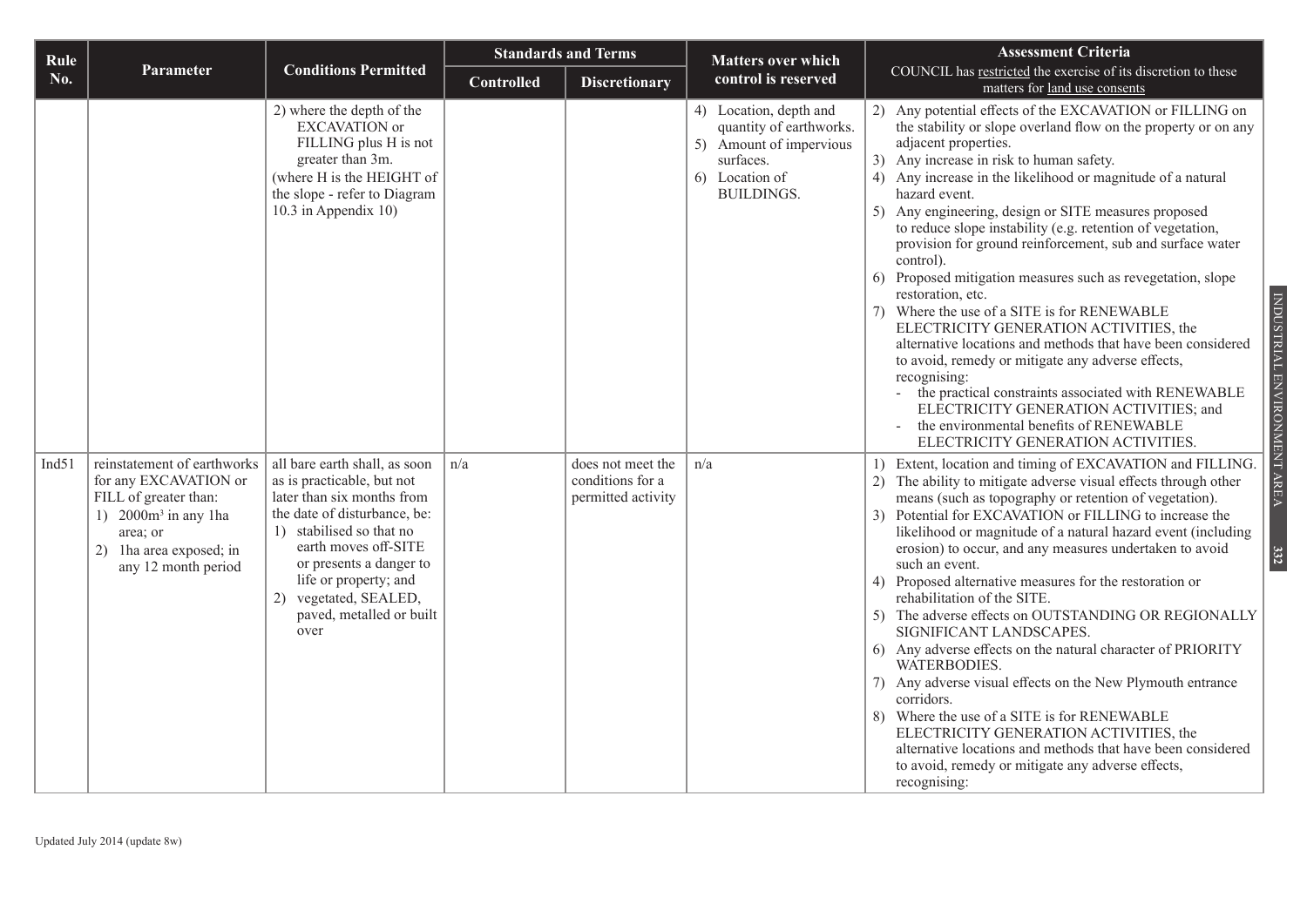| Rule              |                                                                                                                        |                                                                                                                                    |                   | <b>Standards and Terms</b>                                  | <b>Matters over which</b> | <b>Assessment Criteria</b>                                                                                                                                                                                                                                                                                                                                                                                                                                                                                                                                                                                                                                                             |
|-------------------|------------------------------------------------------------------------------------------------------------------------|------------------------------------------------------------------------------------------------------------------------------------|-------------------|-------------------------------------------------------------|---------------------------|----------------------------------------------------------------------------------------------------------------------------------------------------------------------------------------------------------------------------------------------------------------------------------------------------------------------------------------------------------------------------------------------------------------------------------------------------------------------------------------------------------------------------------------------------------------------------------------------------------------------------------------------------------------------------------------|
| No.               | <b>Parameter</b>                                                                                                       | <b>Conditions Permitted</b>                                                                                                        | <b>Controlled</b> | <b>Discretionary</b>                                        | control is reserved       | COUNCIL has restricted the exercise of its discretion to these<br>matters for land use consents                                                                                                                                                                                                                                                                                                                                                                                                                                                                                                                                                                                        |
|                   |                                                                                                                        |                                                                                                                                    |                   |                                                             |                           | the practical constraints associated with RENEWABLE<br>ELECTRICITY GENERATION ACTIVITIES; and<br>the environmental benefits of RENEWABLE<br>ELECTRICITY GENERATION ACTIVITIES.                                                                                                                                                                                                                                                                                                                                                                                                                                                                                                         |
| Ind <sub>52</sub> | composition of FILL                                                                                                    | soil, concrete, brick and/or<br>rubble of not greater than<br>600mm particle size with<br>less than 5% organic matter<br>by volume | n/a               | does not meet the<br>conditions for a<br>permitted activity | n/a                       | 1) Proposed composition of FILL.<br>2) Potential for decomposition, slippage, or settlement of<br>materials.<br>3) Potential danger to human health or safety.<br>4) Any adverse visual effects and the mitigation measures<br>proposed.<br>5) Where the use of a SITE is for RENEWABLE<br>ELECTRICITY GENERATION ACTIVITIES, the<br>INDUSTRIAL ENVIRONMENT AREA<br>alternative locations and methods that have been considered<br>to avoid, remedy or mitigate any adverse effects,<br>recognising:<br>the practical constraints associated with RENEWABLE<br>ELECTRICITY GENERATION ACTIVITIES; and<br>the environmental benefits of RENEWABLE<br>ELECTRICITY GENERATION ACTIVITIES. |
|                   |                                                                                                                        | Note: Earthworks near a WATERCOURSE may require resource consent from Taranaki Regional Council.                                   |                   |                                                             |                           |                                                                                                                                                                                                                                                                                                                                                                                                                                                                                                                                                                                                                                                                                        |
|                   | <b>HAZARDOUS SUBSTANCES</b>                                                                                            |                                                                                                                                    |                   |                                                             |                           |                                                                                                                                                                                                                                                                                                                                                                                                                                                                                                                                                                                                                                                                                        |
|                   | <b>Establishment of HAZARDOUS FACILITIES</b>                                                                           |                                                                                                                                    |                   |                                                             |                           |                                                                                                                                                                                                                                                                                                                                                                                                                                                                                                                                                                                                                                                                                        |
|                   | EFFECTS RATIO, where<br>the HAZARDOUS<br>FACILITY is located:                                                          |                                                                                                                                    |                   |                                                             | n/a                       | 1) Location of the facility and proximity to sensitive features<br>including:<br>activities and areas involving people such as child                                                                                                                                                                                                                                                                                                                                                                                                                                                                                                                                                   |
| Ind $53$          | in the INDUSTRIAL<br>A ENVIRONMENT<br>AREA and within 20m<br>of any RESIDENTIAL<br>ENVIRONMENT AREA                    | equal to or less than 0.02<br>provided that the conditions<br>set out in Appendix 6 are<br>satisfied                               | n/a               | does not meet the<br>conditions for a<br>permitted activity |                           | care facilities, schools, rest homes, hospitals, shopping<br>333<br>centres and residential areas;<br>WATERCOURSES, catchments, aquifers and the coast;<br>identified hazard areas such as the COASTAL HAZARD<br>AREA and the FLOOD HAZARD AREA,                                                                                                                                                                                                                                                                                                                                                                                                                                       |
| Ind $54$          | in the INDUSTRIAL<br><b>B ENVIRONMENT</b><br>AREA and within 25m<br>of any RESIDENTIAL<br><b>ENVIRONMENT AREA</b>      | equal to or less than 0.02<br>provided that the conditions<br>set out in Appendix 6 are<br>satisfied                               | n/a               | does not meet the<br>conditions for a<br>permitted activity |                           | VOLCANIC HAZARD AREA or the Norfolk or<br>Inglewood FAULT LINES; and<br>any wildlife habitats including bush areas and wetlands.<br>2) Choice of SITE location including the nature of the subsoil<br>and SITE geology.                                                                                                                                                                                                                                                                                                                                                                                                                                                                |
| Ind <sub>55</sub> | in the INDUSTRIAL A,<br><b>B</b> or C ENVIRONMENT<br>AREA and within 20m<br>of any BUSINESS<br><b>ENVIRONMENT AREA</b> | equal to or less than 0.2<br>provided that the conditions<br>set out in Appendix 6 are<br>satisfied                                | n/a               | does not meet the<br>conditions for a<br>permitted activity |                           | 3) SITE design and management including:<br>SITE drainage and OFF-SITE INFRASTRUCTURE,<br>e.g. stormwater drainage systems, sewer type and<br>capacity;                                                                                                                                                                                                                                                                                                                                                                                                                                                                                                                                |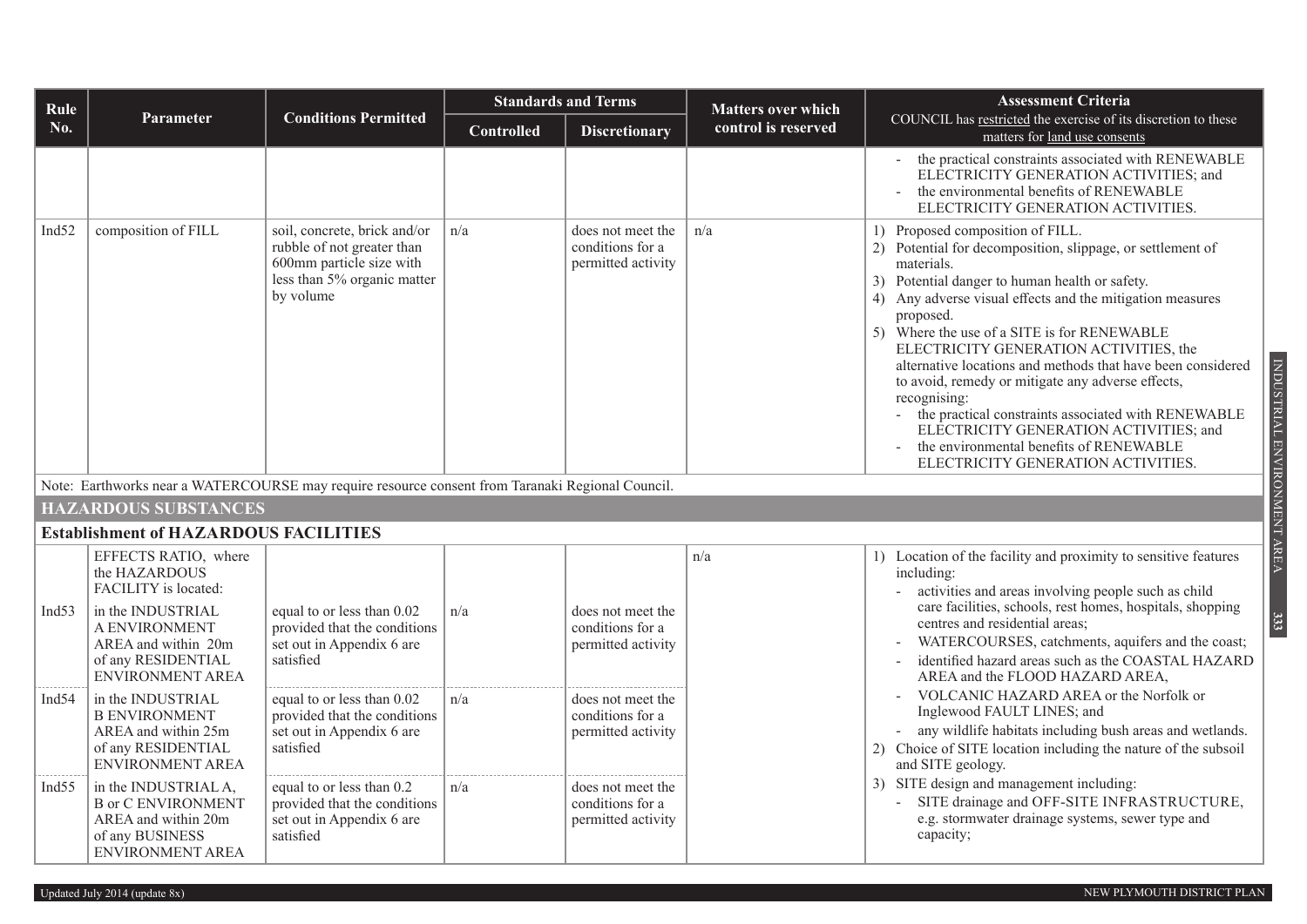| Rule              |                                                                                                                       |                                                                                                      |                   | <b>Standards and Terms</b>                                  | <b>Matters over which</b> | <b>Assessment Criteria</b>                                                                                                                                                                                                                                                                        |
|-------------------|-----------------------------------------------------------------------------------------------------------------------|------------------------------------------------------------------------------------------------------|-------------------|-------------------------------------------------------------|---------------------------|---------------------------------------------------------------------------------------------------------------------------------------------------------------------------------------------------------------------------------------------------------------------------------------------------|
| No.               | Parameter                                                                                                             | <b>Conditions Permitted</b>                                                                          | <b>Controlled</b> | <b>Discretionary</b>                                        | control is reserved       | COUNCIL has restricted the exercise of its discretion to these<br>matters for land use consents                                                                                                                                                                                                   |
| Ind <sub>56</sub> | in the INDUSTRIAL C<br>or D ENVIRONMENT<br>AREA and within 30m<br>of any RESIDENTIAL<br><b>ENVIRONMENT AREA</b>       | equal to or less than 0.02<br>provided that the conditions<br>set out in Appendix 6 are<br>satisfied | n/a               | does not meet the<br>conditions for a<br>permitted activity |                           | the disposal of wastes containing HAZARDOUS<br><b>SUBSTANCES;</b><br>adherence to health and safety and/or environmental<br>management systems; and<br>self monitoring and maintenance procedures.                                                                                                |
| Ind <sub>57</sub> | in the INDUSTRIAL D<br>or E ENVIRONMENT<br>AREA and within 30m<br>of an OPEN SPACE<br>ENVIRONMENT AREA                | equal to or less than 0.2<br>provided that the conditions<br>set out in Appendix 6 are<br>satisfied  | n/a               | does not meet the<br>conditions for a<br>permitted activity |                           | 4) Risk mitigation and management measures including:<br>spill contingency and emergency planning, including<br>potential hazards, failure modes and exposure pathways;<br>emergency procedures; and<br>fire safety and fire water management.                                                    |
| Ind58             | in the INDUSTRIAL E<br>ENVIRONMENT AREA<br>and within 30m of a<br>RURAL or INDUSTRIAL<br>C ENVIRONMENT<br><b>AREA</b> | equal to or less than 0.75<br>provided that the conditions<br>set out in Appendix 6 are<br>satisfied | n/a               | does not meet the<br>conditions for a<br>permitted activity |                           | INDUSTRIAL ENVIRONMENT AREA<br>Any potential cumulative or synergistic effects that<br>5)<br>may result from the establishment and operation of the<br>HAZARDOUS FACILITY.<br>Transport of HAZARDOUS SUBSTANCES and any<br>adverse effects on the operation and safety of the roading<br>network. |
| Ind59             | in the INDUSTRIAL F<br><b>ENVIRONMENT AREA</b><br>and within 50m of the<br>RURAL ENVIRONMENT<br><b>AREA</b>           | equal to or less than 0.75<br>provided that the conditions<br>set out in Appendix 6 are<br>satisfied | n/a               | does not meet the<br>conditions for a<br>permitted activity |                           | Alternative locations or methods for undertaking the activity.<br>7)<br>Where the use of a SITE is for RENEWABLE<br>8)<br>ELECTRICITY GENERATION ACTIVITIES, the<br>alternative locations and methods that have been considered<br>to avoid, remedy or mitigate any adverse effects,              |
| Ind <sub>60</sub> | anywhere else in the<br><b>INDUSTRIAL A</b><br>ENVIRONMENT AREA                                                       | equal to or less than 0.3<br>provided that the conditions<br>set out in Appendix 6 are<br>satisfied  | n/a               | does not meet the<br>conditions for a<br>permitted activity |                           | recognising:<br>the practical constraints associated with RENEWABLE<br>ELECTRICITY GENERATION ACTIVITIES; and<br>the environmental benefits of RENEWABLE                                                                                                                                          |
| Ind <sub>61</sub> | anywhere else in the<br><b>INDUSTRIAL B</b><br><b>ENVIRONMENT AREA</b>                                                | equal to or less than 0.5<br>provided that the conditions<br>set out in Appendix 6 are<br>satisfied  | n/a               | does not meet the<br>conditions for a<br>permitted activity |                           | ELECTRICITY GENERATION ACTIVITIES.<br>334                                                                                                                                                                                                                                                         |
| Ind <sub>62</sub> | anywhere else in the<br><b>INDUSTRIAL C or D</b><br>ENVIRONMENT AREA                                                  | equal to or less than 0.75<br>provided that the conditions<br>set out in Appendix 6 are<br>satisfied | n/a               | does not meet the<br>conditions for a<br>permitted activity |                           |                                                                                                                                                                                                                                                                                                   |
| Ind <sub>63</sub> | anywhere else in the<br><b>INDUSTRIAL E</b><br>ENVIRONMENT AREA                                                       | equal to or less than 1.0<br>provided that the conditions<br>set out in Appendix 6 are<br>satisfied  | n/a               | does not meet the<br>conditions for a<br>permitted activity |                           |                                                                                                                                                                                                                                                                                                   |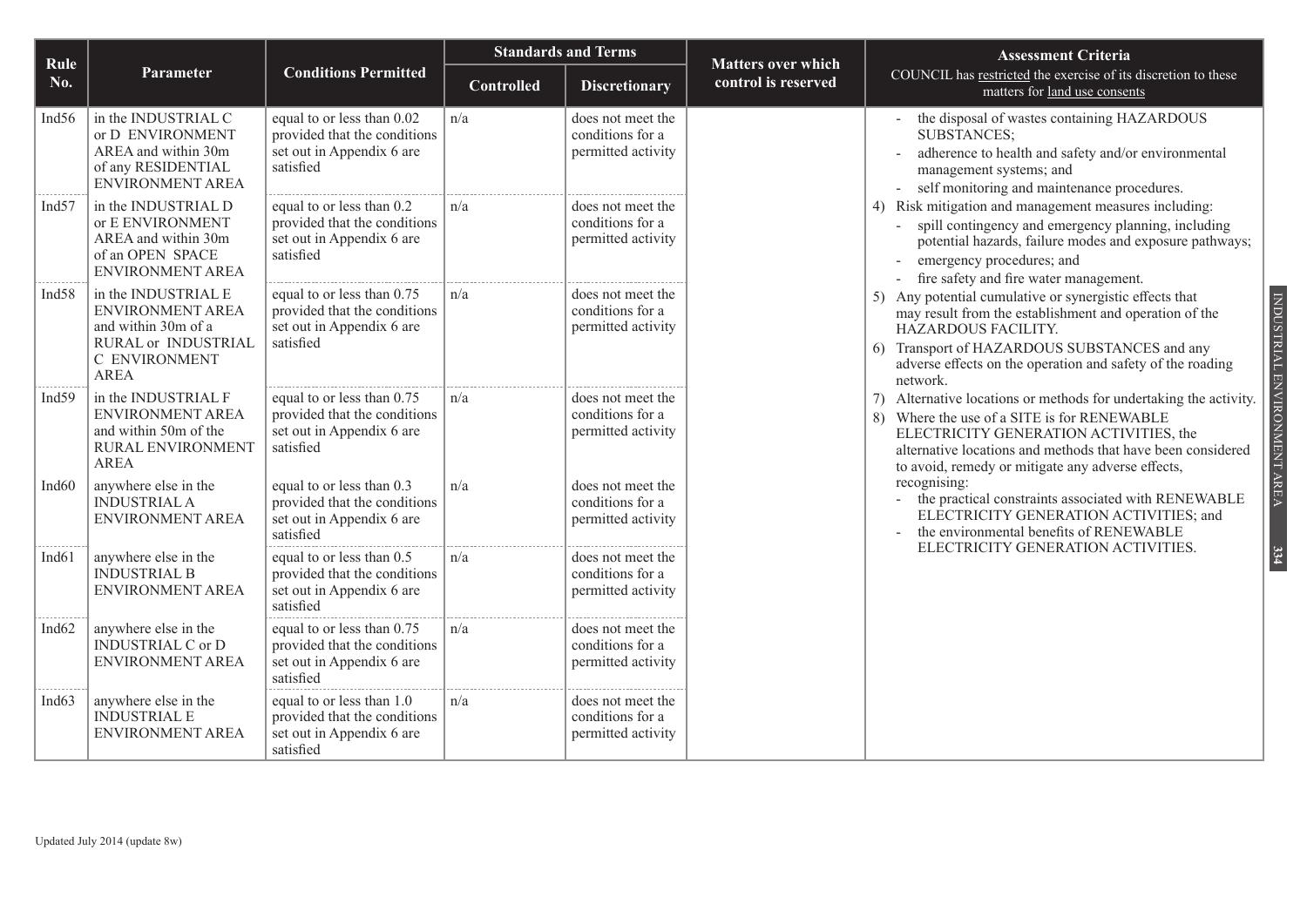| Rule              |                                                                                                                                                                                                                                                                                                                                                                                                                                                                                   |                                                                                                                                                                                                                                                                                                                                                                                                                                                                                                                                                                                                                                                                                    |                   | <b>Standards and Terms</b>                                  | <b>Matters over which</b> | <b>Assessment Criteria</b>                                                                                                                                                                                                                                                                                                                                                                                                                                                                                                                                                                                                                                                                                                                                                                                                                                                                                                                                                                                                                                                                                                                                      |
|-------------------|-----------------------------------------------------------------------------------------------------------------------------------------------------------------------------------------------------------------------------------------------------------------------------------------------------------------------------------------------------------------------------------------------------------------------------------------------------------------------------------|------------------------------------------------------------------------------------------------------------------------------------------------------------------------------------------------------------------------------------------------------------------------------------------------------------------------------------------------------------------------------------------------------------------------------------------------------------------------------------------------------------------------------------------------------------------------------------------------------------------------------------------------------------------------------------|-------------------|-------------------------------------------------------------|---------------------------|-----------------------------------------------------------------------------------------------------------------------------------------------------------------------------------------------------------------------------------------------------------------------------------------------------------------------------------------------------------------------------------------------------------------------------------------------------------------------------------------------------------------------------------------------------------------------------------------------------------------------------------------------------------------------------------------------------------------------------------------------------------------------------------------------------------------------------------------------------------------------------------------------------------------------------------------------------------------------------------------------------------------------------------------------------------------------------------------------------------------------------------------------------------------|
| No.               | Parameter                                                                                                                                                                                                                                                                                                                                                                                                                                                                         | <b>Conditions Permitted</b>                                                                                                                                                                                                                                                                                                                                                                                                                                                                                                                                                                                                                                                        | <b>Controlled</b> | <b>Discretionary</b>                                        | control is reserved       | COUNCIL has restricted the exercise of its discretion to these<br>matters for land use consents                                                                                                                                                                                                                                                                                                                                                                                                                                                                                                                                                                                                                                                                                                                                                                                                                                                                                                                                                                                                                                                                 |
| Ind <sub>64</sub> | anywhere else in the<br><b>INDUSTRIAL F</b><br>ENVIRONMENT AREA                                                                                                                                                                                                                                                                                                                                                                                                                   | equal to or less than 1.5<br>provided that the conditions<br>set out in Appendix 6 are<br>satisfied                                                                                                                                                                                                                                                                                                                                                                                                                                                                                                                                                                                | n/a               | does not meet the<br>conditions for a<br>permitted activity |                           |                                                                                                                                                                                                                                                                                                                                                                                                                                                                                                                                                                                                                                                                                                                                                                                                                                                                                                                                                                                                                                                                                                                                                                 |
|                   | <b>OUTDOOR STORAGE</b>                                                                                                                                                                                                                                                                                                                                                                                                                                                            |                                                                                                                                                                                                                                                                                                                                                                                                                                                                                                                                                                                                                                                                                    |                   |                                                             |                           |                                                                                                                                                                                                                                                                                                                                                                                                                                                                                                                                                                                                                                                                                                                                                                                                                                                                                                                                                                                                                                                                                                                                                                 |
|                   | <b>OUTDOOR STORAGE of items</b>                                                                                                                                                                                                                                                                                                                                                                                                                                                   |                                                                                                                                                                                                                                                                                                                                                                                                                                                                                                                                                                                                                                                                                    |                   |                                                             |                           |                                                                                                                                                                                                                                                                                                                                                                                                                                                                                                                                                                                                                                                                                                                                                                                                                                                                                                                                                                                                                                                                                                                                                                 |
| Ind $65$          | landscaping requirement<br>for OUTDOOR STORAGE<br>areas which:<br>1) amount to $14m3$ or<br>more;<br>2) are stored for a period<br>of eight, or more,<br>consecutive weeks in<br>any 12 month period;<br>3) are on any SITE within<br>the INDUSTRIAL<br>$A, B, C, D$ and $E$<br><b>ENVIRONMENT</b><br>AREAS; and<br>4) are visible from<br>an adjoining<br>RESIDENTIAL AREA<br>or a RESIDENTIAL<br><b>ENVIRONMENT</b><br>AREA located<br><b>ACROSS THE ROAD</b><br>from the SITE. | shall be screened by:<br>1) a solid fence or wall of<br>a minimum HEIGHT<br>of $1.8m$ ; or<br>2)<br>landscaping or<br>TREES of a minimum<br>HEIGHT of 1m at<br>installation which will<br>achieve a continuous<br>screen of a minimum of<br>1.8m in HEIGHT and<br>1.5m in width within<br>five years; or<br>3) a combination of both<br>located between the<br><b>OUTDOOR STORAGE</b><br>area and those boundaries<br>of the SITE which adjoin<br>the RESIDENTIAL<br><b>ENVIRONMENT AREA;</b><br>or located between the<br><b>OUTDOOR STORAGE</b><br>area and those boundaries<br>of the SITE which are<br><b>ACROSS THE ROAD</b><br>from a RESIDENTIAL<br><b>ENVIRONMENT AREA</b> | n/a               | does not meet the<br>conditions for a<br>permitted activity | n/a                       | 1) Any adverse visual effects resulting from reduced or no<br>screening of the OUTDOOR STORAGE area.<br>2) Any adverse visual effects on the New Plymouth entrance<br>corridors.<br>3) The distance of the OUTDOOR STORAGE area from the<br>INDUSTRIAL ENVIRONMENT AREA<br>relevant boundary.<br>4) The time period, type and volume of goods for which the<br>OUTDOOR STORAGE area will be used.<br>5) The ability of the topography or existing vegetation within<br>the locality to mitigate any adverse visual effects of reduced<br>or no screening of the OUTDOOR STORAGE area.<br>The ability to mitigate any adverse visual effects of reduced<br>6)<br>or no screening of the OUTDOOR STORAGE area through<br>alternative means.<br>7) Where the use of a SITE is for RENEWABLE<br>ELECTRICITY GENERATION ACTIVITIES, the<br>alternative locations and methods that have been considered<br>to avoid, remedy or mitigate any adverse effects,<br>recognising:<br>the practical constraints associated with RENEWABLE<br>335<br>ELECTRICITY GENERATION ACTIVITIES; and<br>the environmental benefits of RENEWABLE<br>ELECTRICITY GENERATION ACTIVITIES. |
|                   | Note: A recommended list of species for specific locations within the district is available from the COUNCIL.                                                                                                                                                                                                                                                                                                                                                                     |                                                                                                                                                                                                                                                                                                                                                                                                                                                                                                                                                                                                                                                                                    |                   |                                                             |                           |                                                                                                                                                                                                                                                                                                                                                                                                                                                                                                                                                                                                                                                                                                                                                                                                                                                                                                                                                                                                                                                                                                                                                                 |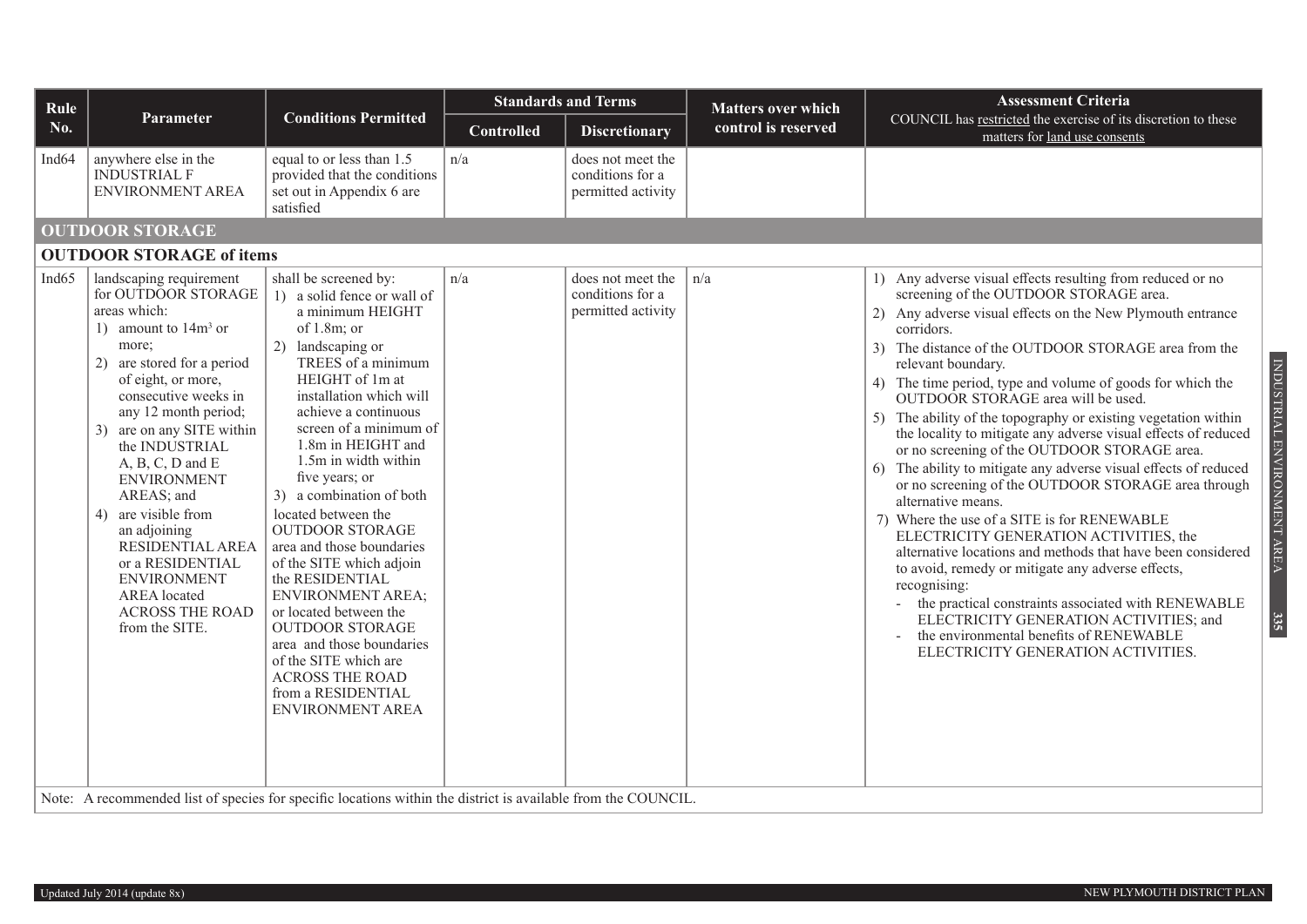| Rule              |                                                                                                           |                                                                                                                                                                                                          |                                                                                                                                                                                                                                                               | <b>Standards and Terms</b><br><b>Matters over which</b>     | <b>Assessment Criteria</b>                                                                                                                                                                                                                             |                                                                                                                                                                                                                                                                                                                                                                                      |                                                                                                                                                                                           |
|-------------------|-----------------------------------------------------------------------------------------------------------|----------------------------------------------------------------------------------------------------------------------------------------------------------------------------------------------------------|---------------------------------------------------------------------------------------------------------------------------------------------------------------------------------------------------------------------------------------------------------------|-------------------------------------------------------------|--------------------------------------------------------------------------------------------------------------------------------------------------------------------------------------------------------------------------------------------------------|--------------------------------------------------------------------------------------------------------------------------------------------------------------------------------------------------------------------------------------------------------------------------------------------------------------------------------------------------------------------------------------|-------------------------------------------------------------------------------------------------------------------------------------------------------------------------------------------|
| No.               | <b>Parameter</b>                                                                                          | <b>Conditions Permitted</b>                                                                                                                                                                              | <b>Controlled</b>                                                                                                                                                                                                                                             | <b>Discretionary</b>                                        | control is reserved                                                                                                                                                                                                                                    | COUNCIL has restricted the exercise of its discretion to these<br>matters for land use consents                                                                                                                                                                                                                                                                                      |                                                                                                                                                                                           |
|                   | <b>CONSUMPTION OF LIQUOR</b>                                                                              |                                                                                                                                                                                                          |                                                                                                                                                                                                                                                               |                                                             |                                                                                                                                                                                                                                                        |                                                                                                                                                                                                                                                                                                                                                                                      |                                                                                                                                                                                           |
|                   |                                                                                                           |                                                                                                                                                                                                          |                                                                                                                                                                                                                                                               |                                                             |                                                                                                                                                                                                                                                        | Use of a SITE for the on-SITE consumption of liquor where a licence is required under the Sale of Liquor Act 1989 (excluding TEMPORARY EVENTS)                                                                                                                                                                                                                                       |                                                                                                                                                                                           |
| Ind <sub>66</sub> | hours of operation:<br>SITE located within 50m<br>of a RESIDENTIAL or<br>RURAL ENVIRONMENT<br><b>AREA</b> | n/a                                                                                                                                                                                                      | n/a                                                                                                                                                                                                                                                           | at all times                                                | n/a                                                                                                                                                                                                                                                    | with surrounding activities.<br>generation effects.                                                                                                                                                                                                                                                                                                                                  | 1) The nature and scale of the activity and its compatibility<br>2) Noise (including from entertainment and patrons) and traffic<br>3) The topography of the SITE and neighbouring areas. |
| Ind <sub>67</sub> | SITE located further<br>than 50m from a<br><b>RESIDENTIAL or RURAL</b><br><b>ENVIRONMENT AREA</b>         | 7am to 3am                                                                                                                                                                                               | n/a                                                                                                                                                                                                                                                           | does not meet the<br>conditions for a<br>permitted activity |                                                                                                                                                                                                                                                        | 4) The ability to remedy or mitigate any adverse effects of the<br>activity by the layout or design of the SITE or BUILDINGS,<br>or by the provision of landscaping or similar measures.<br>The location of on-SITE car parking in relation to residential<br>activities.<br>The days of the week which the premises are open and the<br>6<br>frequency of entertainment activities. |                                                                                                                                                                                           |
|                   | <b>STOCK TRUCK EFFLUENT</b>                                                                               |                                                                                                                                                                                                          |                                                                                                                                                                                                                                                               |                                                             |                                                                                                                                                                                                                                                        |                                                                                                                                                                                                                                                                                                                                                                                      |                                                                                                                                                                                           |
|                   | <b>Generation of stock truck effluent</b>                                                                 |                                                                                                                                                                                                          |                                                                                                                                                                                                                                                               |                                                             |                                                                                                                                                                                                                                                        |                                                                                                                                                                                                                                                                                                                                                                                      |                                                                                                                                                                                           |
| Ind68             | requirement for stock truck<br>effluent receiving facilities                                              | any SITE that receives<br>more than 850 per head<br>of stock in any one month<br>shall establish on-SITE<br>discharge systems for<br>receiving stock truck<br>effluent, including<br>washdown facilities | any operation that<br>has the use of any<br>existing stock<br>truck effluent<br>receiving facility,<br>where that<br>effluent facility:<br>1) has secure<br>working<br>hours access:<br>and<br>2) is located no<br>more than 20<br>km from the<br><b>SITE</b> | n/a                                                         | The suitability of any<br>alternative stock truck<br>effluent receiving<br>facility in terms of<br>secure working hours<br>access and its location<br>in relation to the<br>proposed SITE.<br>The number of stock<br>2)<br>trucks serving the<br>SITE. | n/a                                                                                                                                                                                                                                                                                                                                                                                  |                                                                                                                                                                                           |
|                   | discharge consent may also be required from Taranaki Regional Council.                                    |                                                                                                                                                                                                          |                                                                                                                                                                                                                                                               |                                                             |                                                                                                                                                                                                                                                        | Note: Technical advice as to the design of suitable stock truck effluent disposal facilities may be obtained from either the COUNCIL or Taranaki Regional Council. APPLICANTS are also advised that a                                                                                                                                                                                |                                                                                                                                                                                           |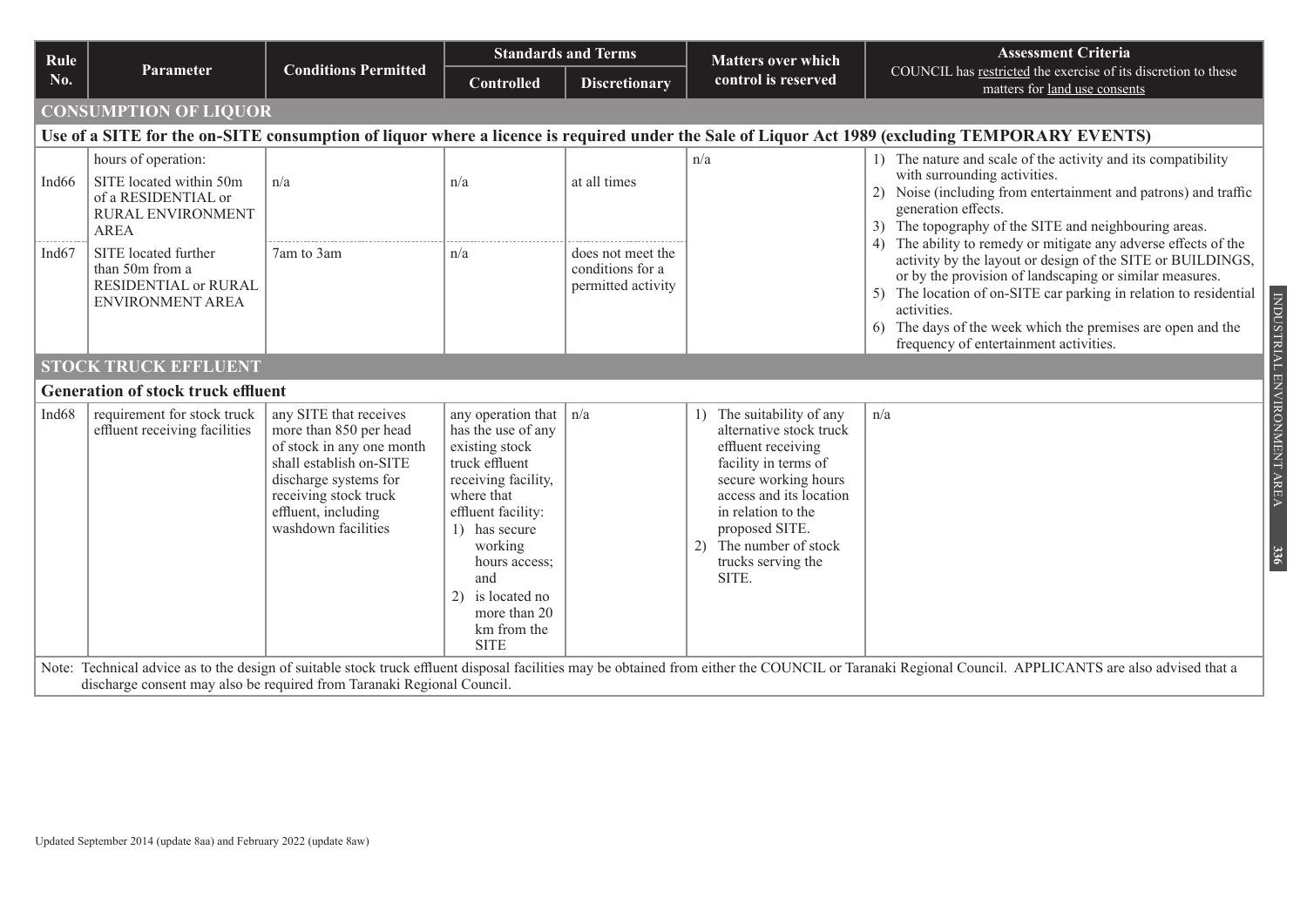| Rule     |                                                                                                                                                                        |                                                              | <b>Standards and Terms</b>                                                |                                                                                                                            | <b>Matters over which</b>                                                                                                                                                                                       | <b>Assessment Criteria</b>                                                                                                                                                                                                                                                                                                                                                                                            |                  |                                                                                                                                                                                                                                                |
|----------|------------------------------------------------------------------------------------------------------------------------------------------------------------------------|--------------------------------------------------------------|---------------------------------------------------------------------------|----------------------------------------------------------------------------------------------------------------------------|-----------------------------------------------------------------------------------------------------------------------------------------------------------------------------------------------------------------|-----------------------------------------------------------------------------------------------------------------------------------------------------------------------------------------------------------------------------------------------------------------------------------------------------------------------------------------------------------------------------------------------------------------------|------------------|------------------------------------------------------------------------------------------------------------------------------------------------------------------------------------------------------------------------------------------------|
| No.      | <b>Parameter</b>                                                                                                                                                       | <b>Conditions Permitted</b>                                  | <b>Controlled</b>                                                         | <b>Discretionary</b>                                                                                                       | control is reserved                                                                                                                                                                                             | COUNCIL has restricted the exercise of its discretion to these<br>matters for land use consents                                                                                                                                                                                                                                                                                                                       |                  |                                                                                                                                                                                                                                                |
|          | <b>SUBDIVISION</b>                                                                                                                                                     |                                                              |                                                                           |                                                                                                                            |                                                                                                                                                                                                                 |                                                                                                                                                                                                                                                                                                                                                                                                                       |                  |                                                                                                                                                                                                                                                |
|          | <b>Subdivision of land</b>                                                                                                                                             |                                                              |                                                                           |                                                                                                                            |                                                                                                                                                                                                                 |                                                                                                                                                                                                                                                                                                                                                                                                                       |                  |                                                                                                                                                                                                                                                |
| Ind69    | of an ALLOTMENT where<br>there is an increase in the<br>number of ALLOTMENTS<br>being served by, or having<br>ownership of, a RIGHT OF<br><b>WAY</b>                   | $\ln/a$                                                      | n/a                                                                       | under all<br>circumstances                                                                                                 | 1) Design and layout<br>of the subdivision,<br>including position of<br>boundaries.<br>2) Development of the<br>subdivision and SITES                                                                           | 1) Where access is via a RIGHT OF WAY:<br>the extent to which the RIGHT OF WAY is capable<br>of handling extra traffic or parking from the land use<br>associated with the subdivision;<br>whether the RIGHT OF WAY could be reasonably<br>upgraded to meet the extra usage;                                                                                                                                          |                  |                                                                                                                                                                                                                                                |
| Ind70    | minimum ALLOTMENT<br>size                                                                                                                                              | n/a                                                          | no minimum                                                                | n/a                                                                                                                        | having regard to:<br>appropriate                                                                                                                                                                                | whether the extra use of the RIGHT OF WAY places it<br>beyond the scale of development which a RIGHT OF                                                                                                                                                                                                                                                                                                               |                  |                                                                                                                                                                                                                                                |
| Ind $71$ | requirement to provide<br>PRACTICABLE vehicular<br>access to ALLOTMENTS<br>from a ROAD*, except<br>where created solely for<br>NETWORK UTILITIES,<br>ROADS or reserves | n/a                                                          | meets the<br>requirements<br>specified in<br>Appendix 22.2A               | does not meet<br>the standards<br>and terms for a<br>controlled activity                                                   | VEHICLE access;<br>and<br>provision and<br>location of services.<br>3) Protection of:<br>natural features;<br>$\sim$<br><b>OUTSTANDING</b>                                                                      | WAY could reasonably be expected to provide access;<br>effects on the amenity of ALLOTMENTS adjoining the<br>INDUSTRIAL ENVIRONMENT AREA<br>RIGHT OF WAY; and<br>any adverse effects on the ROAD TRANSPORTATION<br>NETWORK.<br>2) Where an ALLOTMENT includes a CONTAMINATED<br>SITE, the extent of contamination, proposed use of the                                                                                |                  |                                                                                                                                                                                                                                                |
| Ind $72$ | of an ALLOTMENT that<br>will require a ROAD to be<br>vested as legal ROAD                                                                                              | n/a                                                          | n/a                                                                       | under all<br>circumstances                                                                                                 | and REGIONALLY<br><b>SIGNIFICANT</b><br>LANDSCAPES;                                                                                                                                                             | ALLOTMENT and mitigation measures proposed.<br>3) Effects of ALLOTMENT size and shape on the character of<br>the area, amenities of the neighbourhood and the potential                                                                                                                                                                                                                                               |                  |                                                                                                                                                                                                                                                |
| Ind $73$ | requirement for services<br>- stormwater disposal,<br>water supply and sewage<br>disposal                                                                              | n/a                                                          | meets the<br>requirements<br>specified in<br>Appendix 22.2                | does not meet<br>the standards<br>and terms for a<br>controlled activity                                                   | and<br>- vegetation.<br>4) Legal protection<br>of SIGNIFICANT                                                                                                                                                   | efficiency and range of uses of the land.<br>4) The effect of the subdivision on natural features,<br>SIGNIFICANT NATURAL AREAS, OUTSTANDING or<br>REGIONALLY SIGNIFICANT LANDSCAPES, Category<br>A heritage BUILDINGS or items and their settings,                                                                                                                                                                   |                  |                                                                                                                                                                                                                                                |
| Ind $74$ | requirement for a<br><b>BUILDING</b> platform                                                                                                                          | n/a                                                          | meets the<br>requirements<br>specified in<br>Appendix 22.1                | does not meet<br>the standards<br>and terms for a<br>controlled activity                                                   | NATURAL AREAS.<br>public space areas<br>for recreation,                                                                                                                                                         | 5) Provision of                                                                                                                                                                                                                                                                                                                                                                                                       | conservation, or | vegetation, wetlands, or other habitats of wildlife and any<br>existing or proposed protection or enhancement measures.<br>$337$<br>5) The effect of any methods used to make the ALLOTMENT<br>suitable for the purpose of the subdivision on: |
| Ind $75$ | requirement for existing<br><b>BUILDINGS</b> to meet<br>standards in relation to the<br>new boundaries                                                                 | meets the relevant<br>conditions for a permitted<br>activity | meets the relevant<br>standards and<br>terms for a<br>controlled activity | does not meet the<br>conditions for a<br>permitted activity<br>nor the standards<br>and terms for a<br>controlled activity | pedestrian/cycle access<br>purposes.<br>Works to mitigate<br>6<br>against the adverse<br>effects of natural and/or<br>other hazards.<br>7) Alteration of contour,<br>earthworks and<br>clearance of vegetation. | the land form; or<br>the likelihood or magnitude of natural hazard events.<br>6) Effects of natural hazards on potential uses of the<br>ALLOTMENT and any methods proposed to avoid or<br>mitigate against them.<br>7) Any intensification of land use due to the subdivision or<br>consequent use and the extent to which this will increase<br>risk to human life, property, INFRASTRUCTURE and the<br>environment. |                  |                                                                                                                                                                                                                                                |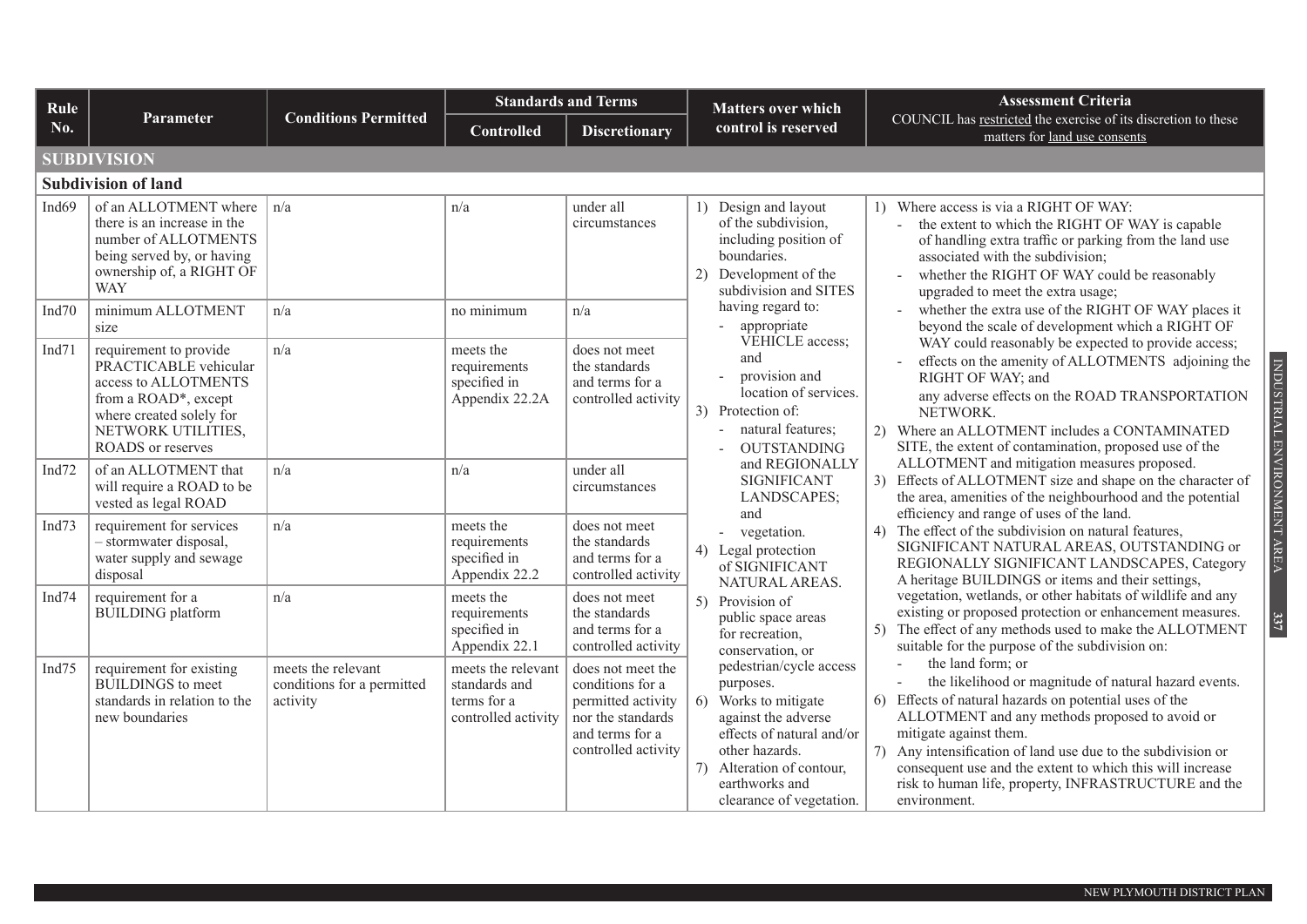| Rule<br><b>Matters over which</b><br><b>Conditions Permitted</b><br>Parameter<br>COUNCIL has restricted the exercise of its discretion to these<br>control is reserved<br>No.<br><b>Controlled</b><br><b>Discretionary</b><br>matters for land use consents<br>Whether the size of the ALLOTMENTS enables use of<br>Ind76<br>requirement for financial<br>meets the<br>does not meet<br>8) Amalgamation<br>n/a<br>8)<br>contributions<br>the standards<br>requirements.<br>them in compliance with the relevant rules of the plan for<br>requirements<br>specified in<br>and terms for a<br>permitted activities or standards and terms for controlled<br>9) Easement requirements.<br>Appendix 5<br>controlled activity<br>activities (i.e. setback requirements, etc).<br>10) Financial contributions.<br>Whether the non-compliance of BUILDINGS with the<br>9)<br>11) INDICATIVE ROADS.                                                                                                                                                                                                                                                                                                                                                                                                                                                                                                                                                                                                                                                                                                                                                                                                             |  |
|---------------------------------------------------------------------------------------------------------------------------------------------------------------------------------------------------------------------------------------------------------------------------------------------------------------------------------------------------------------------------------------------------------------------------------------------------------------------------------------------------------------------------------------------------------------------------------------------------------------------------------------------------------------------------------------------------------------------------------------------------------------------------------------------------------------------------------------------------------------------------------------------------------------------------------------------------------------------------------------------------------------------------------------------------------------------------------------------------------------------------------------------------------------------------------------------------------------------------------------------------------------------------------------------------------------------------------------------------------------------------------------------------------------------------------------------------------------------------------------------------------------------------------------------------------------------------------------------------------------------------------------------------------------------------------------------------------|--|
|                                                                                                                                                                                                                                                                                                                                                                                                                                                                                                                                                                                                                                                                                                                                                                                                                                                                                                                                                                                                                                                                                                                                                                                                                                                                                                                                                                                                                                                                                                                                                                                                                                                                                                         |  |
| required standards for permitted activities will adversely<br>affect the character or other aspects of the environment.<br>10) Effects of the proposed roading pattern and subdivision on<br>the indicative roading pattern shown on the planning maps.<br>11) Effects on existing traffic levels, the ROAD<br>TRANSPORTATION NETWORK, access, stormwater<br>management, POTABLE WATER supply, and wastewater<br>reticulation.<br>12) Ability to provide services to an acceptable standard by<br>alternative means.<br>13) The effect of the subdivision on the ability to service<br>adjoining ALLOTMENTS.<br>14) The extent to which public space areas for recreation,<br>conservation, or pedestrian/cycle access purposes are<br>provided for.<br>15) The extent to which the proposal has regard to Maori values,<br>particularly any traditional, cultural, or spiritual aspect<br>relating to the land.<br>16) Any proposed measures to avoid, remedy or mitigate<br>adverse effects, including any environmental compensation<br>proposed.<br>17) Extent to which the financial contribution may be met by<br>offsets as outlined in Appendix 5.<br>18) Where the use of a SITE is for RENEWABLE<br>ELECTRICITY GENERATION ACTIVITIES, the<br>alternative locations and methods that have been considered<br>to avoid, remedy or mitigate any adverse effects,<br>recognising:<br>the practical constraints associated with RENEWABLE<br>ELECTRICITY GENERATION ACTIVITIES; and<br>the environmental benefits of RENEWABLE<br>ELECTRICITY GENERATION ACTIVITIES.<br>* Note: Where a subdivision proposal requires access from a STATE HIGHWAY, APPLICANTS should consult Transit New Zealand. |  |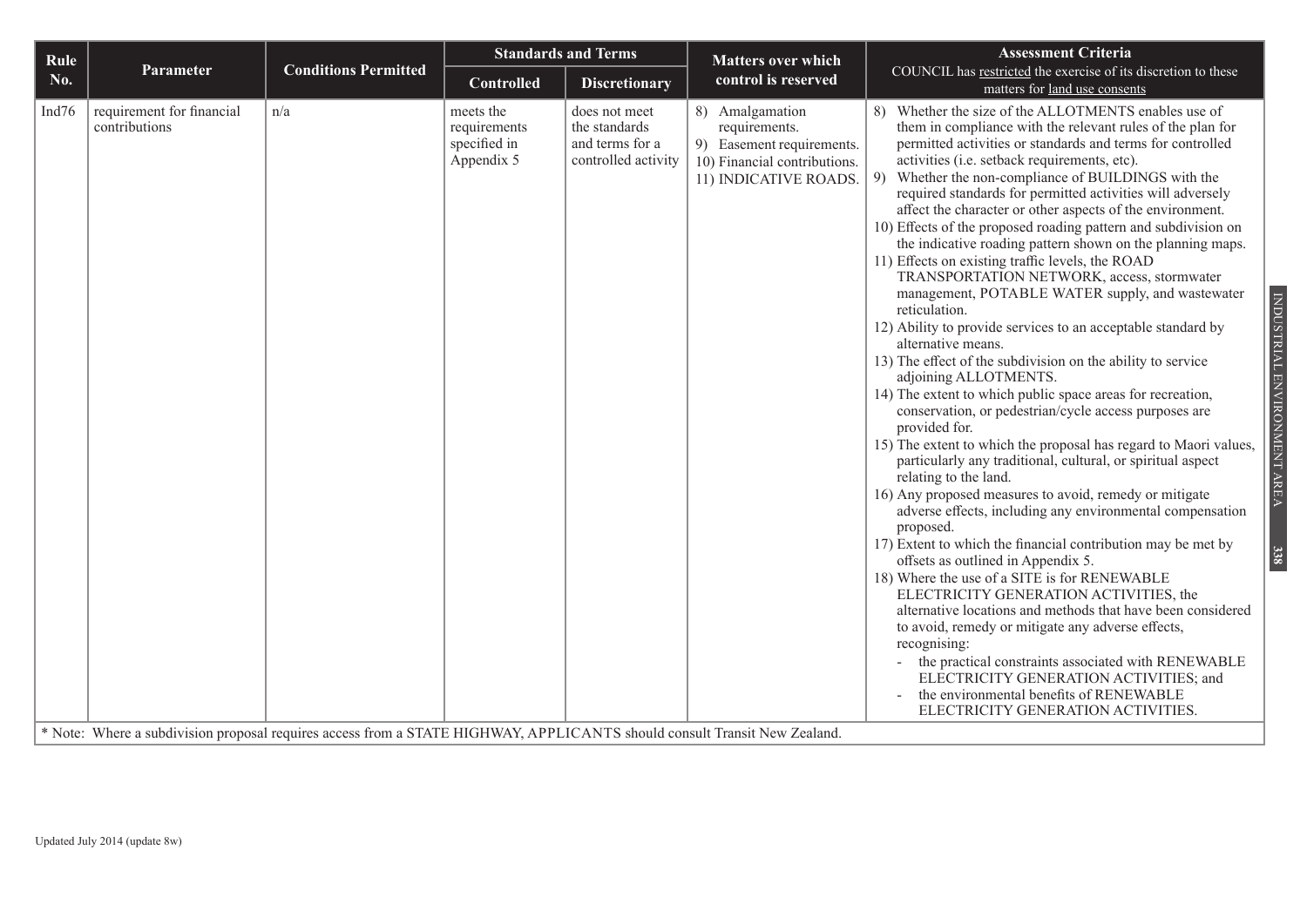## **Rules that apply to all land uses**

| Rule         |                                                                                                                                                                                                                                                                                                                                                                                                                                                                                       |                                                           |            | <b>Standards and Terms</b>                                                | Matters over which  | Assessment Criteria                                                                                                                                                                                                                                                                                                                                                                                                                                                                                                                                                                                                                                                                                                                                                                                                                                                                                                                                           |  |  |  |  |  |  |
|--------------|---------------------------------------------------------------------------------------------------------------------------------------------------------------------------------------------------------------------------------------------------------------------------------------------------------------------------------------------------------------------------------------------------------------------------------------------------------------------------------------|-----------------------------------------------------------|------------|---------------------------------------------------------------------------|---------------------|---------------------------------------------------------------------------------------------------------------------------------------------------------------------------------------------------------------------------------------------------------------------------------------------------------------------------------------------------------------------------------------------------------------------------------------------------------------------------------------------------------------------------------------------------------------------------------------------------------------------------------------------------------------------------------------------------------------------------------------------------------------------------------------------------------------------------------------------------------------------------------------------------------------------------------------------------------------|--|--|--|--|--|--|
| No.          | Parameter                                                                                                                                                                                                                                                                                                                                                                                                                                                                             | <b>Conditions Permitted</b>                               | Controlled | Discretionary                                                             | control is reserved | COUNCIL has restricted the exercise of its discretion to these<br>matters for land use consents                                                                                                                                                                                                                                                                                                                                                                                                                                                                                                                                                                                                                                                                                                                                                                                                                                                               |  |  |  |  |  |  |
| <b>LIGHT</b> |                                                                                                                                                                                                                                                                                                                                                                                                                                                                                       |                                                           |            |                                                                           |                     |                                                                                                                                                                                                                                                                                                                                                                                                                                                                                                                                                                                                                                                                                                                                                                                                                                                                                                                                                               |  |  |  |  |  |  |
|              | <b>Emission of light (excluding TEMPORARY EVENTS)</b>                                                                                                                                                                                                                                                                                                                                                                                                                                 |                                                           |            |                                                                           |                     |                                                                                                                                                                                                                                                                                                                                                                                                                                                                                                                                                                                                                                                                                                                                                                                                                                                                                                                                                               |  |  |  |  |  |  |
| Ind $77$     | maximum level of LIGHT<br>OVERSPILL between the<br>hours of 10pm and 7am on<br>any day, measured at:<br>any point at a distance<br>of 2m or greater from<br>within the boundary<br>of any RECEIVING<br>SITE; or where any<br>part of a BUILDING<br>located within a<br><b>RECEIVING SITE</b><br>is within 2m of the<br>boundary of that SITE,<br>LIGHT OVERSPILL<br>may be measured at<br>the exterior surface<br>of any window of any<br><b>HABITABLE ROOM</b><br><b>RESIDENTIAL</b> | 10 lux (in both the                                       | n/a        | greater than 10                                                           | n/a                 | 1) HEIGHT, direction, angle and shielding of light source.<br>2) Screening of the light source, including fences and planting.<br>3) Contrast of background illumination.<br>4) Duration of light emission.<br>The amount of light emission measured in lux.<br>INDUSTRIAL ENVIRONMENT AREA<br>The extent to which the light source:<br>6)<br>adversely impacts on local amenity;<br>is necessary for reasons of safety or security, enhanced<br>amenity or public enjoyment; and<br>can be modified, shielded, screened or operated so as to<br>mitigate any adverse effects arising from excessive light<br>levels.<br>7) Where the use of a SITE is for RENEWABLE<br>ELECTRICITY GENERATION ACTIVITIES, the<br>alternative locations and methods that have been considered<br>to avoid, remedy or mitigate any adverse effects,<br>recognising:<br>the practical constraints associated with RENEWABLE<br>$\sim$<br>ELECTRICITY GENERATION ACTIVITIES; and |  |  |  |  |  |  |
|              | <b>ENVIRONMENT</b><br><b>AREAS</b>                                                                                                                                                                                                                                                                                                                                                                                                                                                    | horizontal and vertical<br>planes)                        |            | lux (in both the<br>horizontal and<br>vertical planes)                    |                     | the environmental benefits of RENEWABLE<br>339<br>ELECTRICITY GENERATION ACTIVITIES.                                                                                                                                                                                                                                                                                                                                                                                                                                                                                                                                                                                                                                                                                                                                                                                                                                                                          |  |  |  |  |  |  |
| Ind78        | <b>BUSINESS,</b><br><b>INDUSTRIAL</b><br>or OPEN SPACE<br><b>ENVIRONMENT</b><br><b>AREAS</b>                                                                                                                                                                                                                                                                                                                                                                                          | 20 lux (in both the<br>horizontal and vertical<br>planes) | n/a        | greater than 20<br>lux (in both the<br>horizontal and<br>vertical planes) |                     |                                                                                                                                                                                                                                                                                                                                                                                                                                                                                                                                                                                                                                                                                                                                                                                                                                                                                                                                                               |  |  |  |  |  |  |
| Ind $79$     | the NOTIONAL<br><b>BOUNDARY</b> of<br>any RECEIVING<br>SITE located<br>within the RURAL<br><b>ENVIRONMENT</b><br><b>AREA</b>                                                                                                                                                                                                                                                                                                                                                          | 10 lux (in both the<br>horizontal and vertical<br>planes) | n/a        | greater than 10<br>lux (in both the<br>horizontal and<br>vertical planes) |                     |                                                                                                                                                                                                                                                                                                                                                                                                                                                                                                                                                                                                                                                                                                                                                                                                                                                                                                                                                               |  |  |  |  |  |  |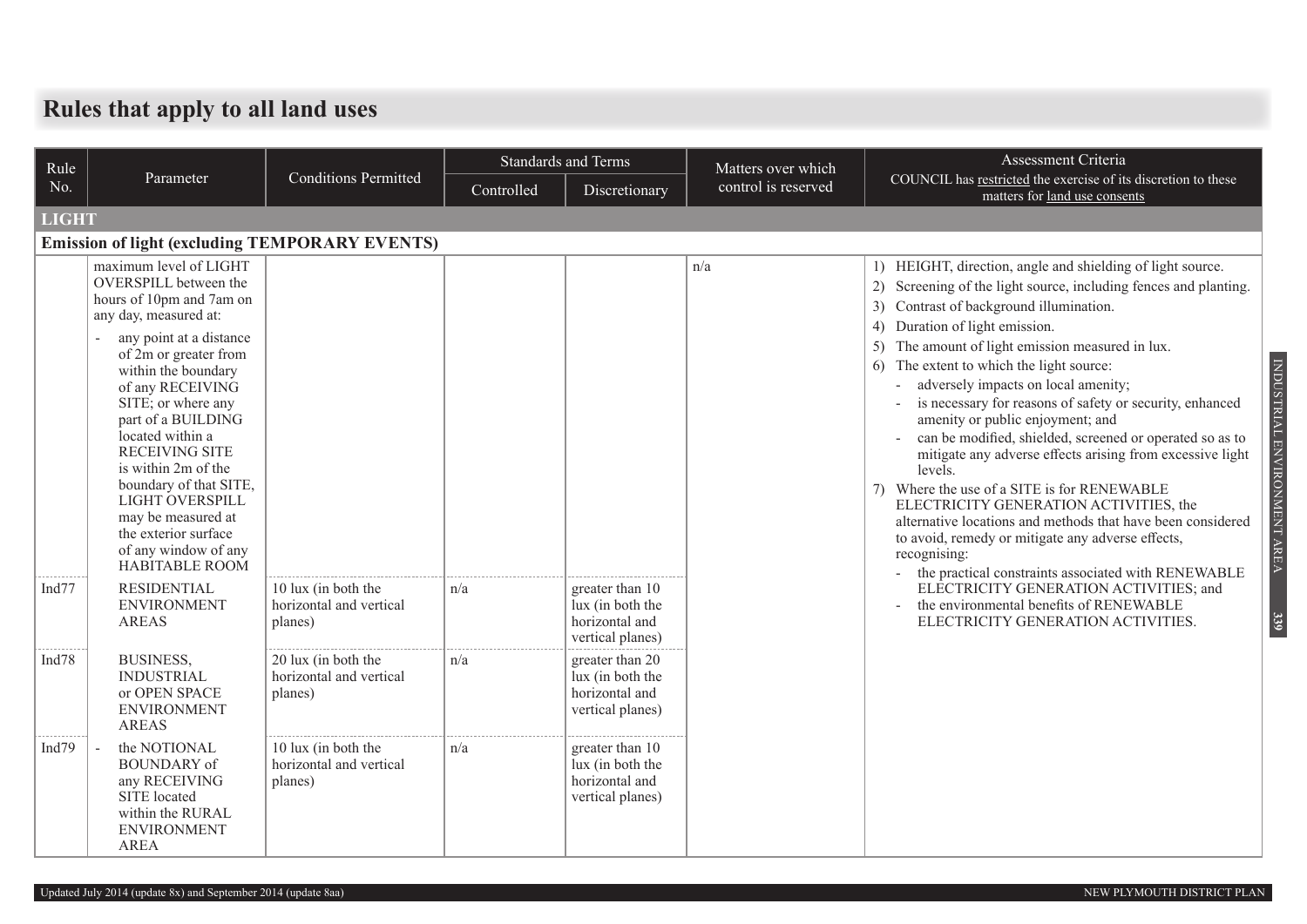| Rule              |                                                                                                                                                                                                                       |                                                                                                  |                   | <b>Standards and Terms</b>                                  | <b>Matters over which</b> | <b>Assessment Criteria</b>                                                                                                                                                                                                                                                                                                                                                                                                     |
|-------------------|-----------------------------------------------------------------------------------------------------------------------------------------------------------------------------------------------------------------------|--------------------------------------------------------------------------------------------------|-------------------|-------------------------------------------------------------|---------------------------|--------------------------------------------------------------------------------------------------------------------------------------------------------------------------------------------------------------------------------------------------------------------------------------------------------------------------------------------------------------------------------------------------------------------------------|
| No.               | Parameter                                                                                                                                                                                                             | <b>Conditions Permitted</b>                                                                      | <b>Controlled</b> | <b>Discretionary</b>                                        | control is reserved       | COUNCIL has restricted the exercise of its discretion to these<br>matters for land use consents                                                                                                                                                                                                                                                                                                                                |
| <b>NOISE</b>      |                                                                                                                                                                                                                       |                                                                                                  |                   |                                                             |                           |                                                                                                                                                                                                                                                                                                                                                                                                                                |
|                   | <b>Emission of noise</b>                                                                                                                                                                                              |                                                                                                  |                   |                                                             |                           |                                                                                                                                                                                                                                                                                                                                                                                                                                |
| Ind <sub>80</sub> | noise generated by<br>CONSTRUCTION WORK,<br>measured in accordance<br>with NZS 6803P:1984<br>The Measurement and<br>Assessment of Noise from<br>Construction, Maintenance<br>and Demolition Work                      | meets the conditions for<br>a permitted activity as<br>specified in Table 12.1 in<br>Appendix 12 | n/a               | does not meet the<br>conditions for a<br>permitted activity | n/a                       | 1) Ambient noise levels.<br>2) The length of time, and the level by which, the noise<br>standards (refer to Appendix 12) will be exceeded,<br>particularly at night.<br>3) The nature and location of nearby activities and the effects<br>they may experience resulting from increased noise levels.<br>4) Whether the noise levels are likely to detract from the<br>amenity or general environmental quality of the area in |
| Ind81             | noise generated by wind<br>turbines, measured in<br>accordance with NZS<br>$6808:2010$ Acoustics -<br>Wind Farm Noise                                                                                                 | meets the conditions for<br>a permitted activity as<br>specified in Table 12.1 in<br>Appendix 12 | n/a               | does not meet the<br>conditions for a<br>permitted activity |                           | which they are received.<br>Whether the noise levels are likely to cause sleep disturbance<br>5)<br>or result in adverse health effects.<br>The topography of the SITE and any influence this may have<br>6)<br>on noise transmission.                                                                                                                                                                                         |
| Ind82             | noise generated<br>by EMERGENCY<br>SERVICES, measured<br>in accordance with NZS<br>6801:1991 Measurement of<br>Sound and NZS 6802:1991<br>Assessment of Sound                                                         | meets the conditions for<br>a permitted activity as<br>specified in Table 12.1 in<br>Appendix 12 | n/a               | does not meet the<br>conditions for a<br>permitted activity |                           | <b>ENVIRONMEN</b><br>Any mitigation of the noise proposed, in accordance with<br>7)<br>a best practicable option approach (e.g. SITE layout and<br>design, design and location of STRUCTURES, BUILDINGS<br>and equipment and the timing of operations).<br>Where the use of a SITE is for RENEWABLE<br>8)<br>ELECTRICITY GENERATION ACTIVITIES, the<br>alternative locations and methods that have been considered             |
| Ind83             | noise generated by<br>any other activity<br>(excluding TEMPORARY<br>EVENTS), measured in<br>accordance with NZS<br>6801:1991 Measurement<br>of Sound and NZS<br>6802:1991 Assessment of<br><b>Environmental Sound</b> | meets the conditions for<br>a permitted activity as<br>specified in Table 12.1 in<br>Appendix 12 | n/a               | does not meet the<br>conditions for a<br>permitted activity |                           | to avoid, remedy or mitigate any adverse effects,<br>recognising:<br>the practical constraints associated with RENEWABLE<br>ELECTRICITY GENERATION ACTIVITIES; and<br>140<br>the environmental benefits of RENEWABLE<br>ELECTRICITY GENERATION ACTIVITIES.                                                                                                                                                                     |
|                   | <b>TRAFFIC AND TRANSPORT</b>                                                                                                                                                                                          |                                                                                                  |                   |                                                             |                           |                                                                                                                                                                                                                                                                                                                                                                                                                                |
|                   |                                                                                                                                                                                                                       |                                                                                                  |                   |                                                             |                           | Requirement to provide VEHICLE ACCESS POINTS, on-SITE parking for MEDIUM SERVICE VEHICLES or larger, loading and standing areas, and on-SITE                                                                                                                                                                                                                                                                                   |
|                   | manoeuvring and queuing (excluding TEMPORARY EVENTS)                                                                                                                                                                  |                                                                                                  |                   |                                                             |                           |                                                                                                                                                                                                                                                                                                                                                                                                                                |
|                   | Note: If parking is provided, then the design of it is required to meet the dimension requirements as required by Ind85 and Part B of Appendix 23.                                                                    |                                                                                                  |                   |                                                             |                           |                                                                                                                                                                                                                                                                                                                                                                                                                                |
| Ind84             | <b>VEHICLE ACCESS</b><br><b>POINT</b>                                                                                                                                                                                 | meets the conditions<br>for a permitted activity<br>as specified in Part A in                    | n/a               | does not meet the<br>conditions for a<br>permitted activity | n/a                       | 1) Whether the VEHICLE ACCESS POINT is sufficiently<br>removed from an intersection having regard to traffic<br>volumes on the ROADS, the 85th percentile speed of                                                                                                                                                                                                                                                             |

VEHICLES on ROADS and any other factors that will

Appendix 23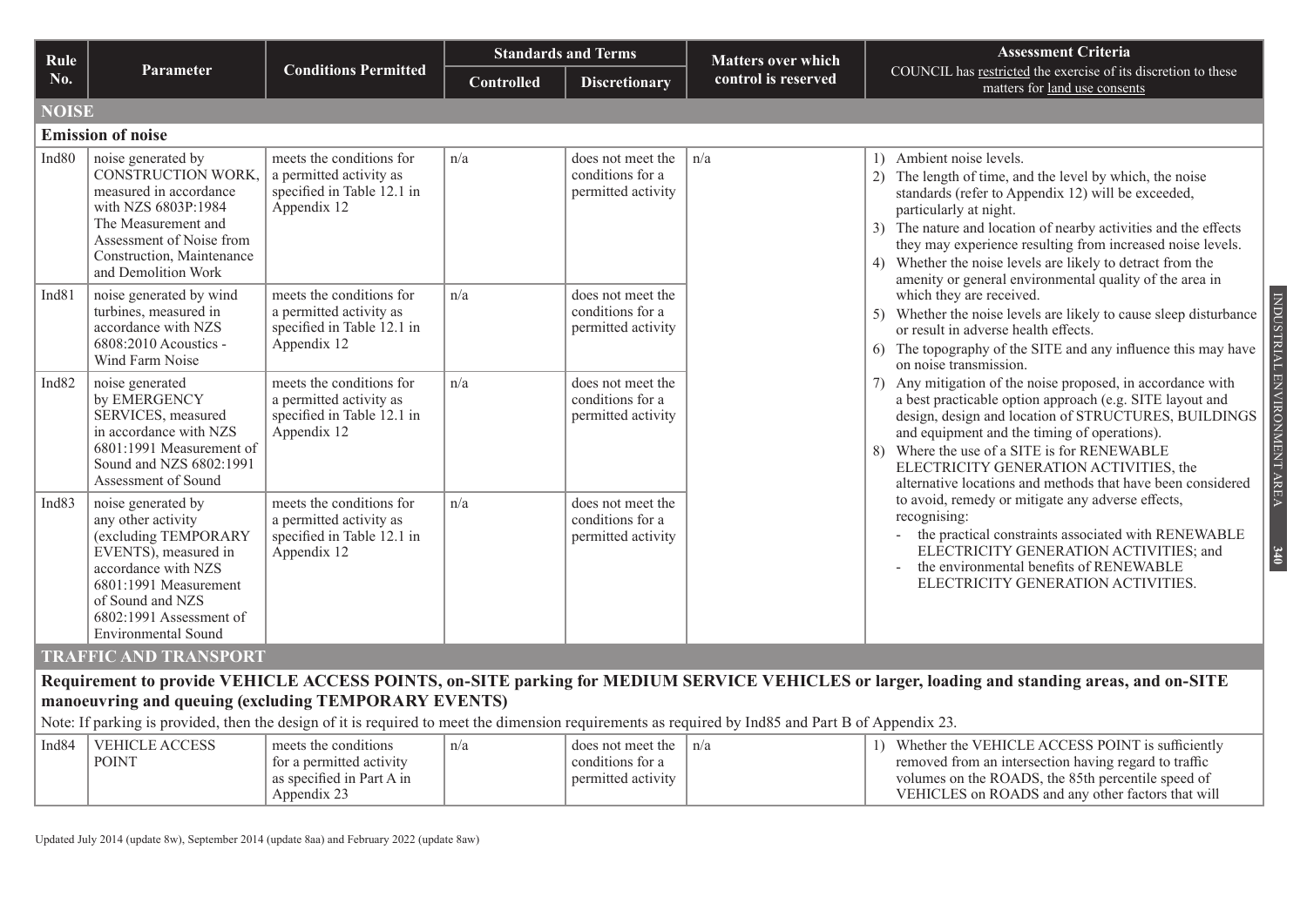| Rule              |                                      |                                                                                              |                                                                                                                 | <b>Standards and Terms</b>                                                                                                 | <b>Matters over which</b>                                          | <b>Assessment Criteria</b>                                                                                                                                                                                                                                                                                                                                                                                                                                                                                                                                                                                                                                                                                                                                                                                                                                                                                                                                                                                                                                                                                                                                                                                                                                                                                                         |  |  |  |  |  |  |
|-------------------|--------------------------------------|----------------------------------------------------------------------------------------------|-----------------------------------------------------------------------------------------------------------------|----------------------------------------------------------------------------------------------------------------------------|--------------------------------------------------------------------|------------------------------------------------------------------------------------------------------------------------------------------------------------------------------------------------------------------------------------------------------------------------------------------------------------------------------------------------------------------------------------------------------------------------------------------------------------------------------------------------------------------------------------------------------------------------------------------------------------------------------------------------------------------------------------------------------------------------------------------------------------------------------------------------------------------------------------------------------------------------------------------------------------------------------------------------------------------------------------------------------------------------------------------------------------------------------------------------------------------------------------------------------------------------------------------------------------------------------------------------------------------------------------------------------------------------------------|--|--|--|--|--|--|
| No.               | Parameter                            | <b>Conditions Permitted</b>                                                                  | <b>Controlled</b>                                                                                               | <b>Discretionary</b>                                                                                                       | control is reserved                                                | COUNCIL has restricted the exercise of its discretion to these<br>matters for land use consents                                                                                                                                                                                                                                                                                                                                                                                                                                                                                                                                                                                                                                                                                                                                                                                                                                                                                                                                                                                                                                                                                                                                                                                                                                    |  |  |  |  |  |  |
| Ind85             | parking                              | meets the conditions for<br>a permitted activity as<br>specified in Part B in<br>Appendix 23 | n/a                                                                                                             | does not meet the<br>conditions for a<br>permitted activity                                                                | 1)<br>Signage<br>2)<br>Design<br>3)<br>Location<br>4)<br>Formation | prevent congestion and confusion between VEHICLES<br>turning at the VEHICLE ACCESS POINT or at the<br>intersection.<br>2) Whether there is a need to separate entry and exit points in<br>order to reduce potential traffic confusion or congestion.<br>3) Whether the physical form of the ROAD will minimise                                                                                                                                                                                                                                                                                                                                                                                                                                                                                                                                                                                                                                                                                                                                                                                                                                                                                                                                                                                                                     |  |  |  |  |  |  |
| Ind <sub>86</sub> | LOADING and<br><b>STANDING SPACE</b> | meets the conditions for<br>a permitted activity as<br>specified in Part C in<br>Appendix 23 | n/a                                                                                                             | does not meet the<br>conditions for a<br>permitted activity                                                                | n/a                                                                | the adverse effects of inappropriate access manoeuvres,<br>for example whether the ROAD offers good visibility, the<br>presence of solid median to stop right hand turns, or a flush<br>median to assist right hand turns.                                                                                                                                                                                                                                                                                                                                                                                                                                                                                                                                                                                                                                                                                                                                                                                                                                                                                                                                                                                                                                                                                                         |  |  |  |  |  |  |
| Ind <sub>87</sub> | <b>DRIVEWAY</b>                      | meets the conditions for<br>a permitted activity as<br>specified in Part D in<br>Appendix 23 | n/a                                                                                                             | does not meet the<br>conditions for a<br>permitted activity                                                                | n/a                                                                | 4) Whether particular mitigation measures such as an<br>acceleration or deceleration lane are required due to the<br>volume of and speed of VEHICLES on the ROAD.<br>5) Any cumulative effects of extra VEHICLE ACCESS                                                                                                                                                                                                                                                                                                                                                                                                                                                                                                                                                                                                                                                                                                                                                                                                                                                                                                                                                                                                                                                                                                             |  |  |  |  |  |  |
| Ind88             | on-SITE MANOEUVRING<br><b>SPACE</b>  | meets the conditions<br>for a permitted activity<br>as specified in Part E in<br>Appendix 23 | n/a                                                                                                             | does not meet the<br>conditions for a<br>permitted activity                                                                | n/a                                                                | POINTS on the function of the ROAD BOUNDARY in<br>terms of its position in the ROADING HEIRARCHY.<br>6) Whether the speed environment on the ROAD, as<br>determined by the 85th percentile speed data, is such that the<br>sight distance standards in the plan can be safely reduced.                                                                                                                                                                                                                                                                                                                                                                                                                                                                                                                                                                                                                                                                                                                                                                                                                                                                                                                                                                                                                                             |  |  |  |  |  |  |
| Ind <sub>89</sub> | on-SITE QUEUING<br><b>SPACE</b>      | meets the conditions<br>for a permitted activity<br>as specified in Part F in<br>Appendix 23 | meets the<br>standards and<br>terms for a<br>controlled activity<br>as specified<br>in Part F in<br>Appendix 23 | does not meet the<br>conditions for a<br>permitted activity<br>nor the standards<br>and terms for a<br>controlled activity | 1) QUEUING SPACE<br>2) Design<br>3) Location<br>4) Formation       | 7) The types of VEHICLES serving the SITE, their intensity,<br>the time of day the SITE is frequented and the likely<br>anticipated VEHICLE generation.<br>8) Whether parking provided on a separate SITE is compatible<br>with the surrounding land uses.<br>9) Whether it can be demonstrated that a less than normal<br>incidence of traffic generation and associated parking,<br>LOADING or STANDING SPACES will be required by the<br>proposal.<br>10) Whether it is physically practicable to provide the<br>required parking for MEDIUM SERVICE VEHICLES<br>or larger, LOADING, STANDING, QUEUING and/<br>or MANOEUVRING SPACES in the SITE in terms of<br>existing location of the BUILDINGS, DEFINED RETAIL<br>FRONTAGE, and access to the ROAD, or topography.<br>11) Whether the parking for MEDIUM SERVICE VEHICLES<br>or larger, LOADING, STANDING, QUEUING and/or<br>MANOEUVRING SPACES will be required for use outside<br>of peak traffic, cyclist or pedestrian flows.<br>12) Whether the design, grade or formation of the alternative<br>construction of parking, LOADING or STANDING SPACE,<br>or DRIVEWAY will assist in managing any actual or<br>potential adverse effects that arise.<br>13) The adverse effects of using parking, LOADING or<br>STANDING SPACES for manoeuvring and/or QUEUING<br>SPACE. |  |  |  |  |  |  |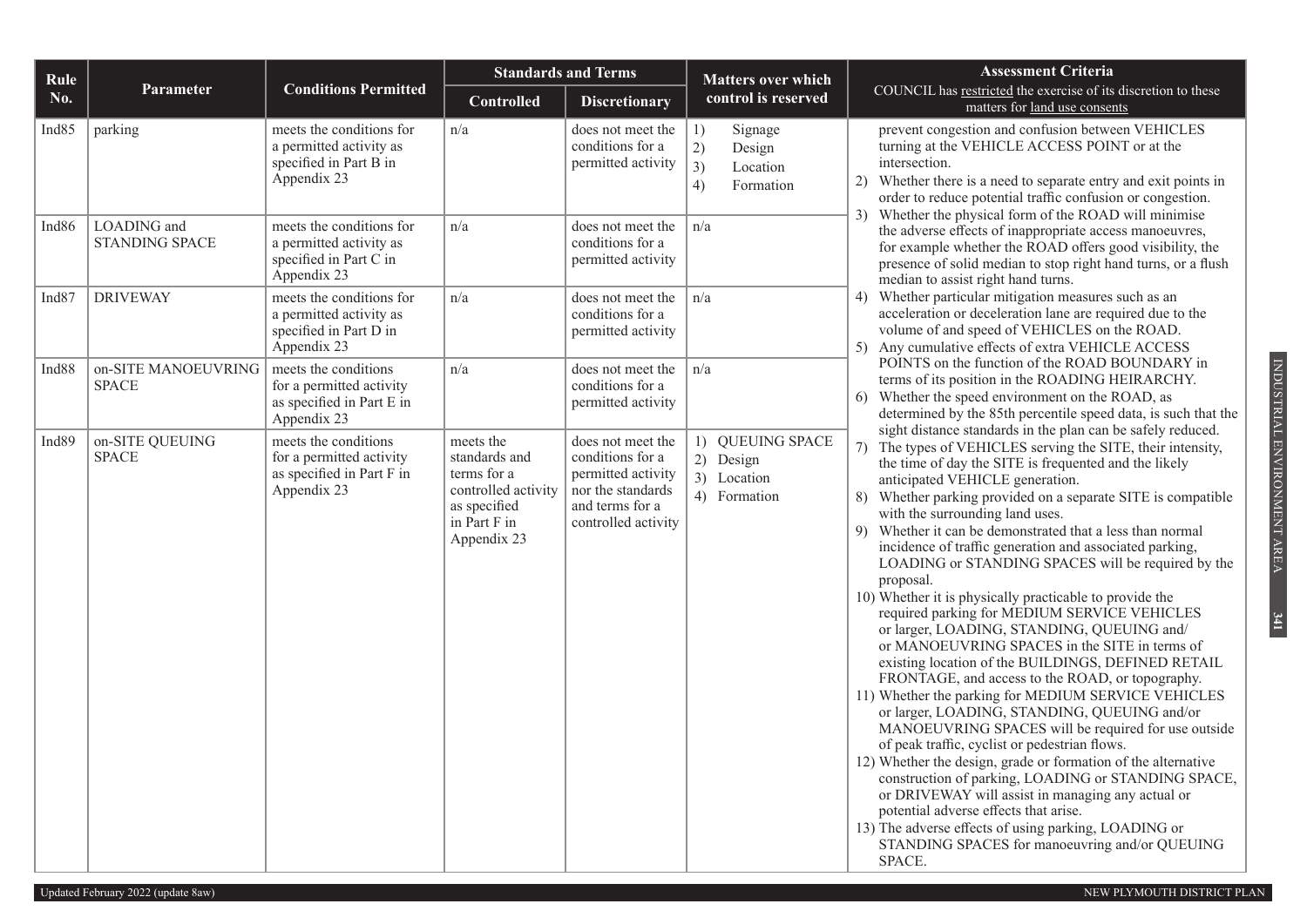| Rule       |                                                                                                                                                                                         |                                                                                                                                                                                                                                                                                |                   | <b>Standards and Terms</b>                                  | <b>Matters over which</b> | <b>Assessment Criteria</b>                                                                                                                                                                                                                                                                                                                                                                                                                                                                                                                                                                                                                                                                                                                                                                                                                                                                                                                                                                                                                                                                                                                                                                                                                                                                                                                                                                                                                                                                                                                                                                                                                                                                         |  |  |  |  |  |  |
|------------|-----------------------------------------------------------------------------------------------------------------------------------------------------------------------------------------|--------------------------------------------------------------------------------------------------------------------------------------------------------------------------------------------------------------------------------------------------------------------------------|-------------------|-------------------------------------------------------------|---------------------------|----------------------------------------------------------------------------------------------------------------------------------------------------------------------------------------------------------------------------------------------------------------------------------------------------------------------------------------------------------------------------------------------------------------------------------------------------------------------------------------------------------------------------------------------------------------------------------------------------------------------------------------------------------------------------------------------------------------------------------------------------------------------------------------------------------------------------------------------------------------------------------------------------------------------------------------------------------------------------------------------------------------------------------------------------------------------------------------------------------------------------------------------------------------------------------------------------------------------------------------------------------------------------------------------------------------------------------------------------------------------------------------------------------------------------------------------------------------------------------------------------------------------------------------------------------------------------------------------------------------------------------------------------------------------------------------------------|--|--|--|--|--|--|
| <b>No.</b> | <b>Parameter</b>                                                                                                                                                                        | <b>Conditions Permitted</b>                                                                                                                                                                                                                                                    | <b>Controlled</b> | <b>Discretionary</b>                                        | control is reserved       | COUNCIL has restricted the exercise of its discretion to these<br>matters for land use consents                                                                                                                                                                                                                                                                                                                                                                                                                                                                                                                                                                                                                                                                                                                                                                                                                                                                                                                                                                                                                                                                                                                                                                                                                                                                                                                                                                                                                                                                                                                                                                                                    |  |  |  |  |  |  |
|            |                                                                                                                                                                                         |                                                                                                                                                                                                                                                                                |                   |                                                             |                           | 14) Whether a significant adverse visual or nuisance effect on the<br>character and amenity of the surrounding area will occur as<br>a result of not providing the required parking for MEDIUM<br>SERVICE VEHICLES or larger, design or formation of all<br>parking spaces, LOADING, STANDING, QUEUING and/or<br>MANOEUVRING SPACE or access in the required manner.<br>15) The adverse effects on the safety of people, both on and<br>off the SITE, due to not providing the required parking<br>for MEDIUM SERVICE VEHICLES or larger, design or<br>formation of all parking spaces, LOADING, STANDING,<br>QUEUING or MANOEUVRING SPACE, VEHICLE<br>ACCESS POINT or DRIVEWAY and/or inappropriate<br>design or construction of these.<br>16) The extent to which the safety and efficiency of the ROAD<br>TRANSPORTATION NETWORK would be adversely<br>affected by parking, loading, manoeuvring and/or queuing<br>VEHICLES due to inappropriate design or construction.<br>17) Whether the protection and reuse of a Category A heritage<br>BUILDING or item mitigates the adverse effects of reduced<br>number of parking for MEDIUM SERVICE VEHICLES<br>or larger, LOADING and/or STANDING SPACES<br>and the provision or reduction of QUEUING and/or<br>MANOEUVRING SPACES.<br>18) Where the use of a SITE is for RENEWABLE<br>ELECTRICITY GENERATION ACTIVITIES, the<br>alternative locations and methods that have been considered<br>to avoid, remedy or mitigate any adverse effects,<br>recognising:<br>the practical constraints associated with RENEWABLE<br>ELECTRICITY GENERATION ACTIVITIES; and<br>the environmental benefits of RENEWABLE<br>ELECTRICITY GENERATION ACTIVITIES. |  |  |  |  |  |  |
| Ind $90$   | requirement to provide<br>landscaping, where a SITE<br>contains eight or more<br>formed car parking spaces<br>or an equivalent sized<br>parking area, visible from<br>an adjoining ROAD | 1) One TREE per eight<br>spaces shall be planted<br>and maintained.<br>2) The TREE(S) shall<br>be located anywhere<br>within the parking area<br>or between the parking<br>area and the ROAD.<br>3) The TREE(S) shall<br>be a minimum of<br>1.5m in HEIGHT at<br>installation. | n/a               | does not meet the<br>conditions for a<br>permitted activity | n/a                       | 1) Any adverse visual effects due to reduced or no planting of<br>the parking area, on the character of the area.<br>2) Any adverse visual effects on the New Plymouth entrance<br>corridors.<br>3) The ability to mitigate any adverse visual effects from the<br>ROAD, resulting from reduced or no planting of the parking<br>area, through alternative means.<br>4) The ability of the topography, existing planting and the<br>layout of the SITE to mitigate any adverse visual effects<br>from the ROAD, resulting from reduced or no planting of<br>the car parking area.                                                                                                                                                                                                                                                                                                                                                                                                                                                                                                                                                                                                                                                                                                                                                                                                                                                                                                                                                                                                                                                                                                                  |  |  |  |  |  |  |

Updated July 2014 (update 8w) and February 2022 (update 8aw)

INDUSTRIAL ENVIRONMENT AREA INDUSTRIAL ENVIRONMENT AREA **342**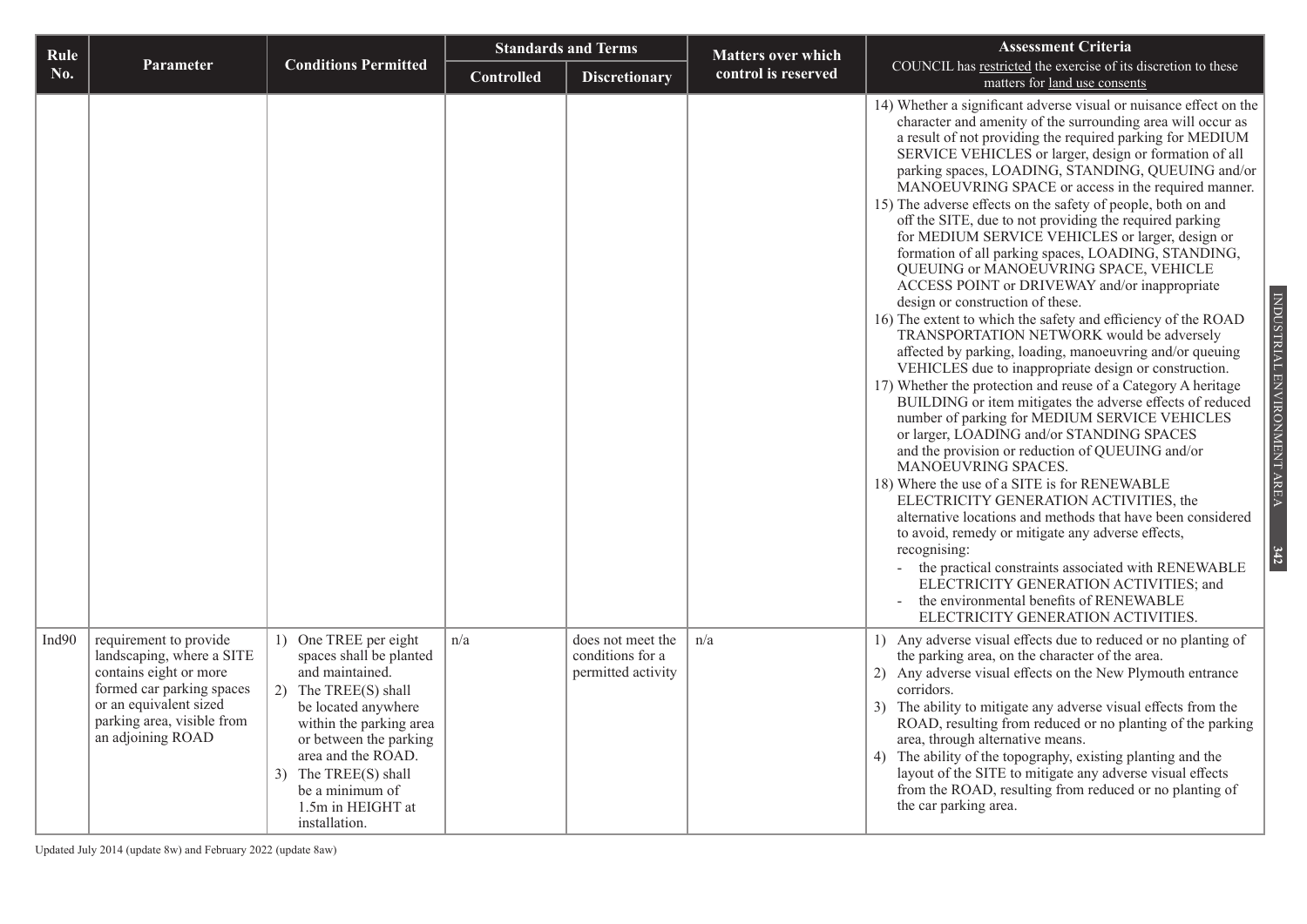| Rule  |                                                                                                                                                                                                                              |                                                                                                                                                                                                                                                                                                                                                                                                                                                                                                                                | <b>Standards and Terms</b> |                                                             | <b>Matters over which</b> | <b>Assessment Criteria</b>                                                                                                                                                                                                                                                                                                                                                                                                                                                                                                                                                                                                                                                                                                                                                                                                                                                                                                                                                                                                                                               |  |  |  |  |  |
|-------|------------------------------------------------------------------------------------------------------------------------------------------------------------------------------------------------------------------------------|--------------------------------------------------------------------------------------------------------------------------------------------------------------------------------------------------------------------------------------------------------------------------------------------------------------------------------------------------------------------------------------------------------------------------------------------------------------------------------------------------------------------------------|----------------------------|-------------------------------------------------------------|---------------------------|--------------------------------------------------------------------------------------------------------------------------------------------------------------------------------------------------------------------------------------------------------------------------------------------------------------------------------------------------------------------------------------------------------------------------------------------------------------------------------------------------------------------------------------------------------------------------------------------------------------------------------------------------------------------------------------------------------------------------------------------------------------------------------------------------------------------------------------------------------------------------------------------------------------------------------------------------------------------------------------------------------------------------------------------------------------------------|--|--|--|--|--|
| No.   | <b>Parameter</b>                                                                                                                                                                                                             | <b>Conditions Permitted</b>                                                                                                                                                                                                                                                                                                                                                                                                                                                                                                    | <b>Controlled</b>          | <b>Discretionary</b>                                        | control is reserved       | COUNCIL has restricted the exercise of its discretion to these<br>matters for land use consents                                                                                                                                                                                                                                                                                                                                                                                                                                                                                                                                                                                                                                                                                                                                                                                                                                                                                                                                                                          |  |  |  |  |  |
|       |                                                                                                                                                                                                                              | 4) Where VEHICLE<br>parking or<br>manoeuvring is located<br>within the DRIPLINE<br>AREA of any of these<br>TREES barriers shall<br>be installed to ensure<br>that VEHICLES do not<br>damage these TREES.<br>5) Where existing TREES<br>on the SITE meet<br>the above minimum<br>size standard and<br>their visibility<br>from the ROAD is<br>not obstructed by<br><b>BUILDINGS</b> or solid<br>fences, these may<br>be used as part of or<br>all of the required<br>landscaping.                                               |                            |                                                             |                           | 5) Where the use of a SITE is for RENEWABLE<br>ELECTRICITY GENERATION ACTIVITIES, the<br>alternative locations and methods that have been considered<br>to avoid, remedy or mitigate any adverse effects,<br>recognising:<br>- the practical constraints associated with RENEWABLE<br>ELECTRICITY GENERATION ACTIVITIES; and<br>the environmental benefits of RENEWABLE<br>ELECTRICITY GENERATION ACTIVITIES.                                                                                                                                                                                                                                                                                                                                                                                                                                                                                                                                                                                                                                                            |  |  |  |  |  |
| Ind91 | requirement to provide<br>landscaping, where a<br>SITE contains eight<br>or more formed car<br>parking spaces or an<br>equivalent sized parking<br>area, visible from an<br>adjoining RESIDENTIAL<br><b>ENVIRONMENT AREA</b> | shall be screened by either:<br>1) a solid fence or wall of<br>a minimum HEIGHT<br>of $1.8m$ , or<br>2) landscaping or<br>TREES of a minimum<br>HEIGHT of 1m at<br>installation which will<br>achieve a continuous<br>screen of a minimum of<br>1.8m in HEIGHT and<br>1.5m in width within<br>five years; or<br>3) a combination of both<br>located between the parking<br>area and those boundaries<br>of the SITE which adjoin<br>the RESIDENTIAL<br>ENVIRONMENT AREA.<br>Where VEHICLE parking<br>or manoeuvring is located | n/a                        | does not meet the<br>conditions for a<br>permitted activity | n/a                       | 1) Any adverse visual effects of non-compliance on the<br>outlook and privacy of adjoining SITES in RESIDENTIAL<br>ENVIRONMENT AREAS.<br>2) Any adverse visual effects on the New Plymouth entrance<br>corridors.<br>3) The distance of the parking area from the boundary with the<br>RESIDENTIAL ENVIRONMENT AREA.<br>4) The time period for which the parking area will be used.<br>5) The number and type of VEHICLES parked in the area.<br>The ability of the topography or existing vegetation<br>within the locality to mitigate any adverse visual effects,<br>resulting from non-compliance, on adjoining SITES in the<br>RESIDENTIAL ENVIRONMENT AREA.<br>The ability to mitigate any adverse visual effects of the<br>7)<br>parking area on adjoining SITES in the RESIDENTIAL<br>ENVIRONMENT AREA through alternative methods.<br>8) Where the use of a SITE is for RENEWABLE<br>ELECTRICITY GENERATION ACTIVITIES, the<br>alternative locations and methods that have been considered<br>to avoid, remedy or mitigate any adverse effects,<br>recognising: |  |  |  |  |  |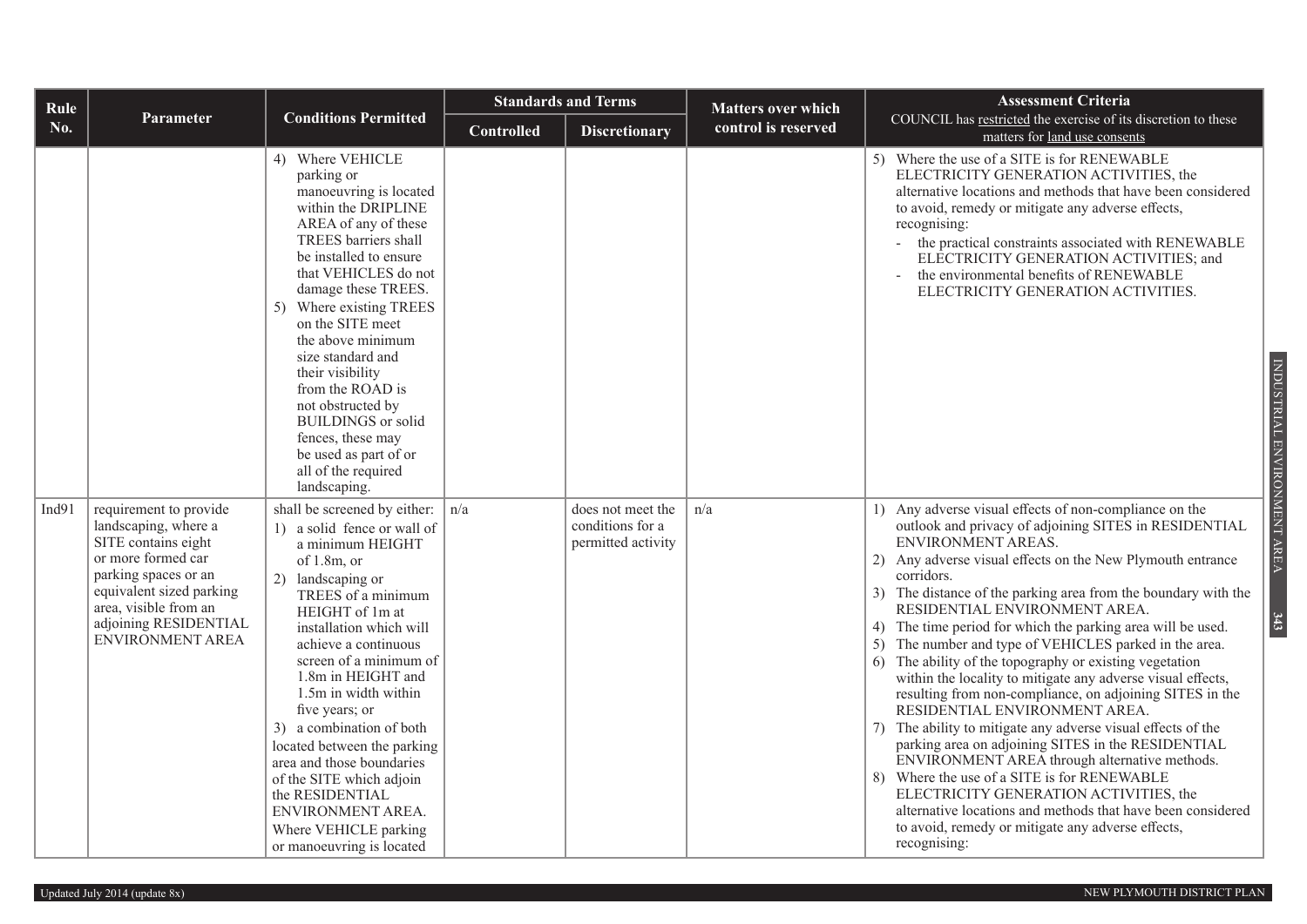| Rule                                                                                                                                                                                               | <b>Assessment Criteria</b><br><b>Standards and Terms</b><br><b>Matters over which</b>                                                                                                                            |                                                                                                                                                                             |                                                                                                                                    |                                                                               |                                                                                                                                                                                                                                                                                    |                                                                                                                                                                                                                                                                                                                                                                                                                                                                                                                                                                                                                     |  |  |  |  |
|----------------------------------------------------------------------------------------------------------------------------------------------------------------------------------------------------|------------------------------------------------------------------------------------------------------------------------------------------------------------------------------------------------------------------|-----------------------------------------------------------------------------------------------------------------------------------------------------------------------------|------------------------------------------------------------------------------------------------------------------------------------|-------------------------------------------------------------------------------|------------------------------------------------------------------------------------------------------------------------------------------------------------------------------------------------------------------------------------------------------------------------------------|---------------------------------------------------------------------------------------------------------------------------------------------------------------------------------------------------------------------------------------------------------------------------------------------------------------------------------------------------------------------------------------------------------------------------------------------------------------------------------------------------------------------------------------------------------------------------------------------------------------------|--|--|--|--|
| No.                                                                                                                                                                                                | <b>Parameter</b>                                                                                                                                                                                                 | <b>Conditions Permitted</b>                                                                                                                                                 | Controlled                                                                                                                         | <b>Discretionary</b>                                                          | control is reserved                                                                                                                                                                                                                                                                | COUNCIL has restricted the exercise of its discretion to these<br>matters for land use consents                                                                                                                                                                                                                                                                                                                                                                                                                                                                                                                     |  |  |  |  |
|                                                                                                                                                                                                    |                                                                                                                                                                                                                  | within the DRIPLINE<br>AREA of any of this<br>landscaping or TREES,<br>barriers shall be installed<br>to ensure that VEHICLES<br>do not damage this<br>landscaping or TREES |                                                                                                                                    |                                                                               |                                                                                                                                                                                                                                                                                    | the practical constraints associated with RENEWABLE<br>ELECTRICITY GENERATION ACTIVITIES; and<br>the environmental benefits of RENEWABLE<br>ELECTRICITY GENERATION ACTIVITIES.                                                                                                                                                                                                                                                                                                                                                                                                                                      |  |  |  |  |
| Note: A recommended list of species for specific locations within the district is available from the COUNCIL.                                                                                      |                                                                                                                                                                                                                  |                                                                                                                                                                             |                                                                                                                                    |                                                                               |                                                                                                                                                                                                                                                                                    |                                                                                                                                                                                                                                                                                                                                                                                                                                                                                                                                                                                                                     |  |  |  |  |
| EGMONT ROAD INDUSTRIAL C ENVIRONMENT AREA SHOWN IN APPENDIX 28: STRUCTURE PLAN (RULES IND92-IND101)<br>(Rules IND1-IND91 are required to be met as they apply to the Industrial C Environment Area |                                                                                                                                                                                                                  |                                                                                                                                                                             |                                                                                                                                    |                                                                               |                                                                                                                                                                                                                                                                                    |                                                                                                                                                                                                                                                                                                                                                                                                                                                                                                                                                                                                                     |  |  |  |  |
|                                                                                                                                                                                                    |                                                                                                                                                                                                                  |                                                                                                                                                                             |                                                                                                                                    |                                                                               | Development and subdivision within the Egmont Road Industrial C Environment Area Structure Plan in Appendix 28.                                                                                                                                                                    |                                                                                                                                                                                                                                                                                                                                                                                                                                                                                                                                                                                                                     |  |  |  |  |
| Ind92                                                                                                                                                                                              | development and<br>SUBDIVISION in the<br>Egmont Road Industrial C<br>Environment Area Structure   Plan.<br>Plan in Appendix 28<br>(referred to as the Egmont<br>Road Structure Plan in Ind<br>Rules Ind92-Ind98) | development shall be<br>in accordance with the<br><b>Egmont Road Structure</b>                                                                                              | n/a                                                                                                                                | development not<br>in accordance<br>with the Egmont<br>Road Structure<br>Plan | n/a                                                                                                                                                                                                                                                                                | INDUSTRIAL ENVIRONMENT AREA<br>1) The extent of the non compliance with the provisions of the<br>Egmont Road Structure Plan and how this affects the ability<br>to comprehensively develop the site.<br>2) Where the use of a SITE is for RENEWABLE<br>ELECTRICITY GENERATION ACTIVITIES, the<br>alternative locations and methods that have been considered<br>to avoid, remedy or mitigate any adverse effects,<br>recognising:<br>the practical constraints associated with RENEWABLE<br>ELECTRICITY GENERATION ACTIVITIES; and<br>the environmental benefits of RENEWABLE<br>ELECTRICITY GENERATION ACTIVITIES. |  |  |  |  |
| Ind $93$                                                                                                                                                                                           | maximum BUILDING size<br>of any one BUILDING on<br>a SITE                                                                                                                                                        | up to 400m <sup>2</sup> GROSS<br>FLOOR AREA                                                                                                                                 | greater than<br>400m <sup>2</sup> in GROSS<br><b>FLOOR AREA</b>                                                                    | n/a                                                                           | The location, height<br>and design of the<br><b>BUILDING</b> including                                                                                                                                                                                                             | 1) The extent to which the proposed BUILDING will:<br>Adversely affect the character and visual amenity within<br>344<br>and beyond the area; and                                                                                                                                                                                                                                                                                                                                                                                                                                                                   |  |  |  |  |
| Ind94                                                                                                                                                                                              | maximum length of a<br>building side on a SITE                                                                                                                                                                   | up to 30 metres in length                                                                                                                                                   | greater than 30<br>metres in length                                                                                                | n/a                                                                           | building modulation<br>and exterior cladding<br>and colour.                                                                                                                                                                                                                        | Be visually intrusive from the ROAD.<br>2) The extent to which SITE layout, separation distances,                                                                                                                                                                                                                                                                                                                                                                                                                                                                                                                   |  |  |  |  |
| Ind95                                                                                                                                                                                              | <b>ERECTION of SIGNS</b>                                                                                                                                                                                         | if not within the 20 metre<br>setback in the Egmont<br>Road Structure Plan and<br>meets rules Ind39-Ind59                                                                   | within the 20<br>metre setback<br>in the Egmont<br>Road Structure<br>Plan. except<br>where noted as<br>a Discretionary<br>Activity | n/a                                                                           | 2) Landscaping including<br>consideration of the<br>retention of vegetation<br>that exists along the<br>southern boundary<br>of the site at the time<br>that development is<br>proposed.<br>3) Location of free<br>standing signage<br>including consideration<br>of grouping free | topography, planting, set backs or building modulation and<br>exterior cladding and colour can mitigate the adverse visual<br>effects of the BUILDING including when viewed from<br>RESIDENTIAL AND RURAL ENVIRONMENT AREAS<br>and maintain and/or enhance the streetscape.<br>3) Any adverse visual effects on the New Plymouth entrance<br>corridors.<br>4) Whether the proposed setback from the boundary will<br>adversely affect:<br>The streetscape of the area; and<br>The visual amenity and outlook from RESIDENTIAL or<br>RURAL ENVIRONMENT AREAS.                                                        |  |  |  |  |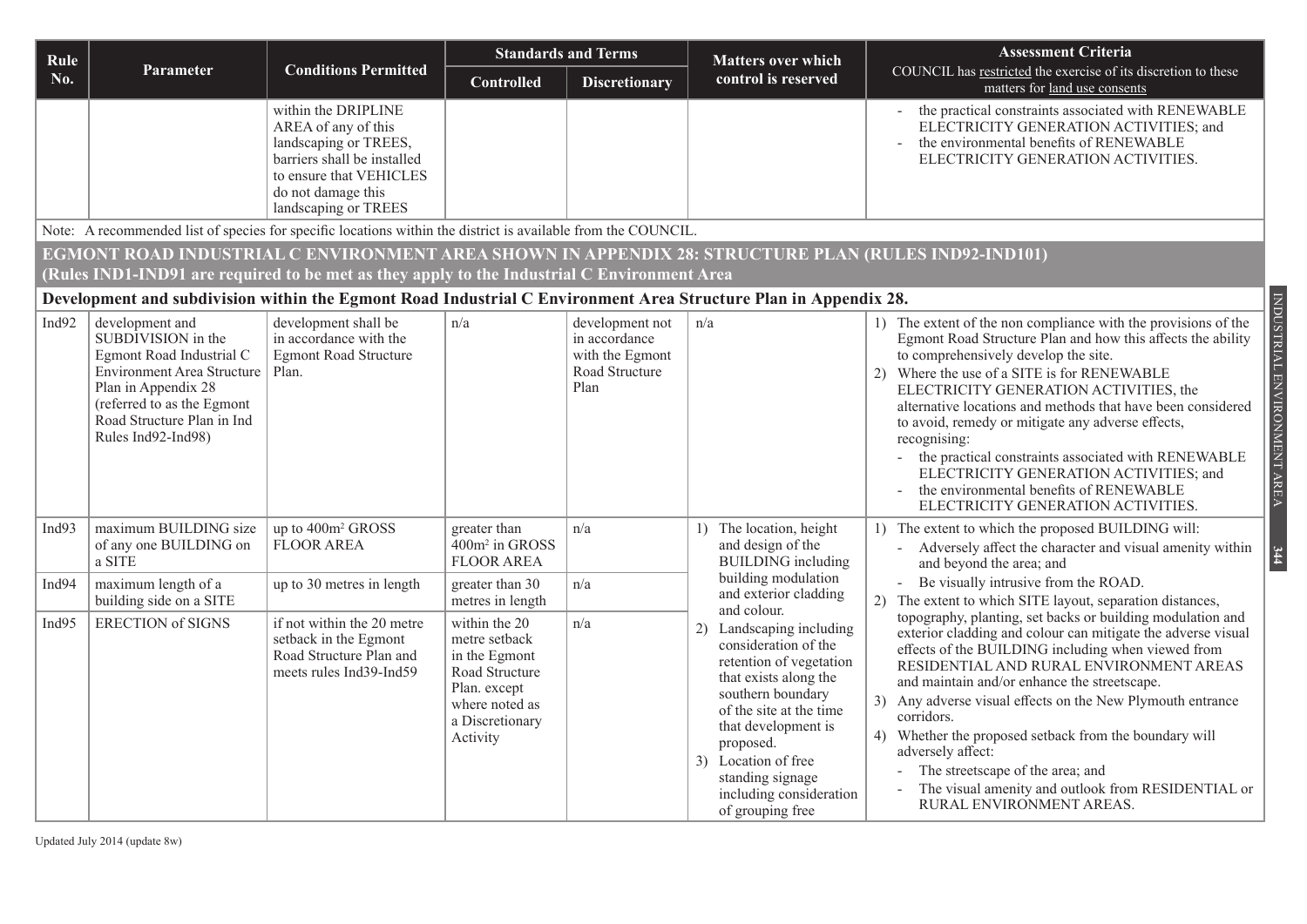| Rule  |                                                                                                                                                                                    |                                                                                                                                                                                                                                                                                                                                                                                  |                                                                                                                                                                                               | <b>Standards and Terms</b>                                                                                                                                                                                                                           | <b>Matters over which</b>                                                                                                                                                                                                                                                                                                                                                                                                                                                                                                                                                                                                                                          | <b>Assessment Criteria</b>                                                                                                                                                                                                                                                                                                                                                                                                                                                                                                                                                                                                                                                                                                                                                                                                                                                                                                        |  |  |  |  |  |
|-------|------------------------------------------------------------------------------------------------------------------------------------------------------------------------------------|----------------------------------------------------------------------------------------------------------------------------------------------------------------------------------------------------------------------------------------------------------------------------------------------------------------------------------------------------------------------------------|-----------------------------------------------------------------------------------------------------------------------------------------------------------------------------------------------|------------------------------------------------------------------------------------------------------------------------------------------------------------------------------------------------------------------------------------------------------|--------------------------------------------------------------------------------------------------------------------------------------------------------------------------------------------------------------------------------------------------------------------------------------------------------------------------------------------------------------------------------------------------------------------------------------------------------------------------------------------------------------------------------------------------------------------------------------------------------------------------------------------------------------------|-----------------------------------------------------------------------------------------------------------------------------------------------------------------------------------------------------------------------------------------------------------------------------------------------------------------------------------------------------------------------------------------------------------------------------------------------------------------------------------------------------------------------------------------------------------------------------------------------------------------------------------------------------------------------------------------------------------------------------------------------------------------------------------------------------------------------------------------------------------------------------------------------------------------------------------|--|--|--|--|--|
| No.   | <b>Parameter</b>                                                                                                                                                                   | <b>Conditions Permitted</b>                                                                                                                                                                                                                                                                                                                                                      | <b>Controlled</b>                                                                                                                                                                             | <b>Discretionary</b>                                                                                                                                                                                                                                 | control is reserved                                                                                                                                                                                                                                                                                                                                                                                                                                                                                                                                                                                                                                                | COUNCIL has restricted the exercise of its discretion to these<br>matters for land use consents                                                                                                                                                                                                                                                                                                                                                                                                                                                                                                                                                                                                                                                                                                                                                                                                                                   |  |  |  |  |  |
| Ind96 | <b>ERECTION</b> of<br><b>BUILDINGS</b>                                                                                                                                             | if not within Area A of the<br><b>Egmont Road Structure</b><br>Plan and meets other<br>standards and terms for<br>permitted activities                                                                                                                                                                                                                                           | within Area A<br>of the Egmont<br>Road Structure<br>Plan (matters of<br>control 5-8)                                                                                                          | within the 20<br>metre setback<br>in the Egmont<br>Road Structure<br>Plan or within<br>5 metres of the<br>eastern, western<br>or southern<br>boundaries of the<br><b>Structure Plan</b>                                                              | standing signs at one<br>locality.<br>4) Direction of free<br>standing signage and<br>whether the effects are<br>internal to the Egmont<br>Road Structure Plan<br>area or external to<br>surrounding areas.<br>RELATING TO RULE<br>IND96<br>5) The requirement for a<br>planting plan for the<br>20 metre setback area<br>in the Egmont Road<br>Structure Plan.<br>How the planting<br>6<br>proposed in the<br>planting plan will<br>screen the buildings<br>and associated<br>activities with the site<br>from the road.<br>How the planting<br>7)<br>proposed will integrate<br>with adjacent planting<br>along the state highway<br>8) Financial contributions. | 5) The extent to which the proposed setback is necessary due to<br>the shape or natural and physical features of the SITE or the<br>specific requirements of the proposed activity.<br>6) The ability to mitigate adverse effects of the setback on<br>adjacent SITES and the streetscape through screening,<br>planting and alternative design.<br>The visual effects of signage when viewed from<br>7)<br>RESIDENTIAL AND RURAL ENVIRONMENT AREAS.<br>8) Financial contributions.<br>9) Where the use of a SITE is for RENEWABLE<br>ELECTRICITY GENERATION ACTIVITIES, the<br>alternative locations and methods that have been considered<br>INDUSTRIAL ENVIRONMENT AREA<br>to avoid, remedy or mitigate any adverse effects,<br>recognising:<br>the practical constraints associated with RENEWABLE<br>ELECTRICITY GENERATION ACTIVITIES; and<br>the environmental benefits of RENEWABLE<br>ELECTRICITY GENERATION ACTIVITIES. |  |  |  |  |  |
| Ind97 | restriction on ground levels,<br>excavation and filling<br>and vegetation clearance<br>associated with subdivision<br>and development<br>(refer also to Rules Ind92,<br>94 and 95) | ground levels for building<br>platforms for any site<br>within the Structure Plan<br>shall be set at a maximum<br>height of RL28 datum level<br>(Taranaki datum 1970)<br>except within the 20 metre<br>setback or within 5 metres<br>of the eastern, western or<br>southern boundaries of the<br><b>Egmont Road Structure</b><br>Plan where noted as a<br>Discretionary Activity | ground levels<br>for building<br>platforms that<br>do not meet the<br>maximum height<br>of RL28 datum<br>level (except<br>where specifically<br>identified as a<br>Discretionary<br>Activity) | <b>EXCAVATION</b><br>and FILLING<br>(earthworks)<br>and clearance<br>of vegetation<br>within the 20<br>metre setback<br>of the Structure<br>Plan or within<br>5 metres of the<br>eastern, western<br>or southern<br>boundaries of the<br>Egmont Road | 1) The visual effects of a<br>change in ground level<br>when viewed from<br>surrounding RURAL<br>and RESIDENTIAL<br>Environment Areas and<br>the roading network.<br>2) Consideration of<br><b>BUILDING</b> height<br>and modulation and<br>landscaping to filter<br>views of buildings.                                                                                                                                                                                                                                                                                                                                                                           | 345<br>1) Physical attributes of the slope, including:<br>Slope angle, HEIGHT and shape (convex or concave);<br>Soil composition (grain size, potential for liquefaction or<br>compression);<br>Drainage (potential for saturation);<br>Shear strength; and<br>Climatic factors which may affects lope stability (such as<br>heavy rainfall).<br>2) Any potential effects of the EXCAVATION or FILLING on<br>the stability or slope overland flow on the property or on any<br>adjacent properties.<br>3) Any increase in risk to human safety.                                                                                                                                                                                                                                                                                                                                                                                   |  |  |  |  |  |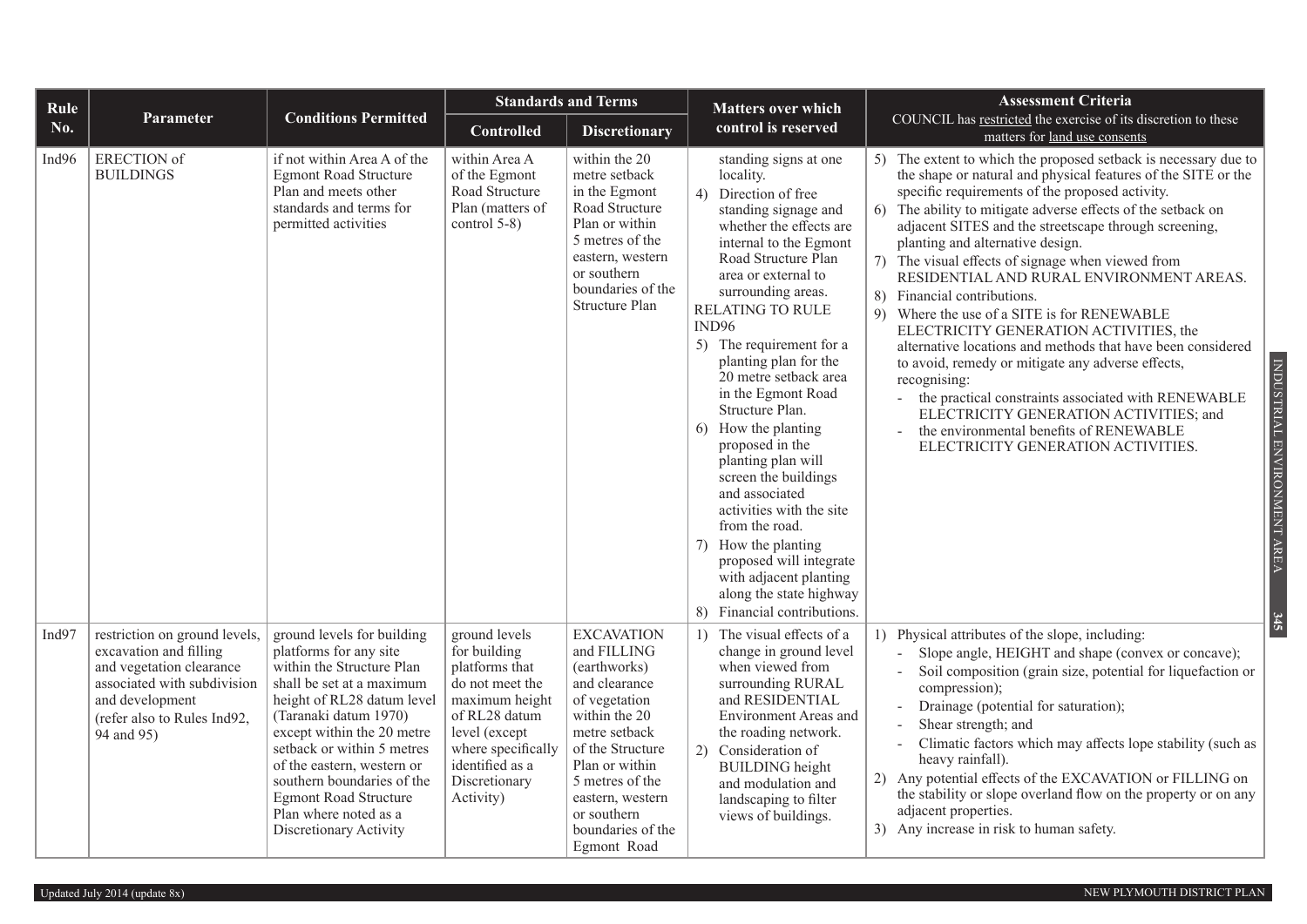| Rule  |                                                                                                                                                                                |                             |                                                                                                                                                                | <b>Standards and Terms</b>                                                                                                        | <b>Matters over which</b>                                                                                              | <b>Assessment Criteria</b>                                                                                                                                                                                                                                                                                                                                                                                                                                                                                                                                                                                                                                                                                                                                                                                                                                                                                                                                                                                                                                                                                                            |
|-------|--------------------------------------------------------------------------------------------------------------------------------------------------------------------------------|-----------------------------|----------------------------------------------------------------------------------------------------------------------------------------------------------------|-----------------------------------------------------------------------------------------------------------------------------------|------------------------------------------------------------------------------------------------------------------------|---------------------------------------------------------------------------------------------------------------------------------------------------------------------------------------------------------------------------------------------------------------------------------------------------------------------------------------------------------------------------------------------------------------------------------------------------------------------------------------------------------------------------------------------------------------------------------------------------------------------------------------------------------------------------------------------------------------------------------------------------------------------------------------------------------------------------------------------------------------------------------------------------------------------------------------------------------------------------------------------------------------------------------------------------------------------------------------------------------------------------------------|
| No.   | Parameter                                                                                                                                                                      | <b>Conditions Permitted</b> | <b>Controlled</b>                                                                                                                                              | <b>Discretionary</b>                                                                                                              | control is reserved                                                                                                    | COUNCIL has restricted the exercise of its discretion to these<br>matters for land use consents                                                                                                                                                                                                                                                                                                                                                                                                                                                                                                                                                                                                                                                                                                                                                                                                                                                                                                                                                                                                                                       |
| Ind98 | SUBDIVISION in the                                                                                                                                                             | n/a                         | rules Ind48-                                                                                                                                                   | <b>Structure Plan</b><br>and/or does<br>not meet the<br>standards and<br>terms for a<br>controlled activity<br><b>SUBDIVISION</b> | 1) Matter of control as                                                                                                | 4) Any increase in the likelihood or magnitude of a natural<br>hazard event.<br>5) Any engineering, design or SITE measures proposed<br>to reduce slope instability (e.g. retention of vegetation,<br>provision for ground reinforcement, sub and surface water<br>control).<br>6) Proposed mitigation measures such as revegetation, slope<br>restoration and retention of existing vegetation.<br>The extent to which EXCAVATION or FILL in combination<br>7)<br>with SITE layout, separation distances, topography, planting<br>or set backs can mitigate the adverse visual effects of any<br><b>BUILDING.</b><br>INDUSTRIAL ENVIRONMENT AREA<br>8) Where the use of a SITE is for RENEWABLE<br>ELECTRICITY GENERATION ACTIVITIES, the<br>alternative locations and methods that have been considered<br>to avoid, remedy or mitigate any adverse effects,<br>recognising:<br>- the practical constraints associated with RENEWABLE<br>ELECTRICITY GENERATION ACTIVITIES; and<br>the environmental benefits of RENEWABLE<br>ELECTRICITY GENERATION ACTIVITIES.<br>All of the Assessment Criteria 1 to 18 relating to Rules Ind69- |
|       | <b>Egmont Road Structure</b><br>Plan (refer also to Rules Ind<br>92, 93 & 95 and OL41)                                                                                         |                             | Ind52 and<br>Ind69-Ind76 as<br>they apply to the<br><b>INDUSTRIAL C</b><br><b>ENVIRONMENT</b><br>AREA, except<br>where noted as<br>a Discretionary<br>Activity | OF LAND within<br>the 20 metre<br>setback in the<br><b>Egmont Road</b><br>Structure Plan                                          | for rules Ind48-Ind52<br>and Ind69-Ind76<br>as they apply to the<br><b>INDUSTRIAL C</b><br><b>ENVIRONMENT</b><br>AREA. | Ind76, plus the following:<br>1) Works to assist in the mitigation of adverse visual and<br>landscape effects as viewed from surrounding RURAL and<br>RESIDENTIAL Environment Areas.<br>346<br>2) Where the use of a SITE is for RENEWABLE<br>ELECTRICITY GENERATION ACTIVITIES, the<br>alternative locations and methods that have been considered<br>to avoid, remedy or mitigate any adverse effects,<br>recognising:<br>the practical constraints associated with RENEWABLE<br>ELECTRICITY GENERATION ACTIVITIES; and<br>the environmental benefits of RENEWABLE<br>ELECTRICITY GENERATION ACTIVITIES.                                                                                                                                                                                                                                                                                                                                                                                                                                                                                                                            |
| Ind99 | stormwater infrastructure<br>to be provided as part<br>of development and/or<br>subdivision (refer also to<br>Rules Ind92-Ind94 and<br>Rule Ind <sub>73</sub> as it relates to | n/a                         | meets the<br>requirements<br>specified in<br>Appendix 22.2<br>as it relates to<br>subdivision, and                                                             | does not meet<br>the standards<br>and terms for<br>a Controlled<br>Activity                                                       | 1) Management of<br>stormwater flows.                                                                                  | Assessment Criteria 7, 11, 12 and 13 relating to Rules Ind69-<br>Ind76, plus the following:<br>1) The extent to which the development and/or subdivision<br>layout and the provision of stormwater infrastructure is<br>provided in a manner that enables the whole of the area to be<br>developed in a consequential and logical manner and does                                                                                                                                                                                                                                                                                                                                                                                                                                                                                                                                                                                                                                                                                                                                                                                     |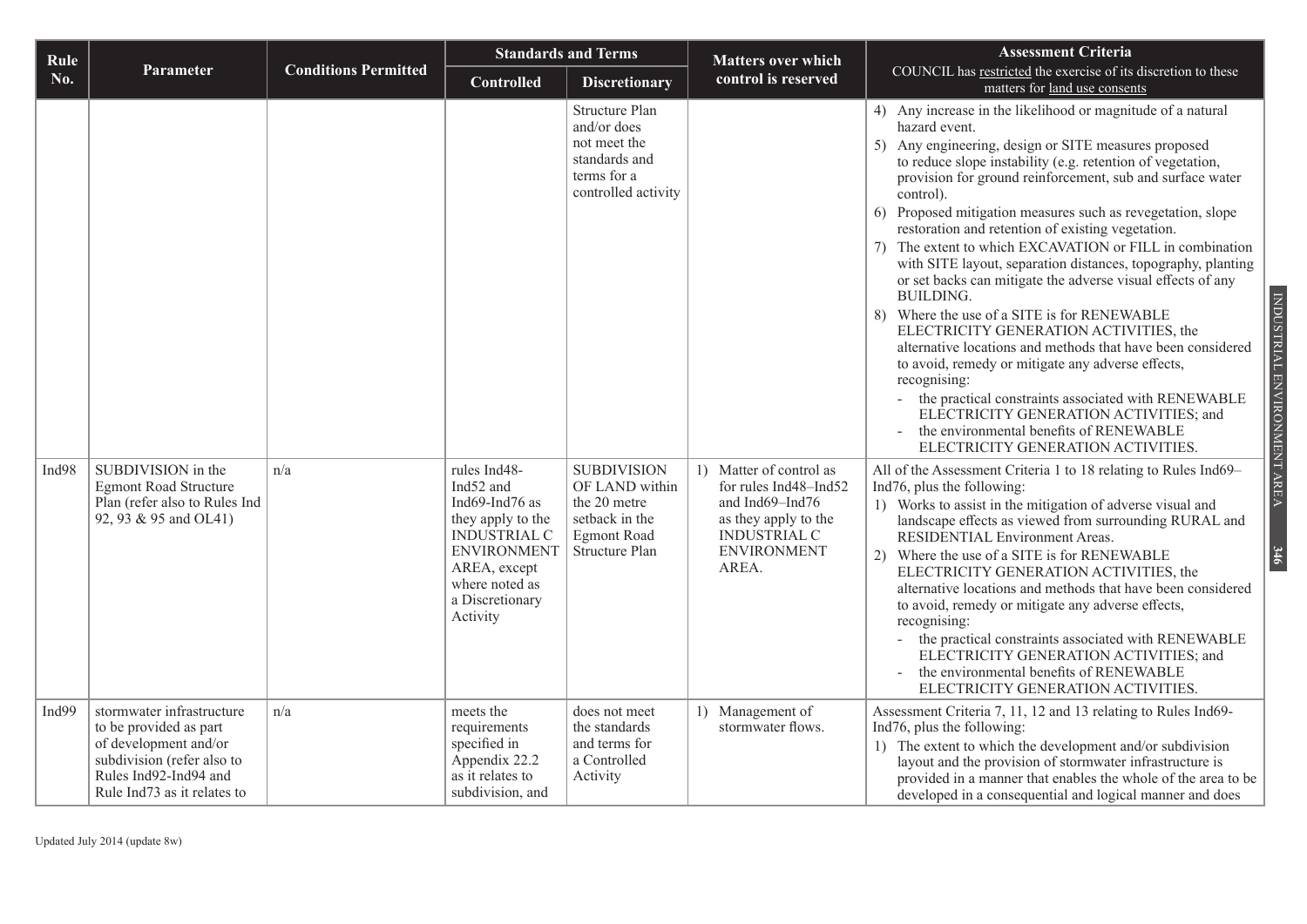| Rule   |                                                                                                                                                                                                                                                                                                                                                                                     |                             |                                                                                                                                                                                                                                                                                                                                                                                                                          | <b>Standards and Terms</b> | <b>Matters over which</b> | <b>Assessment Criteria</b>                                                                                                                                                                                                                                                                                                                                                                                                                                                                                                                                                                                                                                                                                                                                                                                                                                                                                                                                                                                                |
|--------|-------------------------------------------------------------------------------------------------------------------------------------------------------------------------------------------------------------------------------------------------------------------------------------------------------------------------------------------------------------------------------------|-----------------------------|--------------------------------------------------------------------------------------------------------------------------------------------------------------------------------------------------------------------------------------------------------------------------------------------------------------------------------------------------------------------------------------------------------------------------|----------------------------|---------------------------|---------------------------------------------------------------------------------------------------------------------------------------------------------------------------------------------------------------------------------------------------------------------------------------------------------------------------------------------------------------------------------------------------------------------------------------------------------------------------------------------------------------------------------------------------------------------------------------------------------------------------------------------------------------------------------------------------------------------------------------------------------------------------------------------------------------------------------------------------------------------------------------------------------------------------------------------------------------------------------------------------------------------------|
| No.    | Parameter                                                                                                                                                                                                                                                                                                                                                                           | <b>Conditions Permitted</b> | <b>Controlled</b>                                                                                                                                                                                                                                                                                                                                                                                                        | <b>Discretionary</b>       | control is reserved       | COUNCIL has restricted the exercise of its discretion to these<br>matters for land use consents                                                                                                                                                                                                                                                                                                                                                                                                                                                                                                                                                                                                                                                                                                                                                                                                                                                                                                                           |
|        | stormwater disposal as part<br>of subdivision)                                                                                                                                                                                                                                                                                                                                      |                             | in addition<br>stormwater flows<br>from the whole<br>of the Industrial<br>C Environment<br>Area through<br>the existing<br>stormwater outlet<br>to the Mangaone<br>Stream shall be<br>'hydraulically<br>neutral" (i.e.<br>discharge to the<br>Mangaone Stream<br>is no greater than<br>currently exists,<br>being in the order<br>of 500l/s) and<br>accommodate<br>storm events with<br>an AEP of $50\%$ ,<br>10% and 1% |                            |                           | not preclude the potential for future urban development of<br>adjoining land.<br>INDUSTRIAL ENVIRONMENT AREA                                                                                                                                                                                                                                                                                                                                                                                                                                                                                                                                                                                                                                                                                                                                                                                                                                                                                                              |
| Ind100 | maximum daily trip<br>generation, measured in<br>VEHICLE EQUIVALENT<br><b>MOVEMENTS</b><br>Total over 24 hours<br>* For the purpose<br>of Rule Ind100 the<br>definition of "Site" for<br>the calculation of the<br>VEHICLE EQUIVALENT<br>MOVEMENTS shall be the<br>whole of the Egmont Road<br>Industrial C Environment<br>Area as shown on the<br>Structure Plan in Appendix<br>28 | $1,750$ per day             | n/a                                                                                                                                                                                                                                                                                                                                                                                                                      | More than 1,750<br>per day | n/a                       | 1) The ability to mitigate the adverse effects of extra traffic<br>generation to and within the SITE.<br>The extent to which any increase in the number or pattern<br>2)<br>of traffic movements will affect the safety or convenience<br>or any ROAD or RIGHT OF WAY, including the time of<br>day/night that the additional traffic movements occur and/or<br>346a<br>their concentration at any particular point.<br>Any adverse effects on the safety and the efficiency of the<br>ROAD TRANSPORTATION NETWORK and ROAD<br>users.<br>The type and intensity of increased vehicles using the<br>4)<br>ROAD and how this may adversely impact on the quality<br>and maintenance requirements of the ROAD pavement,<br>taking into consideration the need for a ROAD maintenance<br>agreement to address matters such as extra-ordinary repair<br>work, widening or resurfacing to and within the SITE.<br>Effect of the proposed roading pattern on the indicative road<br>5)<br>network<br>6) Financial contributions. |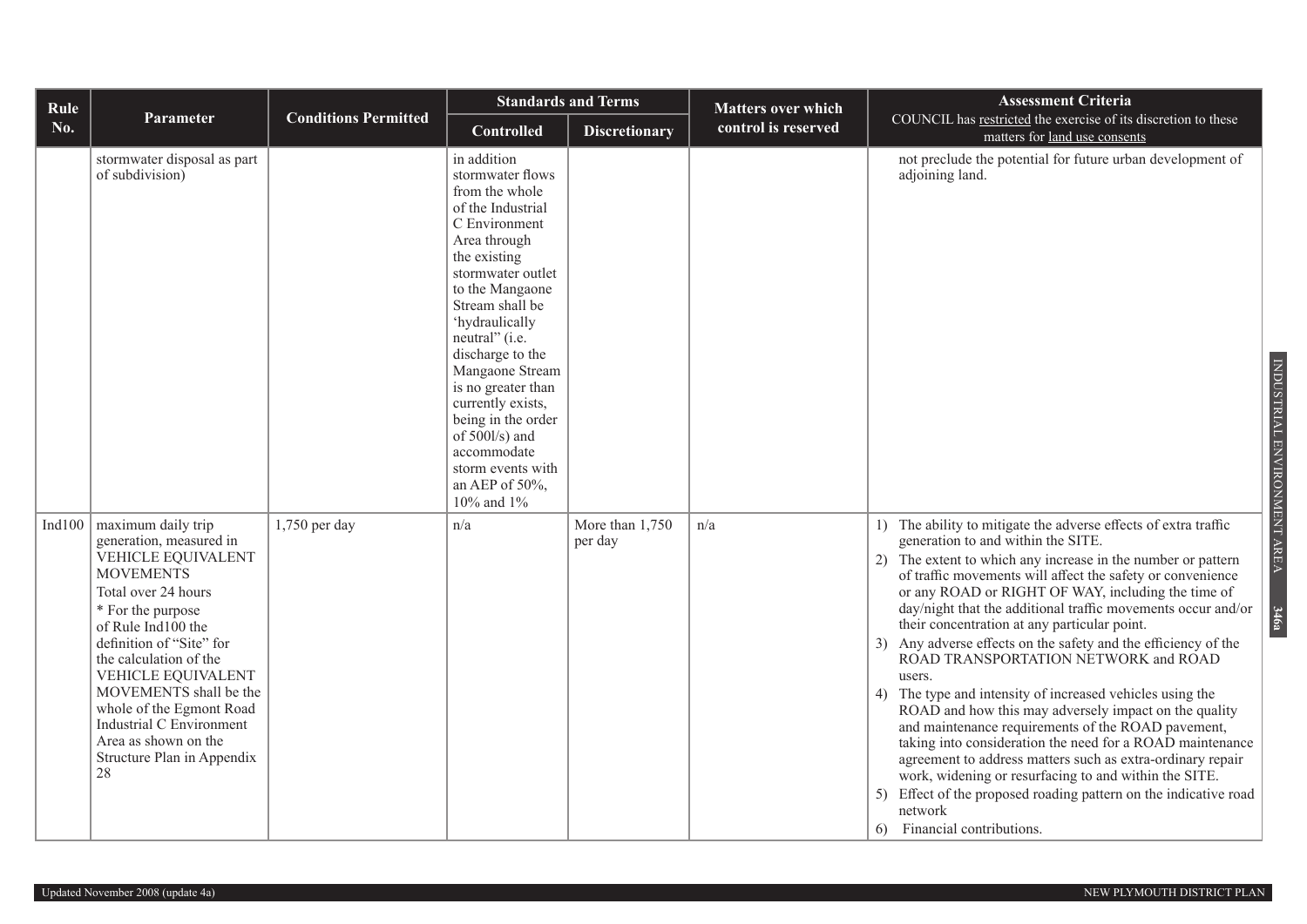| Rule   |                                                 |                             |                                                                                                               | <b>Standards and Terms</b>                                   | <b>Matters over which</b>                                                                                                                                                                                                                                                                                                                                                                                                                                                                                                                                                                                                                                 | <b>Assessment Criteria</b>                                                                                                                                                                                                                                                                                                                                                                                                                                                                                                                                                                                                                                                                                                                                                                                                                                                          |  |  |  |  |  |
|--------|-------------------------------------------------|-----------------------------|---------------------------------------------------------------------------------------------------------------|--------------------------------------------------------------|-----------------------------------------------------------------------------------------------------------------------------------------------------------------------------------------------------------------------------------------------------------------------------------------------------------------------------------------------------------------------------------------------------------------------------------------------------------------------------------------------------------------------------------------------------------------------------------------------------------------------------------------------------------|-------------------------------------------------------------------------------------------------------------------------------------------------------------------------------------------------------------------------------------------------------------------------------------------------------------------------------------------------------------------------------------------------------------------------------------------------------------------------------------------------------------------------------------------------------------------------------------------------------------------------------------------------------------------------------------------------------------------------------------------------------------------------------------------------------------------------------------------------------------------------------------|--|--|--|--|--|
| No.    | Parameter                                       | <b>Conditions Permitted</b> | <b>Controlled</b>                                                                                             | <b>Discretionary</b>                                         | control is reserved                                                                                                                                                                                                                                                                                                                                                                                                                                                                                                                                                                                                                                       | COUNCIL has restricted the exercise of its discretion to these<br>matters for land use consents                                                                                                                                                                                                                                                                                                                                                                                                                                                                                                                                                                                                                                                                                                                                                                                     |  |  |  |  |  |
|        |                                                 |                             |                                                                                                               |                                                              |                                                                                                                                                                                                                                                                                                                                                                                                                                                                                                                                                                                                                                                           | 7) Where the use of a SITE is for RENEWABLE<br>ELECTRICITY GENERATION ACTIVITIES, the<br>alternative locations and methods that have been considered<br>to avoid, remedy or mitigate any adverse effects,<br>recognising:<br>- the practical constraints associated with RENEWABLE<br>ELECTRICITY GENERATION ACTIVITIES; and<br>the environmental benefits of RENEWABLE<br>$\overline{\phantom{a}}$<br>ELECTRICITY GENERATION ACTIVITIES.                                                                                                                                                                                                                                                                                                                                                                                                                                           |  |  |  |  |  |
|        | <b>TEMPORARY EVENTS</b>                         |                             |                                                                                                               |                                                              |                                                                                                                                                                                                                                                                                                                                                                                                                                                                                                                                                                                                                                                           |                                                                                                                                                                                                                                                                                                                                                                                                                                                                                                                                                                                                                                                                                                                                                                                                                                                                                     |  |  |  |  |  |
|        | <b>Requirement to operate a TEMPORARY EVENT</b> |                             |                                                                                                               |                                                              |                                                                                                                                                                                                                                                                                                                                                                                                                                                                                                                                                                                                                                                           |                                                                                                                                                                                                                                                                                                                                                                                                                                                                                                                                                                                                                                                                                                                                                                                                                                                                                     |  |  |  |  |  |
| Ind101 | the operation of a<br><b>TEMPORARY EVENT</b>    | n/a                         | a TEMPORARY<br><b>EVENT</b> that<br>occurs no more<br>than six times on<br>any one SITE in a<br>calendar year | does not meet the<br>conditions for a<br>controlled activity | 1) On-site<br><b>CONSUMPTION OF</b><br>LIQUOR.<br>2) LIGHT OVERSPILL.<br>3) Noise management.<br>The management of<br>4)<br>traffic.<br>5) The provision of<br>information about the<br>activity to adjoining<br>and nearby neighbours.<br>Storage, preparation<br>6)<br>and sale of food.<br>Toilet and other<br>7)<br>facilities necessary<br>for the health and<br>safety of patrons,<br>staff, contractors and<br>performers.<br>8) Potable water supply.<br>9) First aid facilities.<br>10) Fire safety and<br>emergency egress.<br>11) Recycling and solid<br>waste disposal<br>facilities.<br>12) Duration of the event<br>and hours of operation. | 1) Whether traffic management techniques have been<br>considered and where necessary have been implemented for<br>the event (eg road closure, on-site maneuvering) and if the<br>techniques are considered appropriate to mitigate adverse<br>effects associated with increased traffic.<br>2) Whether the sale and consumption of liquor is being<br>effectively managed.<br>3) LIGHT OVERSPILL is managed to reduce impacts on<br>surrounding properties.<br>4) Whether all potential adverse effects associated with the<br>surrounding amenity have been appropriately mitigated.<br>5) The surrounding neighbours to the event have been<br>informed about the event and given appropriate information.<br>Noise has been appropriately assessed by a qualified and<br>6)<br>experienced person and potential adverse effects mitigated.<br>(e.g. noise monitoring condition). |  |  |  |  |  |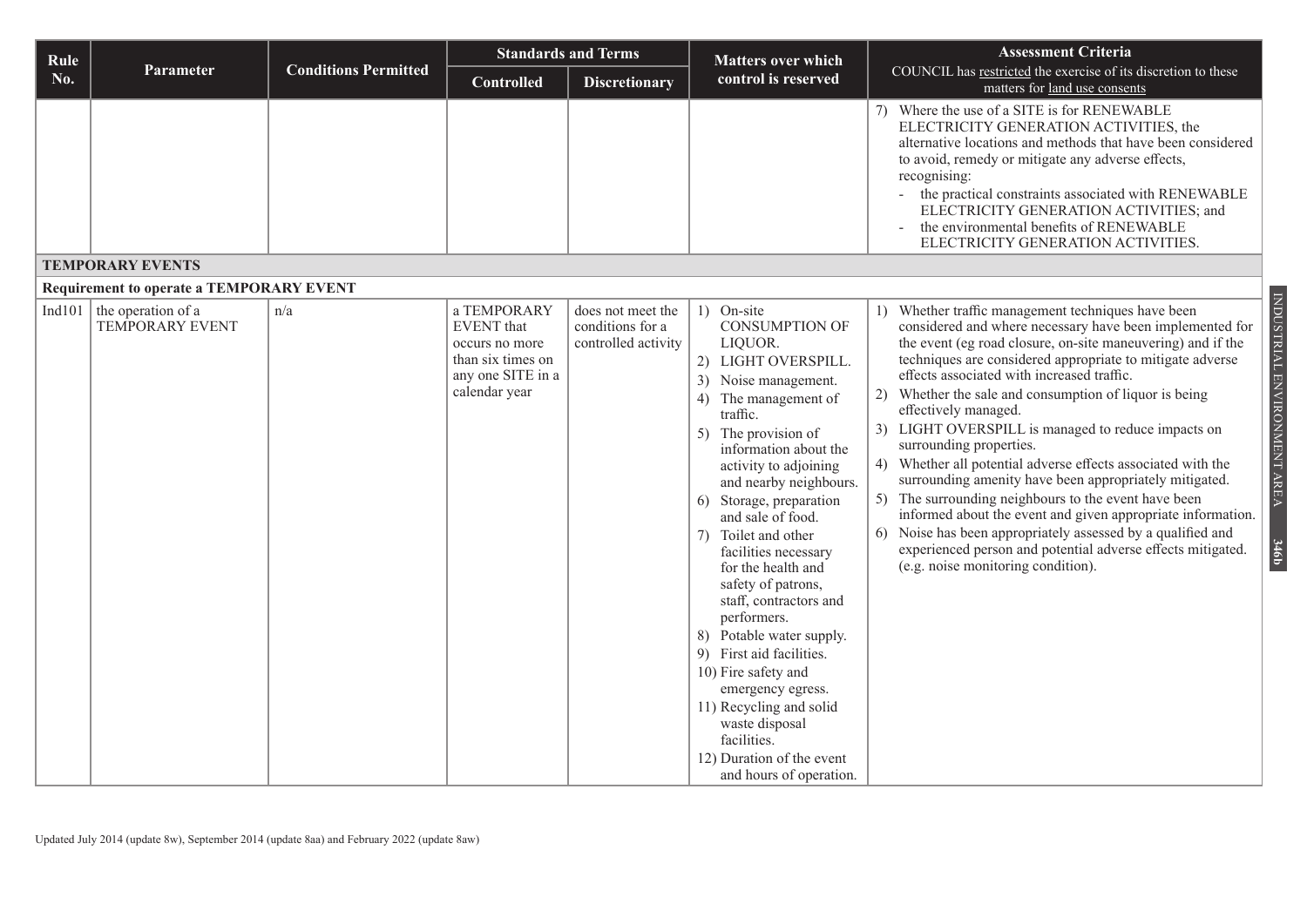| Rule      |                                                                                                                                                                              |                                                                                                   |                   | <b>Standards and Terms</b>                                          | <b>Matters over which</b>                                                                                                                      | <b>Assessment Criteria</b>                                                                                                                                                                                                                                                                                                                                                                                                                                                                                                                                                                                                                                                                 |
|-----------|------------------------------------------------------------------------------------------------------------------------------------------------------------------------------|---------------------------------------------------------------------------------------------------|-------------------|---------------------------------------------------------------------|------------------------------------------------------------------------------------------------------------------------------------------------|--------------------------------------------------------------------------------------------------------------------------------------------------------------------------------------------------------------------------------------------------------------------------------------------------------------------------------------------------------------------------------------------------------------------------------------------------------------------------------------------------------------------------------------------------------------------------------------------------------------------------------------------------------------------------------------------|
| No.       | <b>Parameter</b>                                                                                                                                                             | <b>Conditions Permitted</b>                                                                       | <b>Controlled</b> | <b>Discretionary</b>                                                | control is reserved                                                                                                                            | COUNCIL has restricted the exercise of its discretion to these<br>matters for land use consents                                                                                                                                                                                                                                                                                                                                                                                                                                                                                                                                                                                            |
|           |                                                                                                                                                                              |                                                                                                   |                   |                                                                     | 14) Advertising signage.<br>15) Location and<br>construction of<br><b>STRUCTURES</b> and<br><b>BUILDINGS.</b>                                  |                                                                                                                                                                                                                                                                                                                                                                                                                                                                                                                                                                                                                                                                                            |
|           |                                                                                                                                                                              |                                                                                                   |                   |                                                                     | Note: Full information on the notification of applications for resource consents is given in the implementation section of the plan (page 381) |                                                                                                                                                                                                                                                                                                                                                                                                                                                                                                                                                                                                                                                                                            |
| Ind $102$ | noise generated by a<br>TEMPORARY EVENT<br>measured in accordance<br>with NZS 6801:1991<br>Measurement of Sound<br>and NZS 6802:1991<br>Assessment of<br>Environmental Sound | meets the conditions for<br>a permitted activity as<br>specified in Table 12.1A in<br>Appendix 12 | n/a               | does not meet the $ n/a $<br>conditions for a<br>permitted activity |                                                                                                                                                | Consideration of the existing ambient noise levels.<br>The length of time that specified noise levels will be<br>exceeded (particularly at night).<br>The potential for cumulative noise effects which may result<br>in adverse effects on noise receivers.<br>The maximum level of noise likely to be generated, its<br>4)<br>nature, character and frequency, and the disturbance this<br>may cause to people in the vicinity.<br>The extent to which the noise effects can be appropriately<br>5)<br>mitigated.<br>The positive effects associated with the TEMPORARY<br>6)<br>EVENT.<br>The potential adverse effects on the amenity, health and<br>safety of surrounding environment. |

INDUSTRIAL ENVIRONMENT AREA

**346c**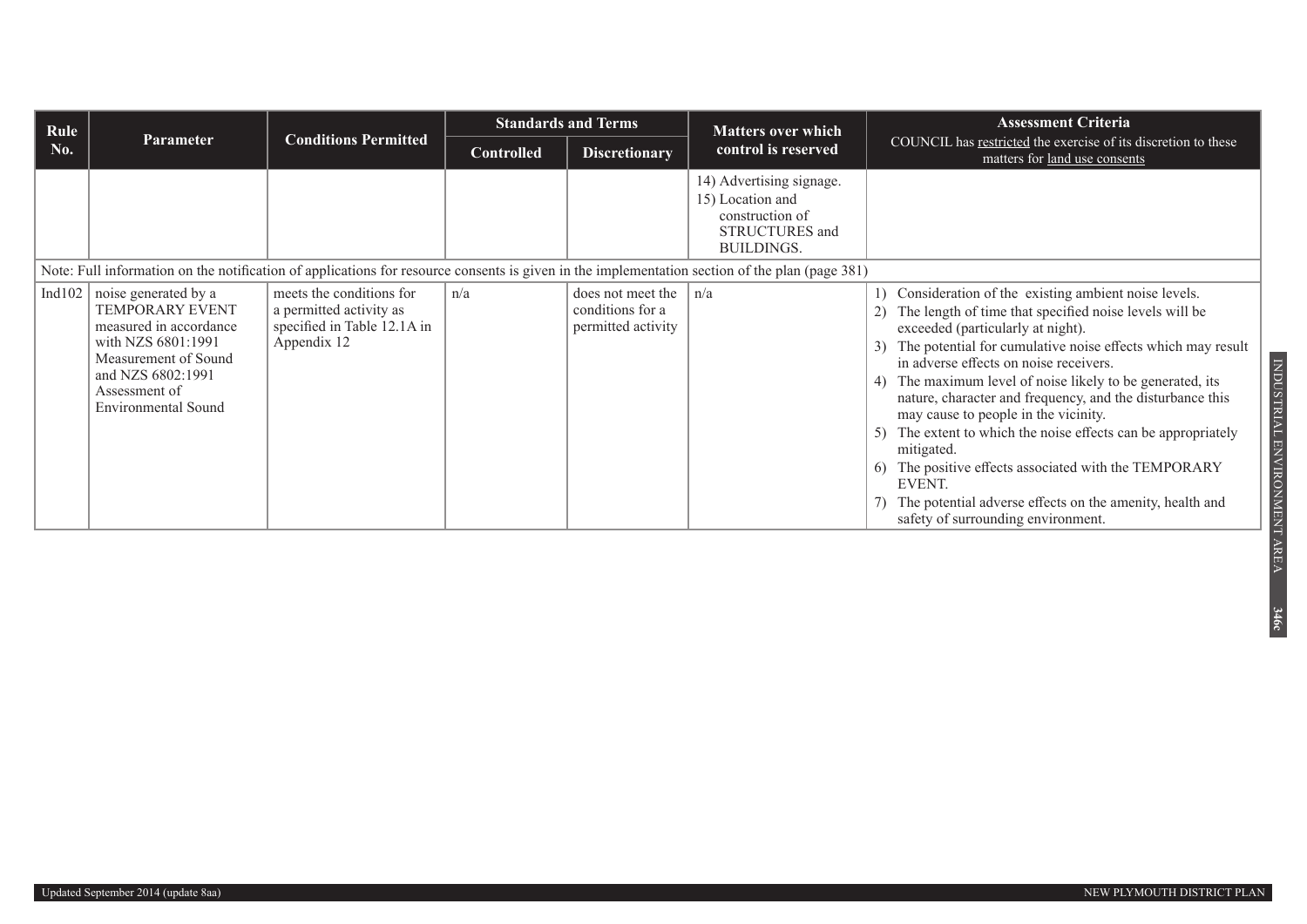## **Cross reference matrix: INDUSTRIAL ENVIRONMENT AREA rules to policies**

|                  |           |                                   |           |     |           |     |     |           |           |           |                                       |           |  | <b>TOPICS</b>        |                                  |  |                              |  |  |  |  |  |  |                                 |                                                                            |           |           |                  |
|------------------|-----------|-----------------------------------|-----------|-----|-----------|-----|-----|-----------|-----------|-----------|---------------------------------------|-----------|--|----------------------|----------------------------------|--|------------------------------|--|--|--|--|--|--|---------------------------------|----------------------------------------------------------------------------|-----------|-----------|------------------|
|                  |           | <b>Amenity, Health and Safety</b> |           |     |           |     |     |           |           |           | <b>HAZARDOUS</b><br><b>SUBSTANCES</b> |           |  | Heritage             | <b>Natural</b><br><b>Hazards</b> |  | <b>Traffic and Transport</b> |  |  |  |  |  |  | Works<br>and<br><b>Services</b> |                                                                            |           |           |                  |
|                  |           |                                   |           |     |           |     |     |           |           |           |                                       |           |  | <b>Policy Number</b> |                                  |  |                              |  |  |  |  |  |  |                                 |                                                                            |           |           |                  |
| Rule             | 1.1       | $1.2\,$                           | 1.3       | 2.1 | 2.3       | 2.4 | 2.5 | 3.1       | 5.1       | 5.2       | 5.3                                   | 9.1       |  |                      |                                  |  |                              |  |  |  |  |  |  |                                 | 10.1 10.2 10.3 11.5 12.1 13.1 20.1 20.2 20.3 20.4 20.5 20.6 20.7 22.1 22.2 |           |           | Rule             |
| Ind1             |           |                                   |           |     |           |     |     |           |           |           |                                       |           |  |                      |                                  |  |                              |  |  |  |  |  |  | $\bullet$                       |                                                                            |           |           | Ind1             |
| Ind <sub>2</sub> |           |                                   |           |     |           |     |     |           |           |           |                                       |           |  |                      |                                  |  |                              |  |  |  |  |  |  | $\bullet$                       |                                                                            |           |           | Ind <sub>2</sub> |
| Ind3             |           |                                   |           |     |           |     |     |           |           |           |                                       |           |  |                      |                                  |  |                              |  |  |  |  |  |  | $\bullet$                       |                                                                            |           |           | Ind <sub>3</sub> |
| Ind <sub>4</sub> | $\bullet$ | $\bullet$                         |           |     |           |     |     |           |           |           |                                       | $\bullet$ |  |                      |                                  |  |                              |  |  |  |  |  |  |                                 |                                                                            |           |           | Ind <sub>4</sub> |
| Ind <sub>5</sub> | $\bullet$ |                                   |           |     |           |     |     |           |           | $\bullet$ |                                       | $\bullet$ |  |                      |                                  |  |                              |  |  |  |  |  |  |                                 |                                                                            |           |           | Ind <sub>5</sub> |
| Ind <sub>6</sub> | $\bullet$ |                                   |           |     |           |     |     |           |           | $\bullet$ |                                       | $\bullet$ |  |                      |                                  |  |                              |  |  |  |  |  |  |                                 |                                                                            |           |           | Ind <sub>6</sub> |
| Ind <sub>7</sub> | $\bullet$ |                                   |           |     |           |     |     |           |           |           |                                       | $\bullet$ |  |                      |                                  |  |                              |  |  |  |  |  |  |                                 |                                                                            |           |           | Ind7             |
| Ind <sub>8</sub> | $\bullet$ | $\bullet$                         |           |     |           |     |     |           |           |           |                                       | $\bullet$ |  |                      |                                  |  |                              |  |  |  |  |  |  |                                 |                                                                            |           |           | Ind <sub>8</sub> |
| Ind9             | $\bullet$ |                                   |           |     |           |     |     |           |           | $\bullet$ |                                       | $\bullet$ |  |                      |                                  |  |                              |  |  |  |  |  |  |                                 |                                                                            |           |           | Ind9             |
| Ind10            | $\bullet$ |                                   |           |     |           |     |     |           |           | $\bullet$ |                                       | $\bullet$ |  |                      |                                  |  |                              |  |  |  |  |  |  |                                 |                                                                            |           |           | Ind10            |
| Ind11            | $\bullet$ |                                   |           |     |           |     |     |           |           | $\bullet$ |                                       | $\bullet$ |  |                      |                                  |  |                              |  |  |  |  |  |  |                                 |                                                                            |           |           | Ind11            |
| Ind12            | $\bullet$ |                                   |           |     |           |     |     |           |           |           |                                       | $\bullet$ |  |                      |                                  |  |                              |  |  |  |  |  |  |                                 |                                                                            |           |           | <b>Ind12</b>     |
| Ind13            | $\bullet$ | $\bullet$                         |           |     |           |     |     |           |           |           |                                       | $\bullet$ |  |                      |                                  |  |                              |  |  |  |  |  |  |                                 |                                                                            |           |           | Ind13            |
| Ind14            | $\bullet$ |                                   |           |     |           |     |     |           |           |           |                                       | $\bullet$ |  |                      |                                  |  |                              |  |  |  |  |  |  |                                 |                                                                            |           |           | Ind14            |
| Ind15            | $\bullet$ | $\bullet$                         |           |     |           |     |     |           |           |           |                                       | $\bullet$ |  |                      |                                  |  |                              |  |  |  |  |  |  |                                 |                                                                            |           |           | <b>Ind15</b>     |
| Ind16            |           | $\bullet$                         |           |     |           |     |     |           |           |           |                                       |           |  |                      |                                  |  |                              |  |  |  |  |  |  |                                 |                                                                            |           |           | Ind16            |
| Ind $17$         |           | $\bullet$                         |           |     |           |     |     |           |           |           |                                       |           |  |                      |                                  |  |                              |  |  |  |  |  |  |                                 |                                                                            |           |           | <b>Ind17</b>     |
| Ind18            |           |                                   |           |     |           |     |     | $\bullet$ |           |           |                                       |           |  |                      |                                  |  |                              |  |  |  |  |  |  |                                 |                                                                            |           |           | Ind18            |
| Ind19            | $\bullet$ |                                   |           |     |           |     |     |           |           |           | $\bullet$                             | $\bullet$ |  |                      |                                  |  |                              |  |  |  |  |  |  |                                 |                                                                            |           |           | Ind19            |
| Ind20            |           | $\bullet$                         |           |     |           |     |     |           |           |           | $\bullet$                             |           |  |                      |                                  |  |                              |  |  |  |  |  |  |                                 |                                                                            |           |           | Ind20            |
| Ind21            |           |                                   |           |     |           |     |     |           | $\bullet$ |           |                                       |           |  |                      |                                  |  |                              |  |  |  |  |  |  |                                 |                                                                            | $\bullet$ | $\bullet$ | Ind21            |
| Ind22            |           |                                   | $\bullet$ |     | $\bullet$ |     |     |           |           |           |                                       |           |  |                      |                                  |  |                              |  |  |  |  |  |  |                                 |                                                                            |           |           | Ind22            |

Updated November 2008 (update 4a)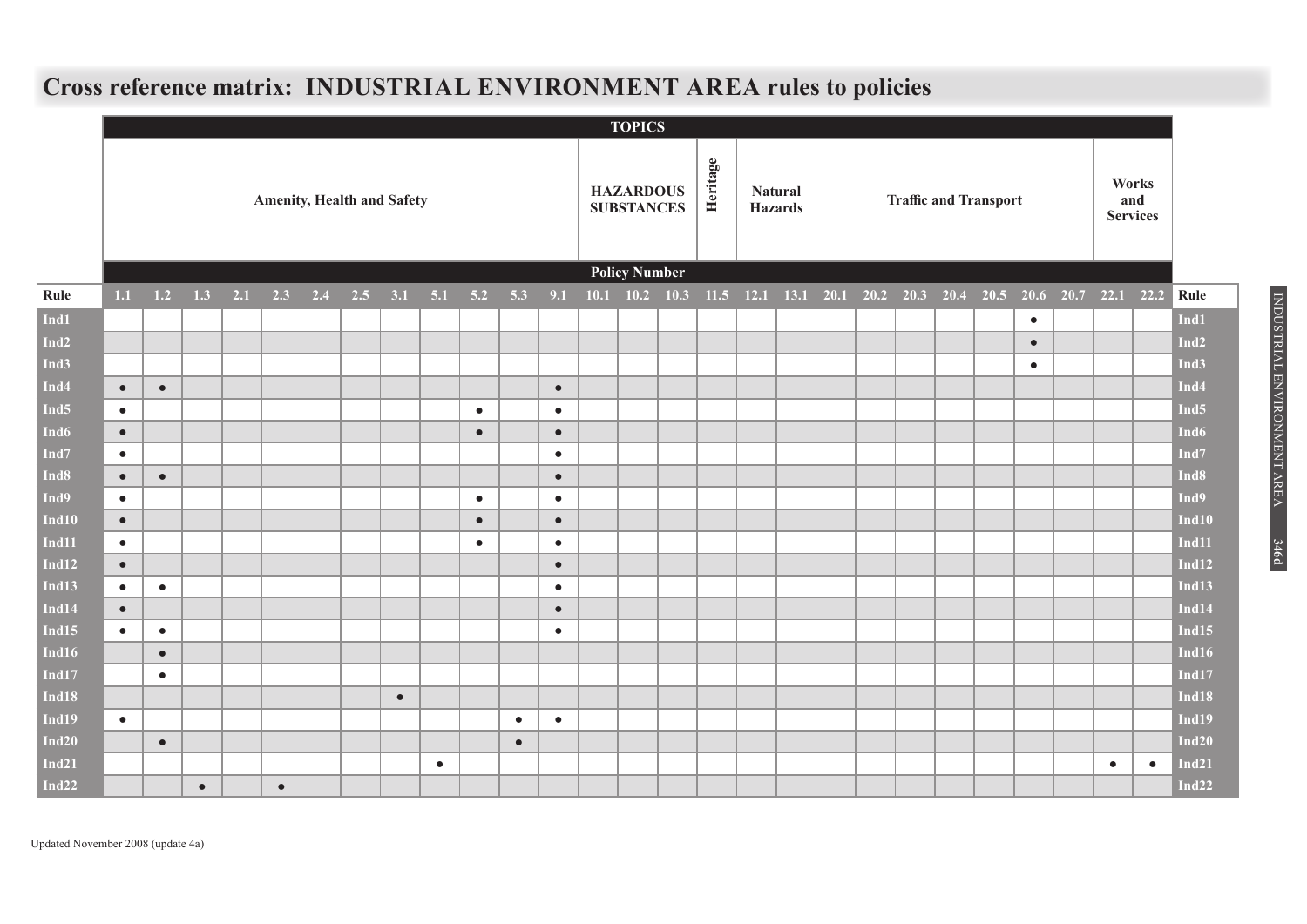|              | <b>TOPICS</b>                     |           |     |     |     |     |     |           |     |     |           |           |                                       |             |                      |          |                                  |                      |                              |  |  |           |  |  |  |                                         |                                 |              |  |
|--------------|-----------------------------------|-----------|-----|-----|-----|-----|-----|-----------|-----|-----|-----------|-----------|---------------------------------------|-------------|----------------------|----------|----------------------------------|----------------------|------------------------------|--|--|-----------|--|--|--|-----------------------------------------|---------------------------------|--------------|--|
|              | <b>Amenity, Health and Safety</b> |           |     |     |     |     |     |           |     |     |           |           | <b>HAZARDOUS</b><br><b>SUBSTANCES</b> |             |                      | Heritage | <b>Natural</b><br><b>Hazards</b> |                      | <b>Traffic and Transport</b> |  |  |           |  |  |  |                                         | Works<br>and<br><b>Services</b> |              |  |
|              |                                   |           |     |     |     |     |     |           |     |     |           |           |                                       |             | <b>Policy Number</b> |          |                                  |                      |                              |  |  |           |  |  |  |                                         |                                 |              |  |
| Rule         | 1.1                               | 1.2       | 1.3 | 2.1 | 2.3 | 2.4 | 2.5 | 3.1       | 5.1 | 5.2 | 5.3       | 9.1       | 10.1                                  | $10.2$ 10.3 |                      | 11.5     |                                  | $12.1$ $13.1$ $20.1$ |                              |  |  |           |  |  |  | 20.2 20.3 20.4 20.5 20.6 20.7 22.1 22.2 |                                 | Rule         |  |
| Ind23        |                                   |           |     |     |     |     |     | $\bullet$ |     |     |           |           |                                       |             |                      |          |                                  |                      |                              |  |  |           |  |  |  |                                         |                                 | Ind $23$     |  |
| Ind24        |                                   |           |     |     |     |     |     | $\bullet$ |     |     |           |           |                                       |             |                      |          |                                  |                      |                              |  |  |           |  |  |  |                                         |                                 | <b>Ind24</b> |  |
| Ind $25$     |                                   |           |     |     |     |     |     | $\bullet$ |     |     |           |           |                                       |             |                      |          |                                  |                      |                              |  |  |           |  |  |  |                                         |                                 | Ind $25$     |  |
| Ind26        | $\bullet$                         | $\bullet$ |     |     |     |     |     |           |     |     | $\bullet$ | $\bullet$ |                                       |             |                      |          |                                  |                      |                              |  |  |           |  |  |  |                                         |                                 | Ind $26$     |  |
| Ind27        |                                   |           |     |     |     |     |     |           |     |     |           |           |                                       |             |                      |          |                                  |                      |                              |  |  | $\bullet$ |  |  |  |                                         |                                 | Ind $27$     |  |
| Ind28        |                                   |           |     |     |     |     |     |           |     |     |           |           |                                       |             |                      |          |                                  |                      |                              |  |  | $\bullet$ |  |  |  |                                         |                                 | <b>Ind28</b> |  |
| Ind29        |                                   |           |     |     |     |     |     |           |     |     |           |           |                                       |             |                      |          |                                  |                      |                              |  |  | $\bullet$ |  |  |  |                                         |                                 | <b>Ind29</b> |  |
| Ind30        |                                   |           |     |     |     |     |     |           |     |     |           |           |                                       |             |                      |          |                                  |                      |                              |  |  | $\bullet$ |  |  |  |                                         |                                 | Ind $30$     |  |
| <b>Ind31</b> |                                   |           |     |     |     |     |     |           |     |     |           |           |                                       |             |                      |          |                                  |                      |                              |  |  | $\bullet$ |  |  |  |                                         |                                 | <b>Ind31</b> |  |
| Ind32        |                                   |           |     |     |     |     |     |           |     |     |           |           |                                       |             |                      |          |                                  |                      |                              |  |  | $\bullet$ |  |  |  |                                         |                                 | <b>Ind32</b> |  |
| Ind33        |                                   |           |     |     |     |     |     |           |     |     |           |           |                                       |             |                      |          |                                  |                      |                              |  |  | $\bullet$ |  |  |  |                                         |                                 | <b>Ind33</b> |  |
| Ind $34$     | $\bullet$                         |           |     |     |     |     |     |           |     |     |           | $\bullet$ |                                       |             |                      |          |                                  |                      |                              |  |  |           |  |  |  |                                         |                                 | Ind34        |  |
| Ind35        | $\bullet$                         |           |     |     |     |     |     |           |     |     |           | $\bullet$ |                                       |             |                      |          |                                  |                      |                              |  |  | $\bullet$ |  |  |  |                                         |                                 | <b>Ind35</b> |  |
| Ind36        | $\bullet$                         |           |     |     |     |     |     |           |     |     |           | $\bullet$ |                                       |             |                      |          |                                  |                      |                              |  |  | $\bullet$ |  |  |  |                                         |                                 | <b>Ind36</b> |  |
| Ind $37$     | $\bullet$                         |           |     |     |     |     |     |           |     |     |           | $\bullet$ |                                       |             |                      |          |                                  |                      |                              |  |  | $\bullet$ |  |  |  |                                         |                                 | <b>Ind37</b> |  |
| Ind38        | $\bullet$                         |           |     |     |     |     |     |           |     |     |           | $\bullet$ |                                       |             |                      |          |                                  |                      |                              |  |  | $\bullet$ |  |  |  |                                         |                                 | <b>Ind38</b> |  |
| Ind39        | $\bullet$                         |           |     |     |     |     |     |           |     |     |           | $\bullet$ |                                       |             |                      |          |                                  |                      |                              |  |  | $\bullet$ |  |  |  |                                         |                                 | <b>Ind39</b> |  |
| Ind40        | $\bullet$                         |           |     |     |     |     |     |           |     |     |           | $\bullet$ |                                       |             |                      |          |                                  |                      |                              |  |  | $\bullet$ |  |  |  |                                         |                                 | Ind $40$     |  |
| Ind41        |                                   |           |     |     |     |     |     |           |     |     |           |           |                                       |             |                      |          |                                  |                      |                              |  |  | $\bullet$ |  |  |  |                                         |                                 | <b>Ind41</b> |  |
| Ind42        | $\bullet$                         |           |     |     |     |     |     |           |     |     |           | $\bullet$ |                                       |             |                      |          |                                  |                      |                              |  |  | $\bullet$ |  |  |  |                                         |                                 | <b>Ind42</b> |  |
| Ind $43$     | $\bullet$                         |           |     |     |     |     |     |           |     |     |           | $\bullet$ |                                       |             |                      |          |                                  |                      |                              |  |  | $\bullet$ |  |  |  |                                         |                                 | <b>Ind43</b> |  |
| Ind44        |                                   |           |     |     |     |     |     |           |     |     |           |           |                                       |             |                      |          |                                  |                      |                              |  |  | $\bullet$ |  |  |  |                                         |                                 | Ind44        |  |
| Ind $45$     |                                   |           |     |     |     |     |     |           |     |     |           |           |                                       |             |                      |          |                                  |                      |                              |  |  | $\bullet$ |  |  |  |                                         |                                 | Ind $45$     |  |
| Ind $46$     |                                   |           |     |     |     |     |     |           |     |     |           |           |                                       |             |                      |          |                                  |                      |                              |  |  | $\bullet$ |  |  |  |                                         |                                 | Ind $46$     |  |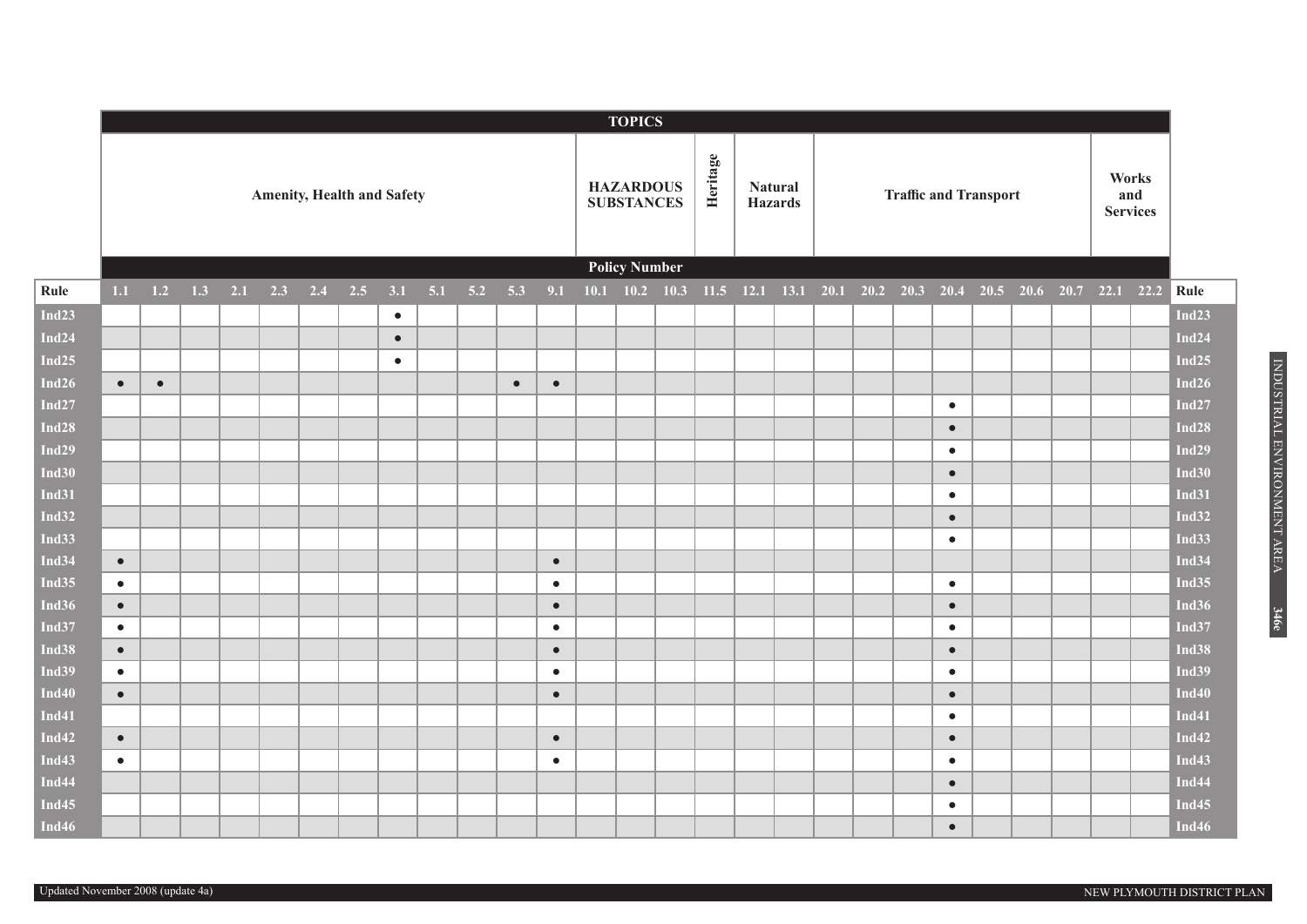|                   | <b>TOPICS</b> |                                   |     |     |           |     |           |  |             |     |           |           |           |           |                                                   |  |           |           |  |                              |                                 |           |           |                                                             |  |                   |
|-------------------|---------------|-----------------------------------|-----|-----|-----------|-----|-----------|--|-------------|-----|-----------|-----------|-----------|-----------|---------------------------------------------------|--|-----------|-----------|--|------------------------------|---------------------------------|-----------|-----------|-------------------------------------------------------------|--|-------------------|
|                   |               | <b>Amenity, Health and Safety</b> |     |     |           |     |           |  |             |     |           |           |           |           | Heritage<br><b>HAZARDOUS</b><br><b>SUBSTANCES</b> |  |           |           |  | <b>Traffic and Transport</b> | Works<br>and<br><b>Services</b> |           |           |                                                             |  |                   |
|                   |               |                                   |     |     |           |     |           |  |             |     |           |           |           |           | <b>Policy Number</b>                              |  |           |           |  |                              |                                 |           |           |                                                             |  |                   |
| Rule              | $1.1$         | 1.2                               | 1.3 | 2.1 | 2.3       | 2.4 | 2.5       |  | $3.1$ $5.1$ | 5.2 | 5.3       | 9.1       |           |           | $10.1$ $10.2$ $10.3$                              |  |           |           |  |                              |                                 |           |           | 11.5 12.1 13.1 20.1 20.2 20.3 20.4 20.5 20.6 20.7 22.1 22.2 |  | Rule              |
| Ind $47$          |               |                                   |     |     |           |     |           |  |             |     |           |           |           |           |                                                   |  |           |           |  |                              | $\bullet$                       |           |           |                                                             |  | Ind $47$          |
| <b>Ind48</b>      |               |                                   |     |     |           |     |           |  |             |     |           |           |           |           |                                                   |  | $\bullet$ | $\bullet$ |  |                              |                                 |           |           |                                                             |  | Ind48             |
| Ind $49$          |               |                                   |     |     |           |     |           |  |             |     |           |           |           |           |                                                   |  | $\bullet$ | $\bullet$ |  |                              |                                 |           |           |                                                             |  | Ind49             |
| Ind $50$          |               |                                   |     |     |           |     |           |  |             |     |           |           |           |           |                                                   |  | $\bullet$ | $\bullet$ |  |                              |                                 |           |           |                                                             |  | Ind <sub>50</sub> |
| <b>Ind51</b>      | $\bullet$     |                                   |     |     |           |     |           |  |             |     |           | $\bullet$ |           |           |                                                   |  |           |           |  |                              |                                 |           |           |                                                             |  | <b>Ind51</b>      |
| Ind $52$          | $\bullet$     |                                   |     |     |           |     |           |  |             |     |           | $\bullet$ |           |           |                                                   |  | $\bullet$ | $\bullet$ |  |                              |                                 |           |           |                                                             |  | Ind $52$          |
| Ind <sub>53</sub> |               | $\bullet$                         |     |     |           |     |           |  |             |     |           |           | $\bullet$ | $\bullet$ |                                                   |  |           |           |  |                              |                                 |           |           |                                                             |  | <b>Ind53</b>      |
| Ind <sub>54</sub> |               | $\bullet$                         |     |     |           |     |           |  |             |     |           |           | $\bullet$ | $\bullet$ |                                                   |  |           |           |  |                              |                                 |           |           |                                                             |  | Ind <sub>54</sub> |
| Ind $55$          |               | $\bullet$                         |     |     |           |     |           |  |             |     |           |           | $\bullet$ | $\bullet$ |                                                   |  |           |           |  |                              |                                 |           |           |                                                             |  | Ind $55$          |
| <b>Ind56</b>      |               | $\bullet$                         |     |     |           |     |           |  |             |     |           |           | $\bullet$ | $\bullet$ |                                                   |  |           |           |  |                              |                                 |           |           |                                                             |  | Ind <sub>56</sub> |
| <b>Ind57</b>      |               | $\bullet$                         |     |     |           |     |           |  |             |     |           |           | $\bullet$ | $\bullet$ |                                                   |  |           |           |  |                              |                                 |           |           |                                                             |  | Ind <sub>57</sub> |
| <b>Ind58</b>      |               | $\bullet$                         |     |     |           |     |           |  |             |     |           |           | $\bullet$ | $\bullet$ |                                                   |  |           |           |  |                              |                                 |           |           |                                                             |  | Ind <sub>58</sub> |
| Ind <sub>59</sub> |               | $\bullet$                         |     |     |           |     |           |  |             |     |           |           | $\bullet$ | $\bullet$ |                                                   |  |           |           |  |                              |                                 |           |           |                                                             |  | <b>Ind59</b>      |
| <b>Ind60</b>      | $\bullet$     |                                   |     |     |           |     |           |  |             |     |           |           | $\bullet$ | $\bullet$ |                                                   |  |           |           |  |                              |                                 |           |           |                                                             |  | Ind60             |
| Ind61             | $\bullet$     |                                   |     |     |           |     |           |  |             |     |           |           | $\bullet$ | $\bullet$ |                                                   |  |           |           |  |                              |                                 |           |           |                                                             |  | Ind61             |
| Ind $62$          | $\bullet$     |                                   |     |     |           |     |           |  |             |     |           |           | $\bullet$ | $\bullet$ |                                                   |  |           |           |  |                              |                                 |           |           |                                                             |  | Ind <sub>62</sub> |
| Ind63             | $\bullet$     |                                   |     |     |           |     |           |  |             |     |           |           | $\bullet$ | $\bullet$ |                                                   |  |           |           |  |                              |                                 |           |           |                                                             |  | Ind63             |
| Ind <sub>64</sub> | $\bullet$     |                                   |     |     |           |     |           |  |             |     |           |           | $\bullet$ | $\bullet$ |                                                   |  |           |           |  |                              |                                 |           |           |                                                             |  | Ind64             |
| Ind <sub>65</sub> |               | $\bullet$                         |     |     |           |     |           |  |             |     | $\bullet$ |           |           |           |                                                   |  |           |           |  |                              |                                 |           |           |                                                             |  | Ind <sub>65</sub> |
| Ind66             |               | $\bullet$                         |     |     | $\bullet$ |     | $\bullet$ |  |             |     |           |           |           |           |                                                   |  |           |           |  |                              |                                 |           |           |                                                             |  | Ind <sub>66</sub> |
| Ind67             | $\bullet$     |                                   |     |     | $\bullet$ |     | $\bullet$ |  |             |     |           |           |           |           |                                                   |  |           |           |  |                              |                                 |           |           |                                                             |  | Ind <sub>67</sub> |
| <b>Ind68</b>      |               |                                   |     |     |           |     |           |  |             |     |           |           |           |           |                                                   |  |           |           |  |                              |                                 | $\bullet$ |           |                                                             |  | Ind68             |
| Ind69             |               |                                   |     |     |           |     |           |  |             |     |           |           |           |           |                                                   |  |           |           |  |                              |                                 |           | $\bullet$ |                                                             |  | Ind <sub>69</sub> |
| Ind $70$          | $\bullet$     |                                   |     |     |           |     |           |  |             |     |           |           |           |           |                                                   |  |           |           |  |                              |                                 |           |           |                                                             |  | Ind $70$          |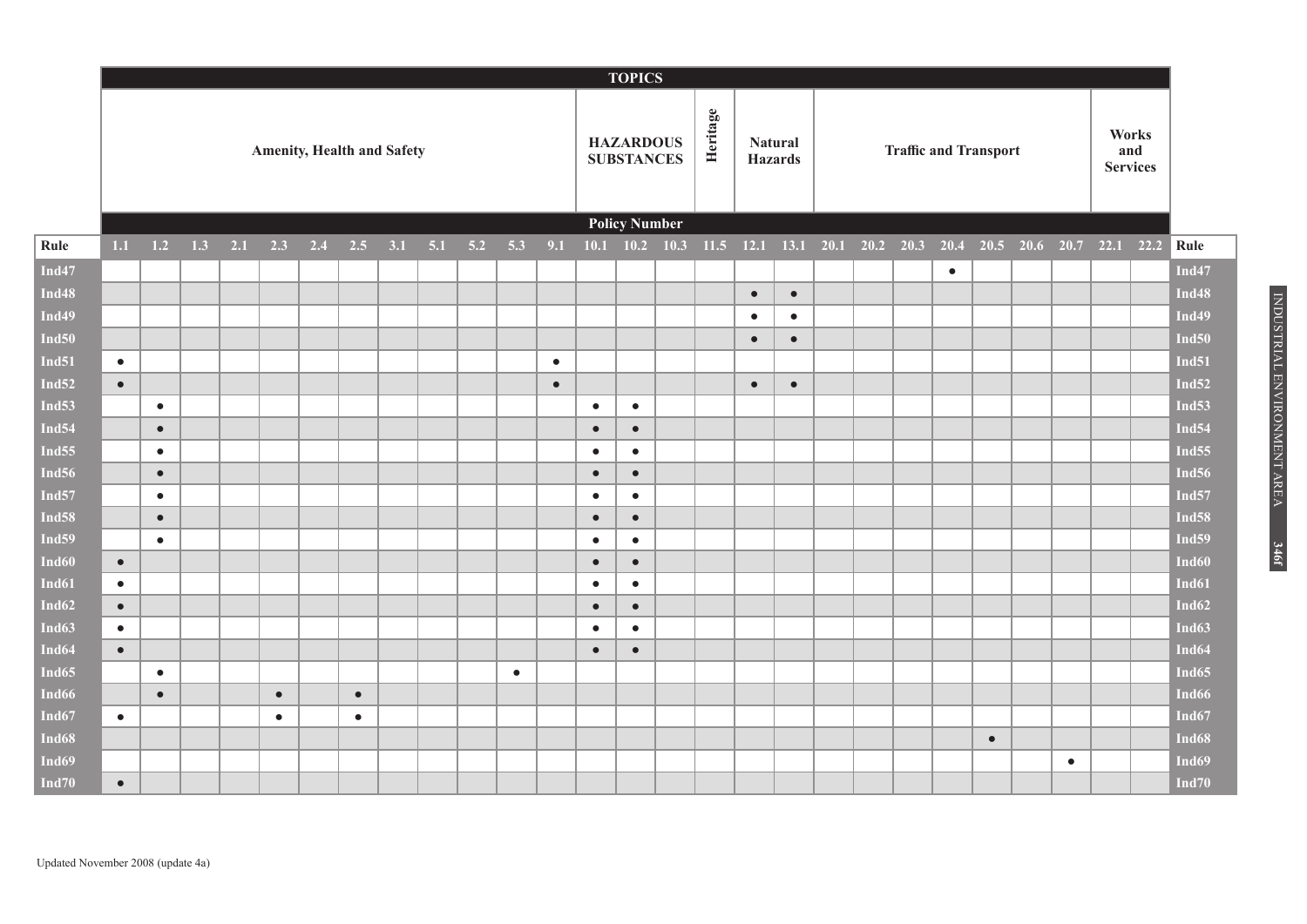|                   |                                   | <b>TOPICS</b> |     |           |           |     |           |     |           |     |           |           |           |                                                   |      |           |           |                                  |           |             |                              |           |                     |  |           |           |           |                   |  |
|-------------------|-----------------------------------|---------------|-----|-----------|-----------|-----|-----------|-----|-----------|-----|-----------|-----------|-----------|---------------------------------------------------|------|-----------|-----------|----------------------------------|-----------|-------------|------------------------------|-----------|---------------------|--|-----------|-----------|-----------|-------------------|--|
|                   | <b>Amenity, Health and Safety</b> |               |     |           |           |     |           |     |           |     |           |           |           | Heritage<br><b>HAZARDOUS</b><br><b>SUBSTANCES</b> |      |           |           | <b>Natural</b><br><b>Hazards</b> |           |             | <b>Traffic and Transport</b> |           |                     |  |           |           |           |                   |  |
|                   |                                   |               |     |           |           |     |           |     |           |     |           |           |           | <b>Policy Number</b>                              |      |           |           |                                  |           |             |                              |           |                     |  |           |           |           |                   |  |
| Rule              | $1.1\,$                           | $1.2$         | 1.3 | 2.1       | 2.3       | 2.4 | 2.5       | 3.1 | 5.1       | 5.2 | 5.3       | 9.1       | 10.1      | 10.2                                              | 10.3 |           |           | $11.5$ 12.1 13.1 20.1            |           | $20.2$ 20.3 |                              |           | 20.4 20.5 20.6 20.7 |  |           |           | 22.1 22.2 | Rule              |  |
| <b>Ind71</b>      |                                   |               |     |           |           |     |           |     |           |     |           |           |           |                                                   |      |           |           |                                  |           |             |                              |           |                     |  | $\bullet$ |           |           | <b>Ind71</b>      |  |
| Ind $72$          |                                   |               |     |           |           |     |           |     |           |     |           |           |           |                                                   |      |           |           |                                  |           |             |                              |           |                     |  | $\bullet$ |           |           | Ind72             |  |
| Ind73             |                                   |               |     |           |           |     |           |     |           |     |           |           |           |                                                   |      |           |           |                                  |           |             |                              |           |                     |  |           | $\bullet$ |           | Ind73             |  |
| Ind $74$          |                                   |               |     |           |           |     |           |     |           |     |           |           |           |                                                   |      |           |           |                                  |           |             |                              |           |                     |  |           | $\bullet$ |           | <b>Ind74</b>      |  |
| Ind75             | $\bullet$                         |               |     |           |           |     |           |     |           |     |           |           |           |                                                   |      |           |           |                                  |           |             |                              |           |                     |  |           |           |           | Ind75             |  |
| Ind <sub>76</sub> |                                   |               |     |           |           |     |           |     | $\bullet$ |     |           |           |           |                                                   |      |           |           |                                  |           |             |                              |           |                     |  |           | $\bullet$ | $\bullet$ | Ind76             |  |
| $\mathbf{Ind77}$  | $\bullet$                         | $\bullet$     |     | $\bullet$ |           |     |           |     |           |     |           |           |           |                                                   |      |           |           |                                  |           |             |                              |           |                     |  |           |           |           | Ind77             |  |
| Ind78             | $\bullet$                         | $\bullet$     |     | $\bullet$ |           |     |           |     |           |     |           |           |           |                                                   |      |           |           |                                  |           |             |                              |           |                     |  |           |           |           | <b>Ind78</b>      |  |
| Ind79             | $\bullet$                         | $\bullet$     |     | $\bullet$ |           |     |           |     |           |     |           |           |           |                                                   |      |           |           |                                  |           |             |                              |           |                     |  |           |           |           | Ind79             |  |
| Ind80             | $\bullet$                         |               |     |           | $\bullet$ |     |           |     |           |     |           |           |           |                                                   |      |           |           |                                  |           |             |                              |           |                     |  |           |           |           | <b>Ind80</b>      |  |
| <b>Ind81</b>      | $\bullet$                         |               |     |           | $\bullet$ |     |           |     |           |     |           |           |           |                                                   |      |           |           |                                  |           |             |                              |           |                     |  |           |           |           | <b>Ind81</b>      |  |
| Ind82             | $\bullet$                         |               |     |           | $\bullet$ |     |           |     |           |     |           |           |           |                                                   |      |           |           |                                  |           |             |                              |           |                     |  |           |           |           | <b>Ind82</b>      |  |
| Ind83             | $\bullet$                         | $\bullet$     |     |           | $\bullet$ |     |           |     |           |     |           |           |           |                                                   |      |           |           |                                  |           |             |                              |           |                     |  |           |           |           | Ind83             |  |
| Ind84             |                                   |               |     |           |           |     |           |     |           |     |           |           |           |                                                   |      |           |           |                                  | $\bullet$ |             |                              |           |                     |  | $\bullet$ |           |           | <b>Ind84</b>      |  |
| Ind85             | $\bullet$                         |               |     |           |           |     |           |     |           |     |           | $\bullet$ |           |                                                   |      |           |           |                                  |           | $\bullet$   | $\bullet$                    |           |                     |  |           |           |           | Ind <sub>85</sub> |  |
| Ind86             | $\bullet$                         |               |     |           |           |     |           |     |           |     |           | $\bullet$ |           |                                                   |      |           |           |                                  |           | $\bullet$   |                              |           |                     |  |           |           |           | Ind86             |  |
| Ind87             |                                   |               |     |           |           |     |           |     |           |     |           |           |           |                                                   |      |           |           |                                  |           | $\bullet$   |                              |           |                     |  |           |           |           | Ind87             |  |
| Ind88             |                                   |               |     |           |           |     |           |     |           |     |           |           |           |                                                   |      |           |           |                                  |           | $\bullet$   |                              |           |                     |  |           |           |           | <b>Ind88</b>      |  |
| Ind89             |                                   |               |     |           |           |     |           |     |           |     |           |           |           |                                                   |      |           |           |                                  |           | $\bullet$   |                              |           |                     |  |           |           |           | <b>Ind89</b>      |  |
| Ind90             | $\bullet$                         |               |     |           |           |     |           |     |           |     | $\bullet$ | $\bullet$ |           |                                                   |      |           |           |                                  |           |             |                              |           |                     |  |           |           |           | Ind90             |  |
| <b>Ind91</b>      |                                   | $\bullet$     |     |           |           |     |           |     |           |     | $\bullet$ |           |           |                                                   |      |           |           |                                  |           |             |                              |           |                     |  |           |           |           | <b>Ind91</b>      |  |
| Ind92             | $\bullet$                         | $\bullet$     |     | $\bullet$ | $\bullet$ |     | $\bullet$ |     |           |     | $\bullet$ | $\bullet$ | $\bullet$ | $\bullet$                                         |      | $\bullet$ | $\bullet$ | $\bullet$                        | $\bullet$ | $\bullet$   | $\bullet$                    | $\bullet$ |                     |  | $\bullet$ | $\bullet$ | $\bullet$ | <b>Ind92</b>      |  |
| Ind $93$          | $\bullet$                         | $\bullet$     |     | $\bullet$ | $\bullet$ |     | $\bullet$ |     |           |     | $\bullet$ | $\bullet$ | $\bullet$ | $\bullet$                                         |      | $\bullet$ |           |                                  |           |             |                              |           |                     |  |           |           |           | Ind93             |  |
| Ind94             | $\bullet$                         | $\bullet$     |     | $\bullet$ | $\bullet$ |     | $\bullet$ |     |           |     | $\bullet$ | $\bullet$ | $\bullet$ | $\bullet$                                         |      | $\bullet$ |           |                                  |           |             |                              |           |                     |  |           | $\bullet$ | $\bullet$ | Ind94             |  |
| Ind95             | $\bullet$                         | $\bullet$     |     | $\bullet$ | $\bullet$ |     | $\bullet$ |     |           |     | $\bullet$ | $\bullet$ | $\bullet$ | $\bullet$                                         |      | $\bullet$ |           |                                  |           |             |                              |           |                     |  |           |           |           | Ind95             |  |
| Ind96             | $\bullet$                         | $\bullet$     |     | $\bullet$ | $\bullet$ |     | $\bullet$ |     |           |     | $\bullet$ | $\bullet$ | $\bullet$ | $\bullet$                                         |      | $\bullet$ |           |                                  |           |             |                              |           |                     |  |           |           |           | Ind96             |  |
| Ind97             | $\bullet$                         | $\bullet$     |     | $\bullet$ | $\bullet$ |     | $\bullet$ |     |           |     | $\bullet$ | $\bullet$ | $\bullet$ | $\bullet$                                         |      | $\bullet$ |           |                                  |           |             |                              |           |                     |  |           |           |           | Ind97             |  |
| Ind98             |                                   |               |     |           |           |     |           |     |           |     |           |           |           |                                                   |      |           | $\bullet$ | $\bullet$                        | $\bullet$ | $\bullet$   | $\bullet$                    | $\bullet$ |                     |  | $\bullet$ | $\bullet$ | $\bullet$ | Ind98             |  |

INDUSTRIAL ENVIRONMENT AREA INDUSTRIAL ENVIRONMENT AREA **346g**